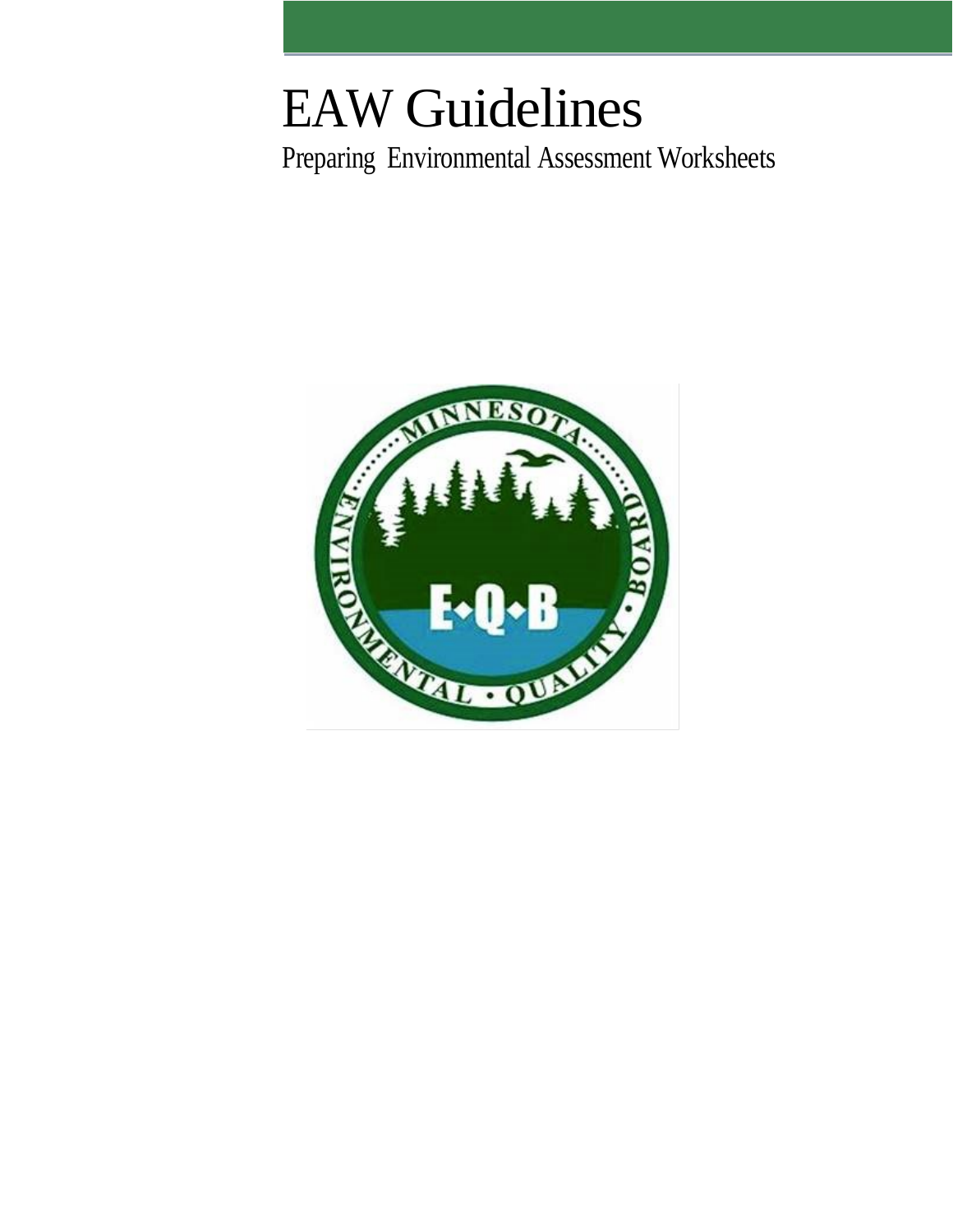EAW Guidelines was prepared by the staff of the Environmental Quality Board to assist units of government and others in preparing Environmental Assessment Worksheets. EAW Guidelines is not intended as a substitute for Environmental Quality Board rules and should be used in conjunction with the EAW rule provisions at parts 4410.1000 to 4410.1700. Copies of the rules are available from Minnesota's Bookstore at 651-297-3000 or 800-657-3757, or at the Revisor of Statutes homepage at www.revisor.mn.gov. Further information about the environmental review process can be found in the Guide to Minnesota Environmental Review Rules, available from the EQB.

The updated guidelines replace the February 2000 edition of EAW Guidelines and correspond to the July 2013 edition of the EAW form. Updates and corrections to the guidelines and EAW form will be posted on the EQB homepage at [www.eqb.state.mn.us.](http://www.eqb.state.mn.us./)

Upon request, the EAW Guidelines will be made available in an alternate format, such as Braille, large print or audiotape. For TTY, contact Minnesota Relay Service at 800-627- 3529 and ask for Minnesota Environmental Quality Board.

October 2013

For additional information, or copies of the guidelines, contact:

MINNESOTA ENVIRONMEN TA L Q U ALIT Y B O A R D



Environmental Review Program 520 Lafayette Road North St. Paul, MN 55155

651-757-2873

website[: www.eqb.state.mn.us](http://www.eqb.state.mn.us/) e-mail: [env.review@state.mn.us](mailto:env.review@state.mn.us)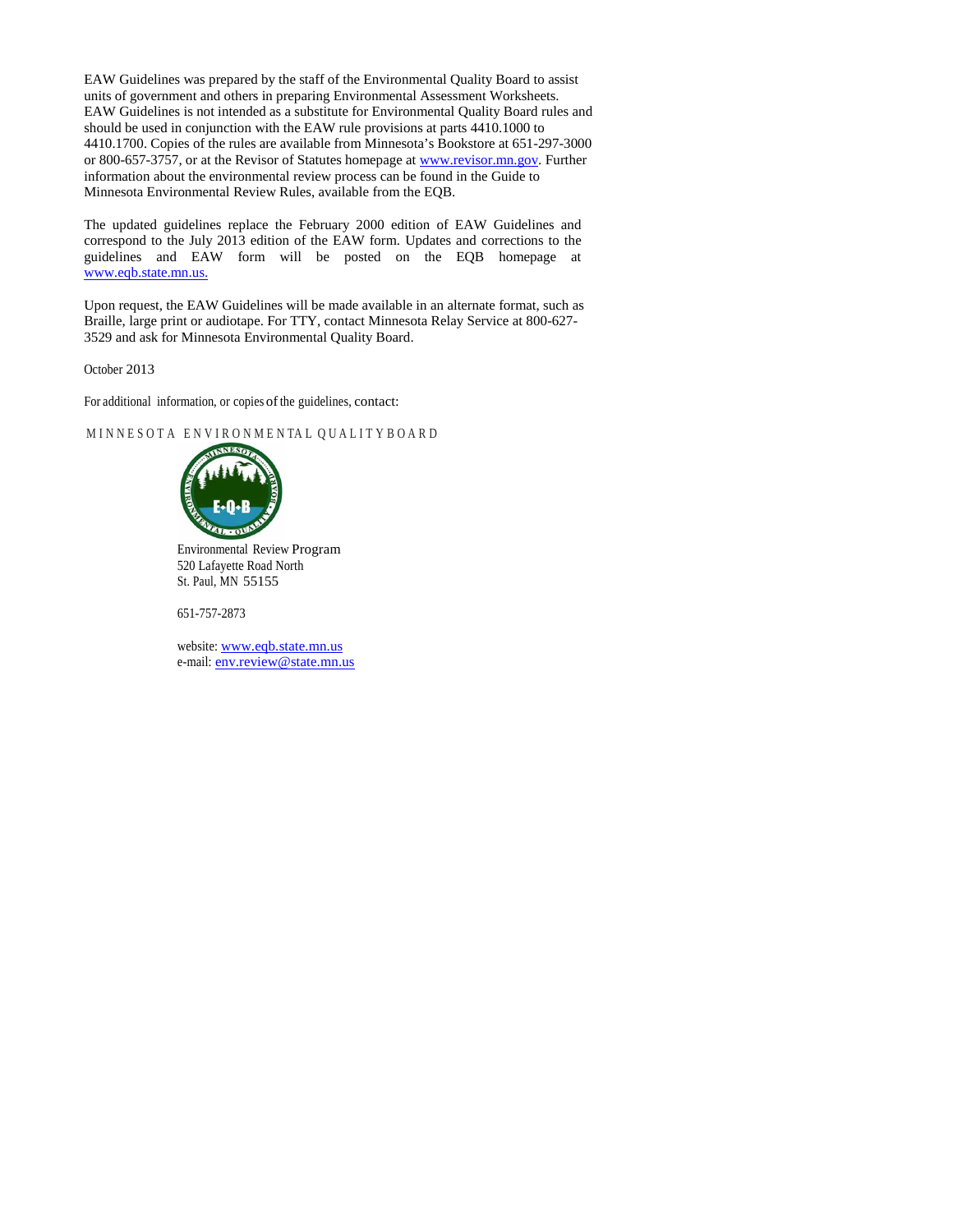# EAW Guidelines

| ENVIRONMENTAL ASSESSMENT WORKSHEET PROCESS |  |
|--------------------------------------------|--|
| GENERAL GUIDANCE FOR PREPARING AN EAW      |  |
| <b>ITEM-BY-ITEM GUIDANCE</b>               |  |
|                                            |  |

Glossary 47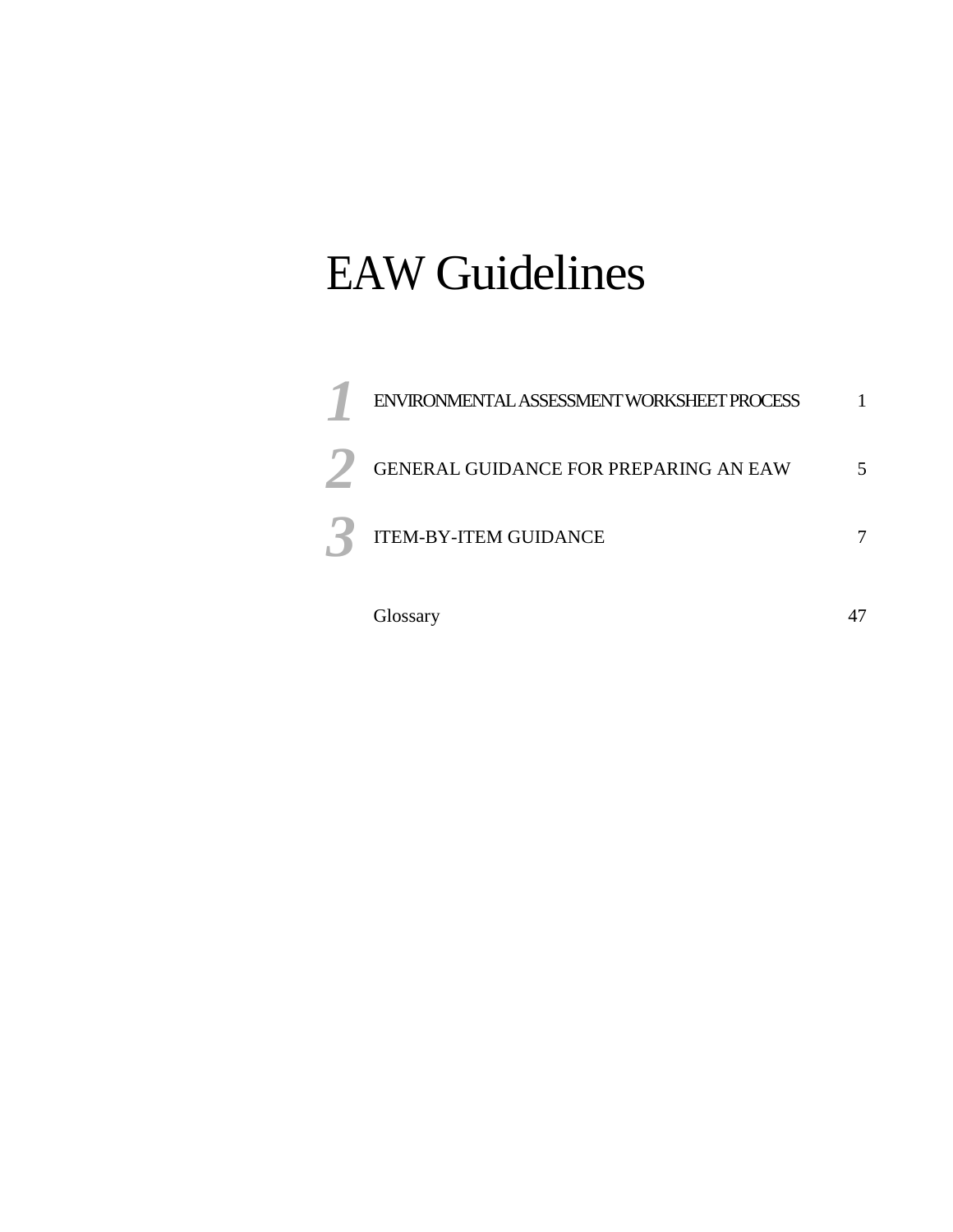## Environmental Assessment Worksheet P rocess

*EAW Guidelines* provides information about preparing an Environmental Assessment Worksheet (EAW) to determine whether an Environmental Impact Statement (EIS) is needed for a project. The EAW is defined by state statute as a "brief document which is designed to set out the basic facts necessary to determine whether an EIS is required for a proposed action." (Minn. Stat. § 116D.04 Subd. 1a)

The purpose of the EAW process is to disclose information about potential environmental impacts of the project. It is not an approval process. The information disclosed in the EAW process has two functions: to determine whether an EIS is needed and to indicate how the project can be modified to lessen its environmental impacts. Such modifications may be imposed as permit conditions by regulatory agencies. The information comes from three sources: the EAW, comments made on the EAW and responses by the Responsible Government Unit (RGU) and project proposer to the comments. All three sources are important, but the EAW generally provides the most significant information.

The EAW process involves four major steps:

**Step 1.** The project proposer supplies all necessary data to the Responsible Governmental Unit, which is assigned responsibility to conduct the review according to the EQB rules.

**Step 2.** The RGU prepares the EAW by completing the standard form supplied by the Environmental Quality Board.

**Step 3.** The EAW is distributed with public notice of its availability for review and comment. The comment period is 30 calendar days. Certain state, federal and local agencies always receive EAWs for review. Any person may review and comment in writing on an EAW. A public meeting to receive oral comments is optional at the discretion of the RGU, but is not commonly held.

**Step 4.** The RGU responds to the comments received and makes a decision on the need for an EIS based on the EAW, comments received and responses to the comments. The RGU and other units of government may require modifications to the project as part of their permits to mitigate environmental impacts as disclosed through the EAW process.

#### **When an EAW is required**

An EAW is required for any project listed in the mandatory EAW categories in Minnesota Rules part 4410.4300. This listing, as well as mandatory EIS and exemption categories, can also be found in the EQB's *Guide to Minnesota Environmental Review Rules*. An EAW is also required whenever any governmental unit with approval authority over the project determines that available evidence indicates that the project may have the potential for significant environmental effects. This is called a discretionary review and typically occurs in response to a citizen petition.

An EAW is also prepared as the first step in scoping an EIS if required for a project. A different approach is necessary to answering questions on the EAW when it is used for scoping purposes.

#### **Prohibition on governmental approvals and on construction during review**

Whenever an EAW is mandatory or has been ordered, or when a petition for an EAW has been properly filed, state law directs that no final governmental decision may be made to grant a permit, approve or begin a project and that construction on the project may not begin until environmental review is completed. When an EAW is required, review is completed when either the RGU determines that no EIS is needed – issuance of a negative declaration – or when the EIS is completed and found adequate. A final governmental decision is one that conveys rights to the project proposer, whether the last or an intermediate decision. Final decisions include preliminary as well as final plat approvals since they convey rights that may be difficult to alter or undo, conditional use permits and zoning decisions if associated with a specific project. *The Guide to Minnesota Environmental Review Rules* provides additional information about prohibited approvals.

#### **How the RGU is determined**

Environmental Quality Board rules (Minnesota Rules Chapter 4410.0500) assign the responsibility of preparing EAWs and determining the need for EISs to specific units of government. The specific unit of government determined to have responsibility for the EAW preparation is the RGU. Commonly, the RGU is the unit with the greatest responsibility for approving or supervising the project as a whole. For projects that exceed a threshold which requires a mandatory EAW, the rules that define these categories also identify the designated RGU. For projects where a citizen petition for an EAW was submitted to EQB, the EQB chair or staff designee assigns the RGU consistent with the Rules. If a unit of government orders an EAW or responds to an EAW request of the project proposer, that unit is the RGU. A state agency is always the RGU for projects it will conduct.

#### **Responsibility for EAW preparation and costs**

While the RGU prepares the EAW, project proposers are required to supply to the RGU any data or other information in their possession or to which they have reasonable access. Once received, the RGU reviewing the submitted information for completeness. Often, an RGU will hire consultants to prepare all or part of the EAW or to independently review the proposer's submittal. This topic is covered in detail in the next chapter.

The environmental review statutes do not address the issue of charging for EAW costs, however, some local units of government have enacted ordinances that allow them to recoup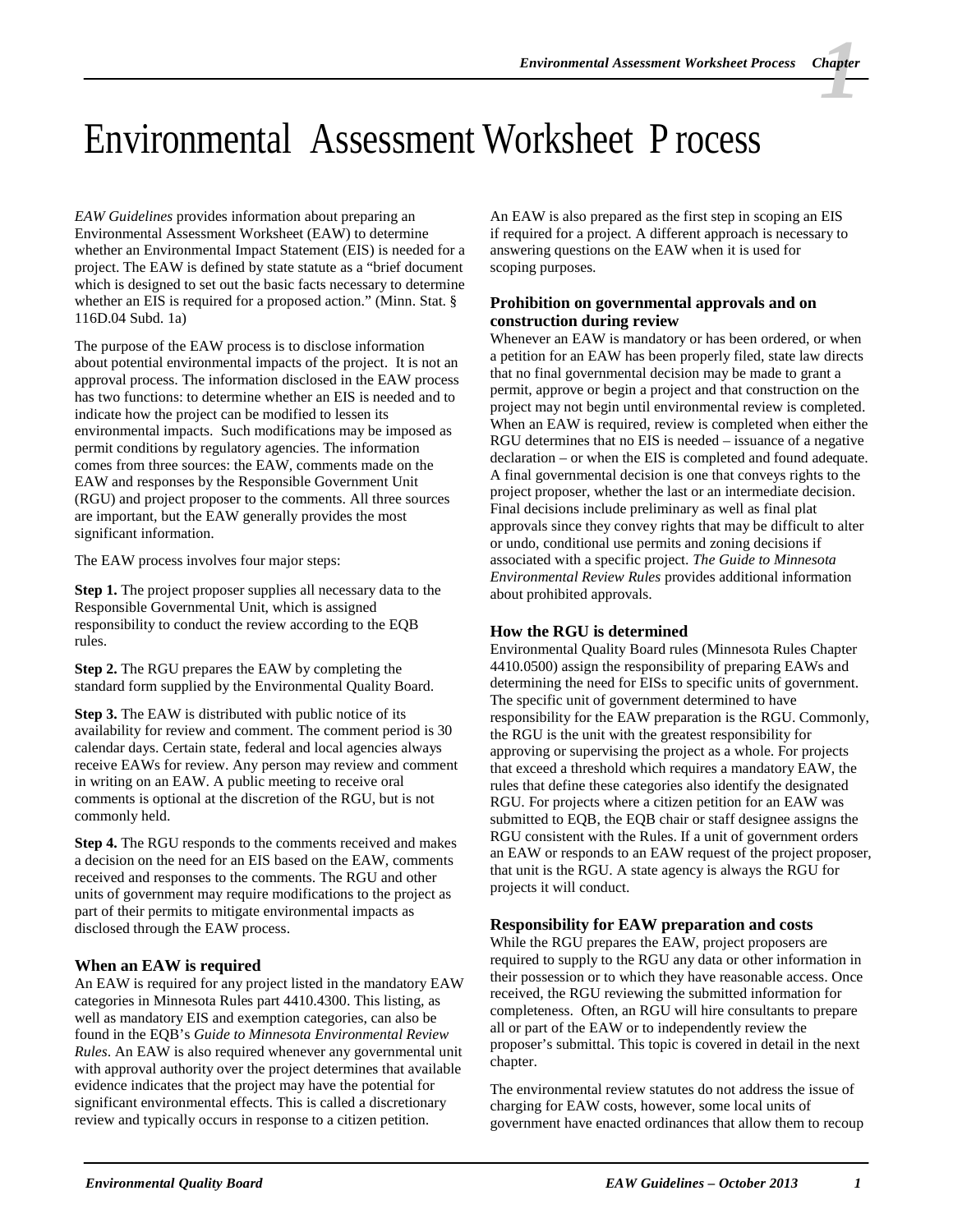expenses for preparing an EAW. In most cases, the proposer incurs most data costs.

#### **The 30-day comment period**

Once the RGU has prepared the EAW, it must be available for public comment for 30 days. The RGU must submit a signed, completed EAW to the Environmental Quality Board staff, (at [EQB.monitor@state.mn.us\)](mailto:EQB.monitor@state.mn.us), who publishes a notice of the EAW's availability in the *EQB Monitor.* The *EQB Monitor* is electronically distributed biweekly on Mondays and anyone can receive the *EQB Monitor* via email by signing up at the EQB website. The public comment period begins on the distribution date of the *EQB Monitor* containing the EAW notice. The 30-day comment period usually ends on a Wednesday at 4:30 p.m. unless indicated otherwise by the RGU; comments must reach the RGU by this deadline.

At the same time the EAW is sent to the EQB staff, the RGU must also distribute the EAW to all offices on the EQB's official distribution list. Available online from the EQB, the distribution list includes state, federal, regional and local units of government that have expertise and responsibilities in the environmental area, as well as several libraries that serve as repositories for environmental reports. EAWs may be distributed in electronic form, such as an emailed pdf file or on a mailed CD, however, anyone entitled to receive an EAW must be given a paper copy upon request. Many RGUs now post EAWs on their websites. In addition, copies should be made available locally for public review, at such locations as a local library or the RGU offices. The rules require that a copy be given to any person submitting a written request, although the RGU may charge a copying fee. The RGU should also make extra copies for requests by the public.

Once distributed, the RGU must also announce the availability of the EAW for public review. The RGU must send a press release to, and publish a notice in, at least one newspaper in the project area or an official website for the area. The press release and notice should briefly describe the project, explain that an EAW is available for review and comment, and give details such as when comments are due, a contact person name and address and how to obtain a copy of the EAW for review. If there will be a public meeting for oral comments, it should be announced in this notice or press release as well. The RGU should keep a record documenting that it complied with the requirement of distributing and publishing the press release and the published notice. As of 2012, the law requires not only that a press release be distributed, but that the RGU be responsible for publishing a notice in one of the aforementioned ways as well.

Anyone who wishes may review and comment on the EAW during the comment period. Unless the RGU holds an optional public meeting, all comments must be submitted in writing within the 30 days. Comments on an EAW may be submitted in electronic form if the RGU provides an email address in the EAW. The rules suggest that comments address: the accuracy and completeness of the information, potential impacts that may warrant further investigation before the project is commenced and the need for an EIS on the project. Without draft and final versions of the EAW, minor errors or omissions should be noted only if they bear on larger issues. If a reviewer feels that the process is impeded by a lack of information that could be

**11 Environmental Assessment Worksheet Process** Chapter<br>
12 Treasonably obtained, the reviewer should ask for the information during the comment period rather than issuing a comment letter.

All substantive comments received during the comment period must be given a written response by the RGU. The number of comment letters received by the RGU varies widely. For some projects only one or two letters are received, usually from state agencies. On other projects, dozens of letters may be received from concerned citizens. If the project is controversial and the RGU anticipates many public letters, it may be advantageous to hold a public meeting to hear comments and to answer the public's questions.

#### **RGU decision on the need for an EIS**

The rules require most RGUs to make a decision on the need for an EIS between three working days and 30 days after the comment period ends. This time frame applies to all RGUs where the decision is made by a council or board that only meets occasionally. If the decision will be made by a single individual such as by an agency commissioner, then the decision must be made within 15 working days, although a 15 working day extension may be requested from the EQB chair.

#### **Delay of EIS decision due to insufficient information**

The RGU may postpone its decision on the need for an EIS for up to 30 additional calendar days if it determines that "information necessary to a reasoned decision about the potential for, or significance of, one or more possible environmental impacts is lacking, but could be reasonably obtained" (part 4410.1700, subpart 2a).

This provision is intended to provide for a postponement only on the basis of important missing information that bears on the question of potential for significant environmental impacts. If the missing information is not critical to the EIS need decision in the opinion of the RGU, the decision should not be delayed. The information can be developed later as part of an appropriate permitting process. In its record of decision, the RGU can describe the information and how it will be obtained and used.

If the project proposer agrees, an RGU can extend the postponement beyond the 30 days stated in the rules. In unusual cases where important information is found to be lacking from the EAW, the RGU may simply withdraw the EAW, revise it and restart the 30-day comment period. This can normally only be justified if the project description information is so incomplete or inaccurate that reviewers are not given a fair chance to review the true project.

#### **RGU response to comments and record of decision**

As part of the process of determining if an EIS will be needed, the RGU must respond in writing to all substantive comments received during the comment period. Late comments may be responded to if the RGU chooses to do so. Each person or entity that submitted timely and substantive comments must be sent the RGU's response to those comments. Responses to comments may be distributed electronically, with the proviso that a paper copy must be supplied upon request. Usually the responses are sent along with the notice of the EIS need decision, however, in certain cases, it may be advisable to send out responses in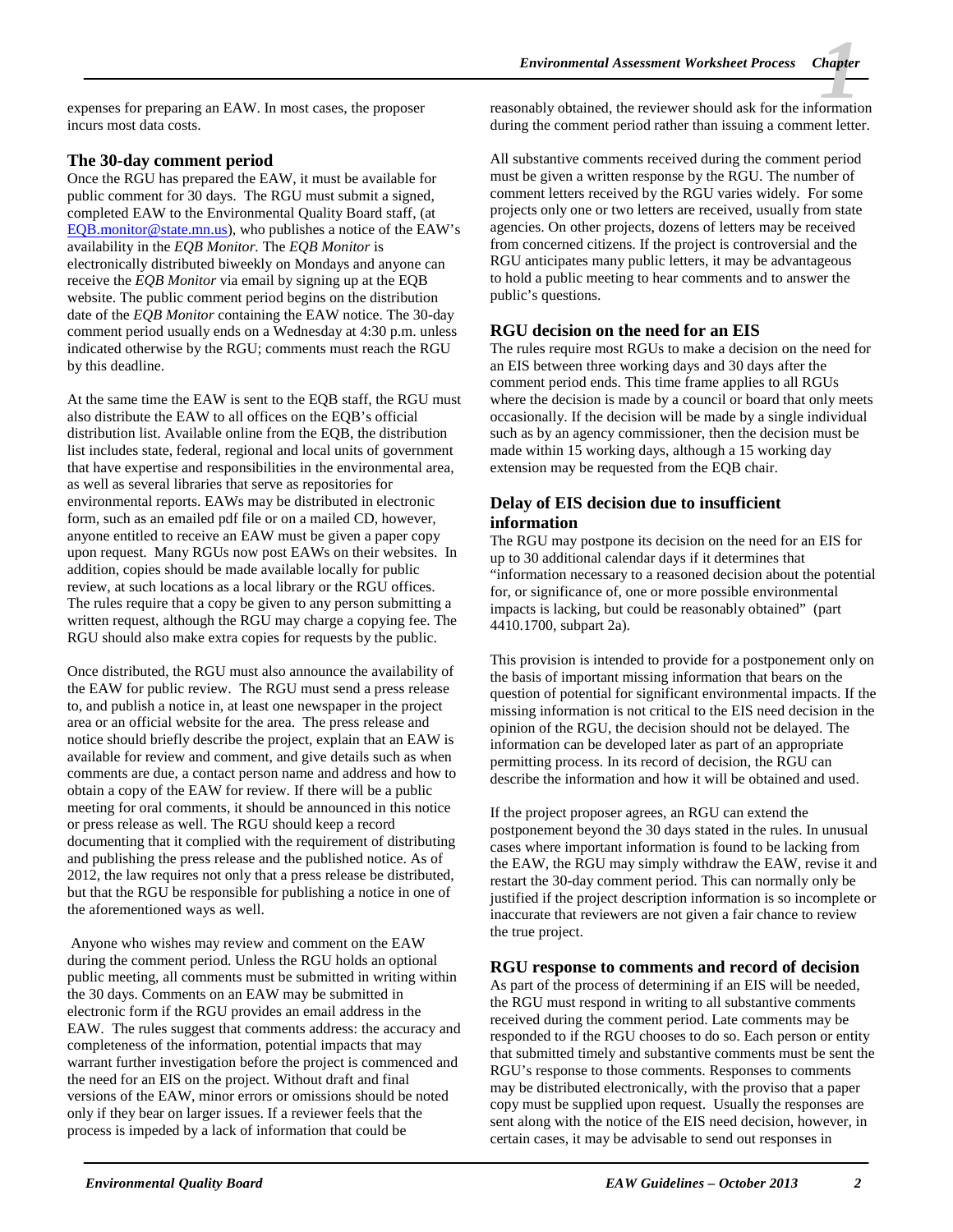advance of the decision to solicit comments before the EIS need decision is made. The RGU may ask the proposer to help prepare responses if the comments ask for changes in the project or a commitment to mitigation, or question the purpose or value of the project.

The purpose of the EAW, comments and comment responses is to provide the record on which the RGU can base a decision about whether an EIS needs to be prepared for a project. EIS need is described in the rules: "An EIS shall be ordered for projects that have the potential for significant environmental effects" (Minnesota Rules 4410.1700, subpart 1).

In deciding whether a project has the potential for significant environmental effects, the RGU "shall compare the impacts that may reasonably be expected to occur from the project with the criteria in this rule," considering the following factors (part 4410.1700, subparts 6 and 7):

A. Type, extent, and reversibility of environmental effects;

B. Cumulative potential effects;

C. The extent to which environmental effects are subject to mitigation by ongoing public regulatory authority provided that the RGU may rely only on mitigation measures that are specific and can reasonably be expected to be effective; and D. The extent to which environmental effects can be anticipated and controlled as a result of other available environmental studies undertaken by public agencies or the project proposer, including other Environmental Impact Statements.

The rules also require the RGU to document how it reached a decision: "The RGU shall maintain a record, including specific findings of fact, supporting its decision. The record must include specific responses to all substantive and timely comments on the EAW. This record shall either be a separately prepared document or contained within the records of the governmental unit" (Minnesota Rules 4410.1700, subpart 4).

For most RGUs, the staff or a consultant will draft a proposed or sample record of decision document for consideration and possible adoption by the council or board. This document may be in the form of a resolution or it may be adopted by a resolution. Other RGUs may satisfy the requirements for a decision record through detailed meeting minutes that reflect discussion of the relevant information from the EAW, comments and responses about impacts, mitigation and regulatory oversight.

The record of decision should do more than rely on the absence of adverse comments to justify a decision not to order an EIS. The RGU is obligated to examine the facts, consider the criteria and draw its own conclusions about the significance of potential environmental effects, and it is the purpose of the record of decision to document that the RGU fulfilled this obligation.

Among the four criteria, the first and the third are usually the most relevant. The first deals with the nature and significance of the environmental effects that will or could result from the project. It relies directly on the EAW information and may be augmented by information from the comments and responses. The third criterion is frequently the main justification for why an EIS is not required. Projects often have impacts that could be significant if not for permit conditions and other aspects of public regulatory authority. However, the RGU must be careful to rely on ongoing public regulatory authority to prevent environmental impacts only where is it reasonable to conclude that such authority will adequately handle the potential problem.

The second criterion, cumulative potential effects of related or anticipated further projects, has historically been given little attention but is currently in the forefront. It remains difficult to apply in practice when little is known about other potential projects unless they are also under review at the same time. Nevertheless, the RGU must be alert to the possibility that an EIS could be needed because of cumulative potential effects of multiple projects. The RGU should address the project's interaction with other past, present and future projects in the vicinity when answering EAW questions. The fourth criterion enters in only where the same information that would be sought in an EIS already is available through past studies, including other impact statements. This situation rarely occurs, in part because the environmental issues are usually quite specific to the project in question.

## **Appeal of an RGU decision**

The decision of the RGU whether to prepare an EIS can be appealed in the State Court of Appeals. The appeal must be filed within 30 days of the date on the appealing party receives the final decision and order of the RGU. There is no administrative appeal of an RGU; the EQB has no jurisdiction to review an RGU's decision.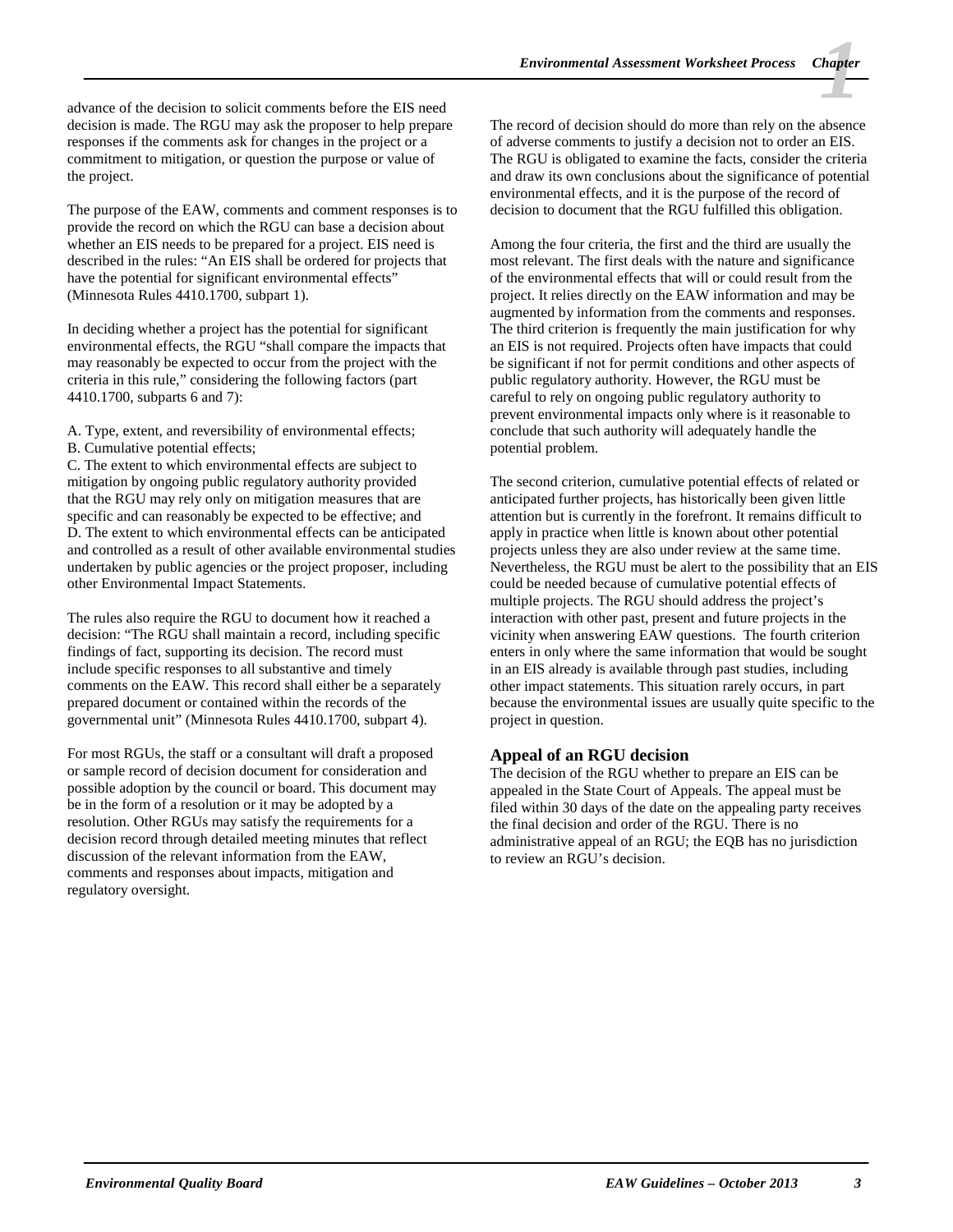## **EAW Process Steps and Timeline**

- 0. Informal communication between project proposer and RGU in preparation for filing EAW data submission (usually in conjunction with discussions about permit information needs)
- 1. Proposer submits completed data portions of EAW to RGU
- 2. RGU reviews data submittal for completeness (within 30 days extendable with agreement of proposer)
- 3. If complete, notifies proposer within 5 business days
- 4. If incomplete, returns for corrections (then steps 1 & 2 repeat)
- 5. RGU prepares and approves EAW for public comment (within 30 days of notice of completeness sent to proposer)
- 6. RGU submits notice to EQB for publication in *EQB Monitor* and distributes EAW to official EQB distribution list (within 5 business days of approval of scoping EAW)
- 7. RGU publishes press release/notice about EAW to at least one newspaper of general circulation in project area or on an official publication website for the political subdivision in which the project is proposed (within 5 business days of submission of notice to EQB)
- 8. Notice appears in *EQB Monitor* (varies between 7 and 20 days from receipt of notice at EQB, but usually is 7 days)
- 9. (Optional: RGU may hold public meeting to receive oral comments; if meeting held, information regarding meeting included in *Monitor* notice & in press release)
- 10. Comment period ends (30 days after *Monitor* notice published)
- 11. RGU prepares written responses to substantive and timely comments (documented in Record of Decision documents; RGU may request information from proposer as necessary)
- 12. RGU makes EIS need decision based on whether record (EAW, comments & responses) indicates project has the potential for significant environmental effects (between 3 business and 30 calendar after end of comment period; RGU may postpone decision to gather critical missing information for up to 30 days or a longer period if agreed to by the project proposer; decision must be documented in written record of decision)
- 13. RGU distributes notice of EIS need decision (within 5 business days to EAW distribution list and anyone else who submitted timely and substantive comments; commenters must receive copy of response to their comments)
- 14. EQB publishes notice of EIS need decision in *EQB Monitor*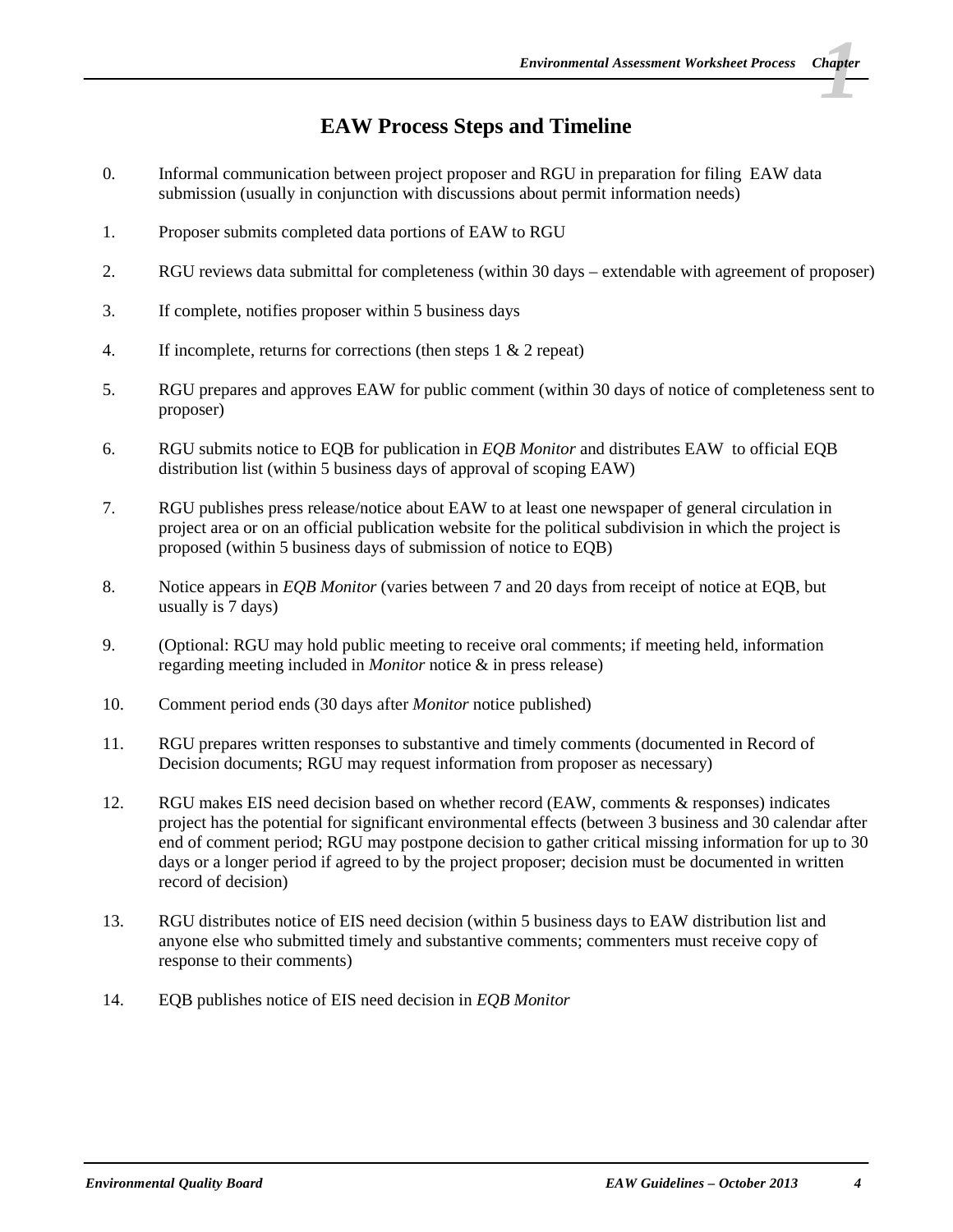**22** *hapter*

## General guidance for preparing an EAW

An official form must be used for all Environmental Assessment Worksheets, unless an alternative is approved in advance by the Environmental Quality Board chair, or a federal Environmental Assessment is prepared for the same project.

The Environmental Quality Board develops and revises the official EAW form as necessary. The current version was revised in 2013. The worksheet and these guidelines are available on the EQB website.

#### **Submitting data for the EAW**

Prior to initiating work on an EAW, proposers are advised to contact the appropriate RGU for guidance. RGUs may have specific requirements for individual EAW items, or for specific categories of projects. The project proposer is required to submit the EAW's completed data portions to the RGU to initiate EAW preparation. The RGU must promptly review the proposer's submittal and return the submittal to the proposer if it is found to be incomplete. If the submittal is complete, the RGU must notify the proposer in writing within five working days. Proposers are obligated to supply any relevant information to which they have reasonable access. The proposer usually submits the data portions on a copy of the EAW form. In preparing the submittal the proposer should refrain from offering conclusions. Rather, it should focus on supplying data and other factual information.

The proposer should discuss EAW content requirements with RGU staff before beginning work on the EAW.

#### **Preparing the EAW**

The RGU is legally responsible for the accuracy and completeness of the information presented in the EAW. After the RGU notifies the proposer that the submittal is complete, the RGU has 30 days to add additional information, revise the text as necessary and approve the EAW for public distribution. In controversial cases, the RGU governing body—a council or board—often authorizes release of the EAW, but it is not required by the EQB rules.

Even if the proposer's data submittal seems complete and accurate, the RGU must exercise independent judgment about the information. The RGU must be in charge of any conclusiontype responses that discuss the significance of impacts or the adequacy of mitigation. If the RGU fails to exercise independent review of the proposer's information, it could lose a legal challenge and have to repeat the EAW process. If the RGU does not have the necessary expertise on staff, it should consider hiring a consultant to help review information and to assist in the preparation of the EAW. If the RGU has adopted the necessary ordinances, it can charge costs to the proposer. Those that have not yet adopted these ordinances may wish to do so before they are needed.

The statutes define the EAW as "a brief document which is designed to set out the basic facts necessary to determine whether an EIS is required for a proposed action" (Minnesota Statutes, section 116D.04, subdivision 1a). Some EAWs are lengthy, however, rivaling the average EIS in length. Several considerations should be taken into account in preparing an EAW and deciding how much information should be included:

**Presenting more information does not necessarily reduce the need for an EIS.** The statutory requirement for an EIS is whether the project has the potential for significant environmental effects – it is not whether the EAW has adequately disclosed information about potential impacts. At a minimum, an EIS would consider reasonable alternatives that might avoid the impacts and could provide additional information about mitigation for the impacts. An EAW is not designed to be a substitute for the EIS, no matter how thick it is.

**Information that reduces uncertainties about impacts and their significance belongs in an EAW.** Any information that helps clarify the likelihood or level of significance of a potential impact is useful in an EAW because it helps the RGU make a better determination about the need for an EIS. It could be factual information related to the nature of the impact or its likelihood, or information about how the impact could be mitigated and how that mitigation will be imposed.

**Incomplete information in the EAW may lead to a delay in the EIS need decision.** The EQB rules provide that if important information is missing in the EAW record, the RGU may postpone the decision. Failure to include relevant information in the EAW may lead to unnecessary delays. In extreme cases, failure to provide adequate information may cause reviewing agencies to suggest that the EAW be withdrawn and redone or that an EIS be prepared.

#### **Use of a federal Environmental Assessment as a substitute for the EAW form**

Rule amendments in 1997 authorize the automatic substitution of a federal Environmental Assessment in place of the EAW form as long as the EA addresses all the environmental effects identified by the EAW form. This avoids the need for two different review documents for projects that require both a state EAW and federal National Environmental Policy Act (NEPA) review.

NOTE: Only the document can be substituted – all procedural aspects of the state EAW process must still be followed.

#### **Alternative Urban Areawide Review in lieu of an EAW**

A more comprehensive and often more expeditious review can be accomplished through the Alternative Urban Areawide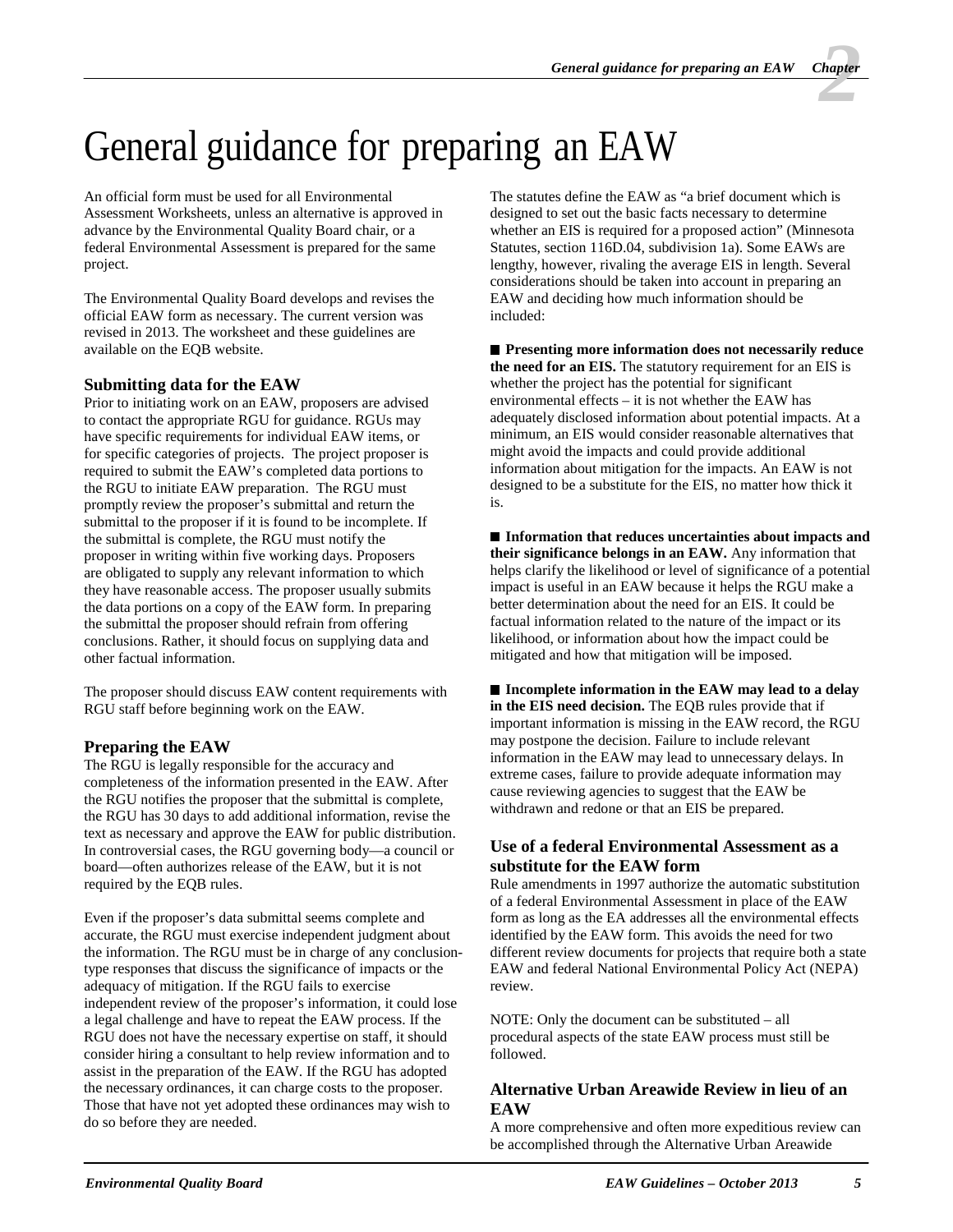**22** *hapter*

Review process. If several different projects in the same area will require preparation of an EAW, or if an RGU has concerns about overall development in an area where some projects require review and others do not, the situation may be best suited for an Alternative Urban Areawide Review. RGUs can find guidance about the AUAR process in Chapter 5 of the Guide to Minnesota Environmental Review Rules or by consulting the EQB staff.

#### **Animal feedlots**

A special customized EAW form that applies only to animal feedlots was developed by the EQB in 1999. This customized form should be filled out in preparing feedlot EAWs. Forms and guidance are available at the EQB homepage [\(www.eqb.state.mn.us\)](http://www.eqb.state.mn.us/), from the EQB staff, the Pollution Control Agency and many county feedlot officers.

#### **Industrial, commercial and institutional facilities**

Prior to initiating an EAW, local units should review the other mandatory EAW categories to make sure that the project does not fit into a more specific category assigned to a different RGU such as the Pollution Control Agency or Department of Natural Resources. If the project fits two or more categories, all potential government units must agree on which will serve as RGU for the review before it begins; if they cannot agree, the EQB chair must determine the RGU. In general, it is preferable for the state agency to serve as RGU due to the technical nature of the analysis often needed.

Even when the local unit is assigned as the RGU for an industrial project, the proposer should contact the Pollution Control Agency prior to initiating the EAW to discuss whether special information may be needed for adequate review of air, water or waste issues.

In general, an EAW for an industrial project must give special attention to: air emissions (item 16), water discharges (item 11), contamination/hazardous materials/wastes (item 12), transportation issues (item 18), noise (item 17), and site stormwater issues (item 11b(ii)).

In general, an EAW for a commercial or institutional project must give special attention to: vehicle emissions (item 16b), site stormwater runoff (item 11b(ii)), and impacts due to land use conversions such as loss of wildlife habitat (item 9). Since such development frequently takes place in urbanizing or suburbanizing areas, the EAW should attempt to put the project and its impacts into the context of other nearby development and plans, infrastructure needs, and government plans for the area (items 9, 11, and 18).

#### **Residential development**

Generally, any infrastructure improvements intended to serve primarily the project are considered part of the project and must be reviewed in the EAW.

"Connected actions" (Minnesota Rules, part 4410.0200, subpart 9b) occur when one action will induce the other or is a prerequisite for the other, or if neither is justified by itself. The rules require that connected actions must be treated as one

#### action (part 4410.1000, subpart 4).

Major infrastructure projects intended to serve a number of projects or a wide area, such as a trunk sewer or collector roadway, generally do not require review as part of a residential project EAW but should be listed under the appropriate item. These infrastructural projects may, however, require review on their own.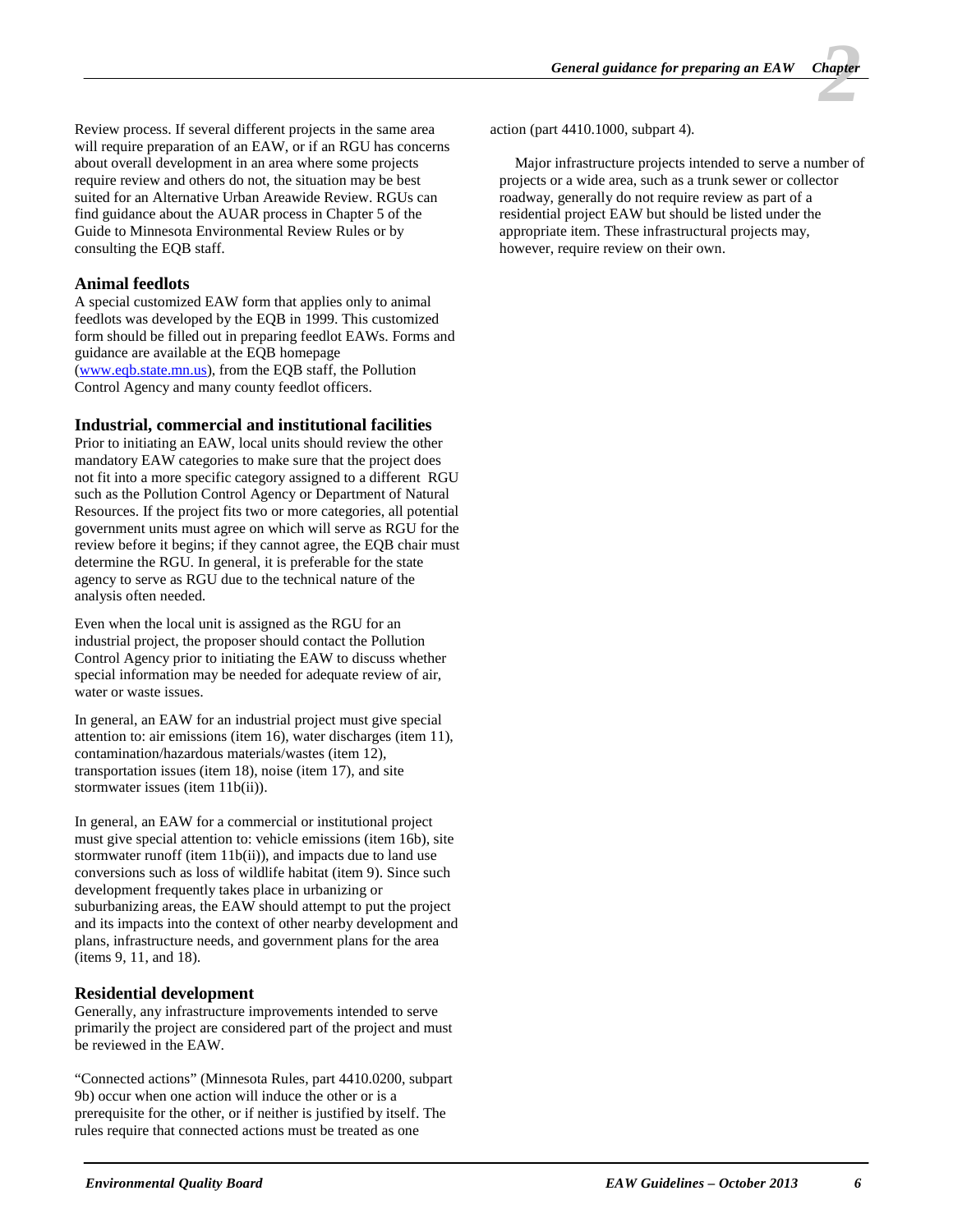## Item-by-item Guidance

This chapter provides guidance for each item of the Environmental Assessment Worksheet, developed by the Environmental Quality Board (EQB), and revised in 2013. The worksheet is available online from the EQB home page at [www.eqb.state.mn.us.](http://www.eqb.state.mn.us/) The completed EAW Form may be submitted to the EQB in an electronic format.

**Note:** While the EAW form is standardized to be applicable for all projects, the information included in the EAW document will depend on the project proposed, site location, and features of both. Responsible Government Units (RGUs) must complete each EAW item at a level of detail and complexity that is appropriate for the item as it relates to the project proposed. Project proposers are encouraged to contact RGUs early in the process to ensure an appropriate level of detail is included in EAW data submittals. EAWs should not include very minor effects of the proposed project for each item, and instead it may be appropriate for individual items to be marked as not applicable (N/A). Documentation of why items are considered N/A to the project and why effects are considered by the RGU to be minor should be kept as part of the project record and referenced in the project EAW.

The purpose of an EAW is to identify and assess environmental impacts and mitigation associated with a proposed project. The EAW should not include information that serves only to justify or promote the project but is otherwise irrelevant to the purpose of an EAW.

## **1. Project title**

Provide a descriptive, short title and indicate what kind of project is involved, such as residential subdivision, gravel mine or county road resurfacing; its specific identification and location, including city or county. For example: Joe Smith Gravel Mine, Lincoln Township.

## **2. Proposer**

According to Minnesota Rules 4410.0200 Subpart 68, the proposer means, "the person or governmental unit that proposes to undertake or direct others to undertake a project." The **proposer** should be the entity that has applied for or would receive the approval for the project or the governmental unit that will undertake the project and not a consultant, attorney, or other entity or person representing the proposer. However, the **contact person** is the person to whom information about the project should be provided, and it may be the proposer, the proposer's consultant or staff. While the proposer, contact person and permitted entity may be the same in some cases, those with permitting authority should be aware that a permitted entity for the project may be different from the proposer or contact person identified in the EAW.

## **3. RGU**

The Responsible Governmental Unit (RGU) should only give an e-mail address and/or fax number if it intends to accept comments electronically. The contact person should be somebody associated with the RGU who will respond to questions or comments on behalf of the RGU.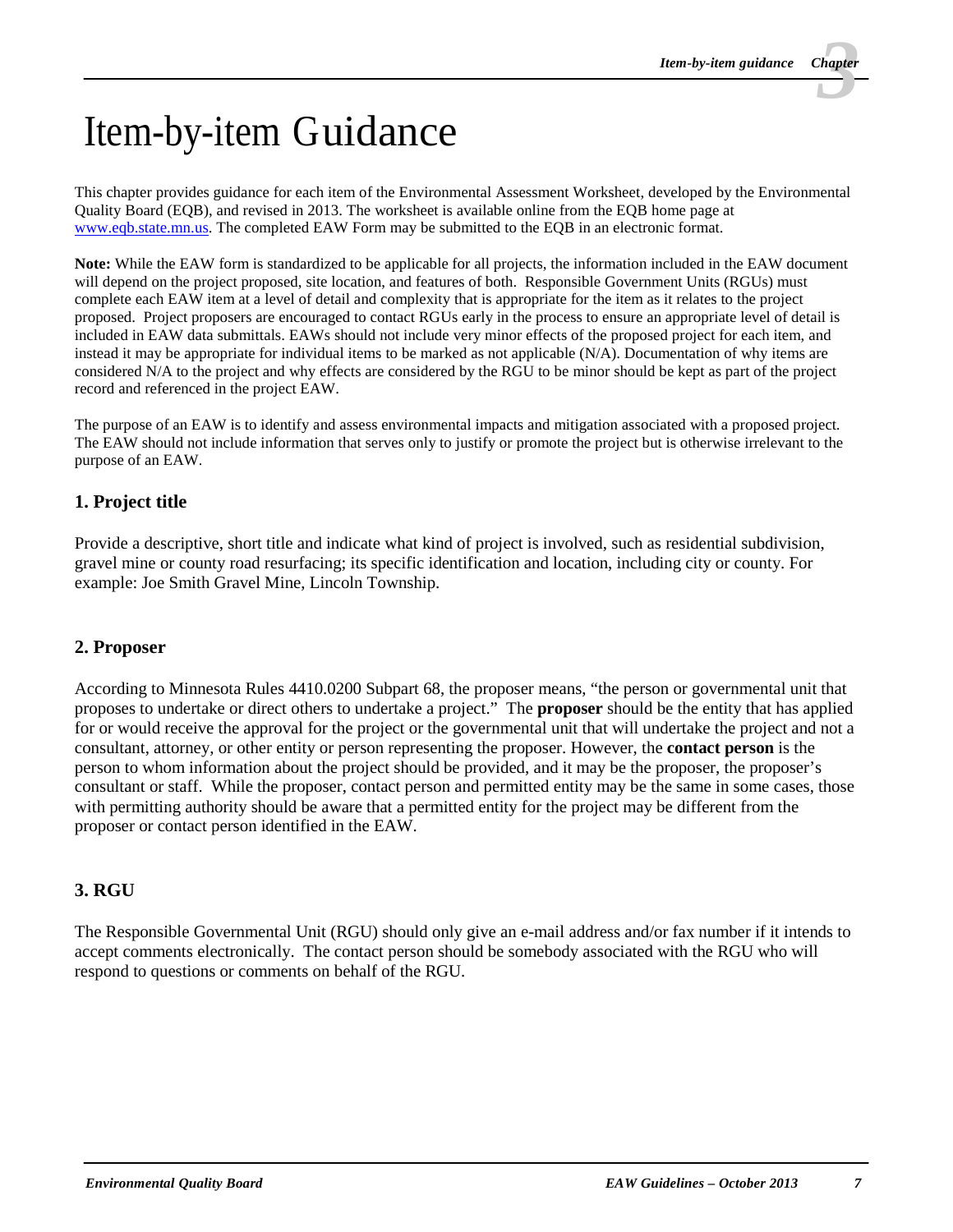## **4. Reason for EAW preparation**

Most EAWs are prepared because of mandatory EAW categories found in Minnesota Rules 4410.4300 or as part of scoping of projects in mandatory EIS categories in 4410.4400, and should be noted accordingly. If the EAW is not mandatory, mark an appropriate option to indicate how the EAW process was initiated. If more than one applies — for instance if a citizen petition was filed but the proposer volunteered for an EAW before the RGU acted on the petition — either mark all that apply or none of the items and explain the situation. EIS scoping should be marked only if an EIS is mandatory or the proposer has voluntarily agreed to initiate an EIS. If an EAW or EIS is mandatory, list the citation for the applicable mandatory category(ies) from the EQB rules. The citation can be found in Minnesota Rules parts 4410.4300 or 4410.4400 or in Chapter 7 of the *Guide to Minnesota Environmental Review Rules*. Also, give the name of the category as listed in the rules after the subpart number.

**Preparation of an EAW for scoping an EIS:** Before an EIS is done, an EAW is required for "scoping," which is the decision-making process that determines what alternatives, impacts and issues, and mitigation measures will be assessed and at what level of detail. These decisions are made by the RGU after a period of public and agency input. The function of the scoping EAW is to inform the public and agencies about a project so they can help identify topics and issues that should be addressed in the EIS. The scoping EAW must be accompanied by a draft scoping decision document.

The draft scoping decision document is a draft version of the document that will be adopted by the RGU after the scoping period as the official "blueprint" for the EIS. The scoping EAW focuses on the project, its settings and physical impacts, while the draft scoping decision document focuses on the RGU's plans for reviewing the project's impacts, including economic and social impacts, and the impacts of "reasonable alternatives" to the project. For a scoping EAW, mark the box for "EIS Scoping" under this EAW item.

Chapter 5 of *The Guide to Minnesota Environmental Review Rules* provides guidance about completing the EAW when used for scoping.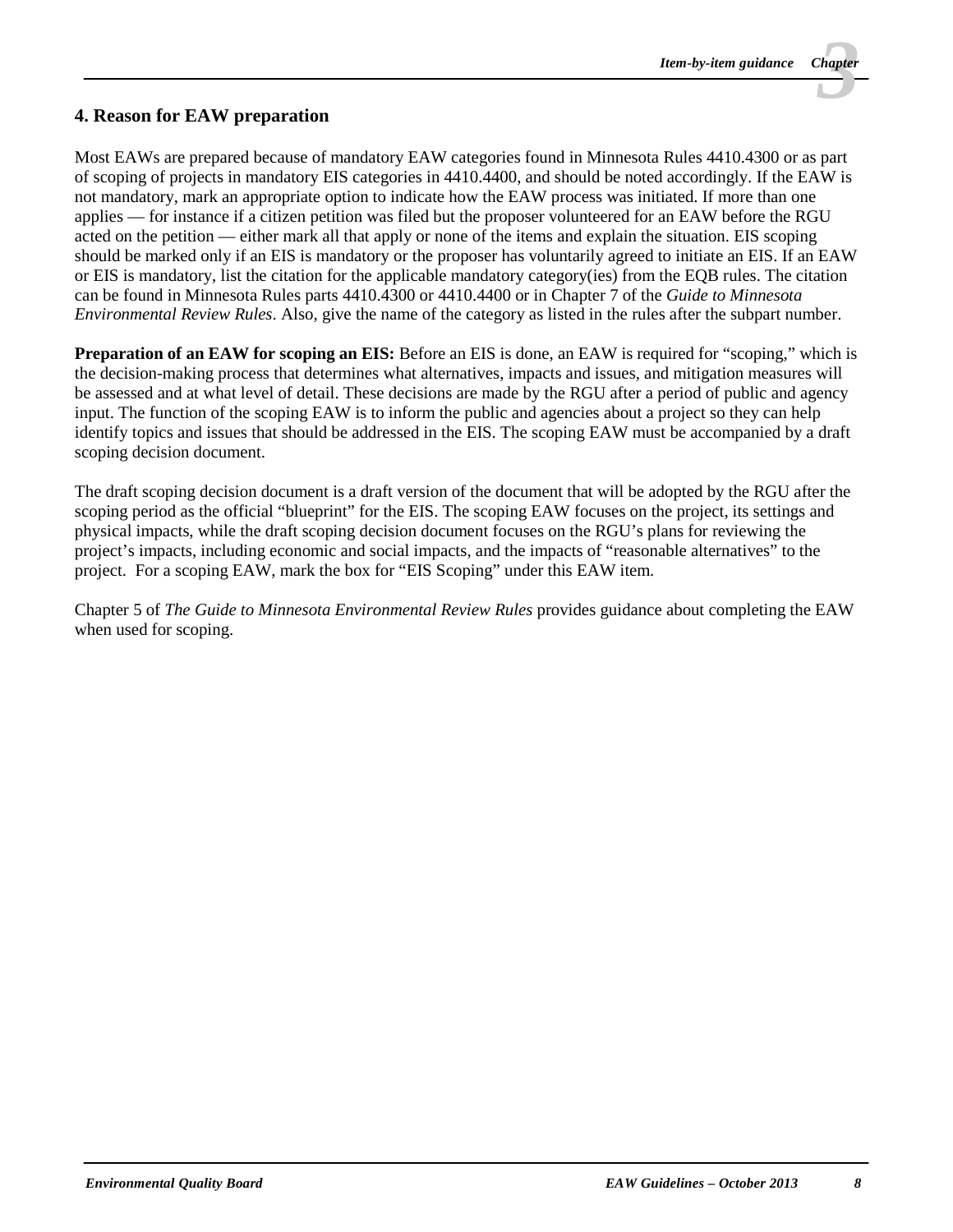## **5. Project location**

People reviewing the EAW are not necessarily familiar with the project site and its surroundings. The purpose of this item is to provide information to allow EAW reviewers to locate the project site and environmental features on or near the site. The information and maps listed on the form are the minimum needed to do this. Additional information, maps and project plans should be included as appropriate to identify features discussed in individual items in the EAW. The project location information relates closely with the project description provided in EAW Item 6.

Public Land Survey (PLS) township, range and section numbers are found in property description on deeds, other property documents, U.S. Geological Survey (USGS) topographic maps, site surveys, and some county highway maps. The county assessor will also have this information. All applicable section numbers should be listed. The tax parcel numbers (property identification numbers) can be obtained from assessor or property information offices. Many counties have internet sites that provide the number. Include the number for all project site parcels.

## **Additional Resources:**

- Watershed information can be found on the Minnesota Pollution Control Agency's (MPCA) website at: [http://www.pca.state.mn.us/index.php/water/water-types-and-programs/surface-water/basins-and](http://www.pca.state.mn.us/index.php/water/water-types-and-programs/surface-water/basins-and-watersheds/basins-and-watersheds-in-minnesota.html)[watersheds/basins-and-watersheds-in-minnesota.html](http://www.pca.state.mn.us/index.php/water/water-types-and-programs/surface-water/basins-and-watersheds/basins-and-watersheds-in-minnesota.html)
- Geographic Information System (GIS) data on watersheds can be downloaded from the Minnesota Department of Natural Resources (DNR) data deli at:<http://deli.dnr.state.mn.us/>

## *Category Specific Guidance:*

*Residential Developments (Subp 19 and 19a): The site plan should be a copy of the plat drawing, reduced to a suitable size and should include all major features of the project. Other drawings should also be attached, if available, for grading, drainage or other plans relating to changes the project would make to the environment.*

*Recreational Development (Subp 20 and 20a): The site plan should show the layout of all sites as well as support facilities such as sewage lines, stormwater management structures, roads and buildings.*

*Stream Diversion (Subp 26): The site plan should show the existing and proposed new channel alignments and the location of any spoils disposal.*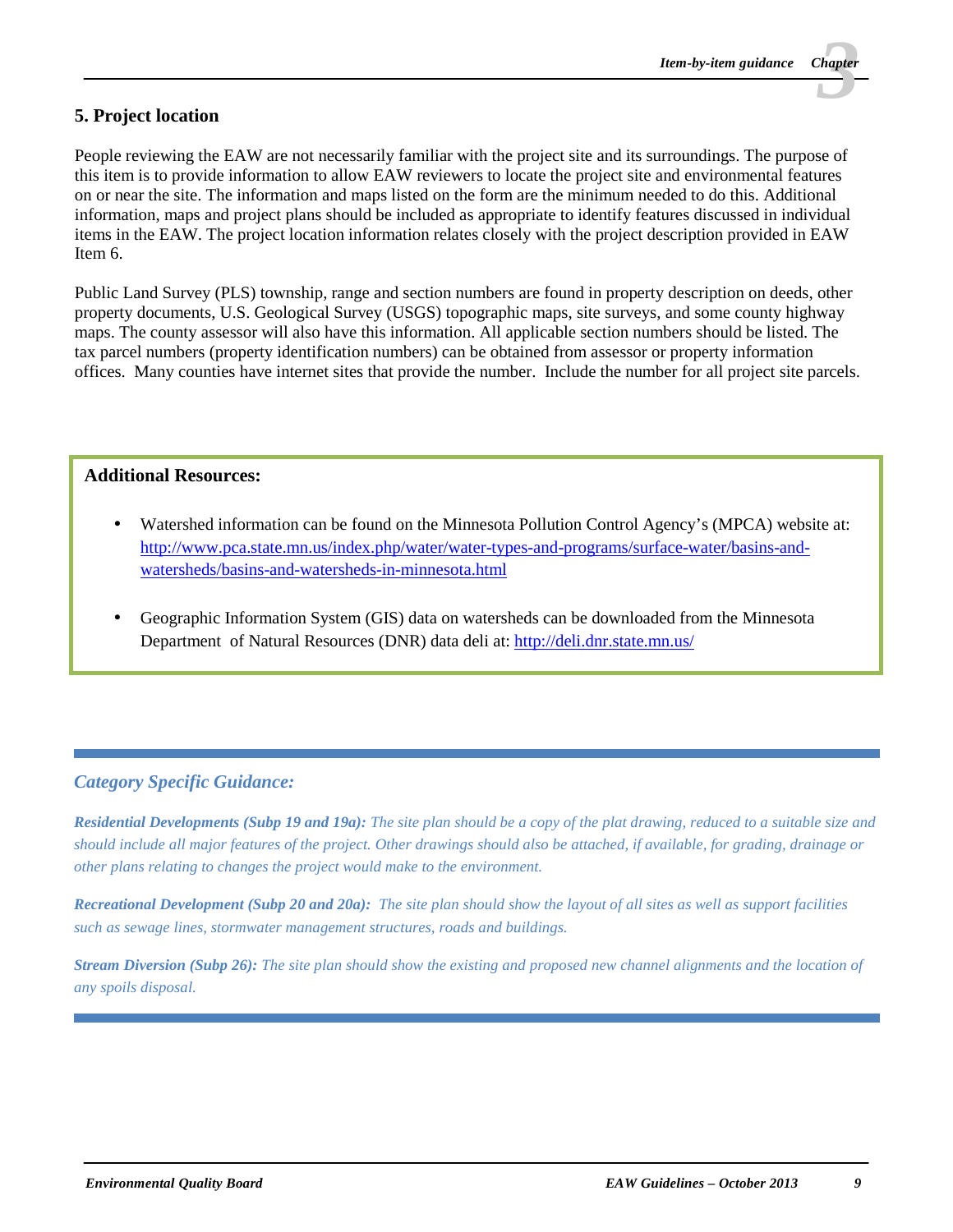## **Maps**

The project site must be indicated on the maps. Photocopies of maps are acceptable as long as they are legible. If only a portion of the complete map is included (detail) make sure that the label, and all legend information is included so reviewers can refer to the original map if necessary.

Site plans should show all significant project and natural features. The site plan should provide a graphic "closeup" of the project in sufficient detail to identify the key physical construction features, including roads, utilities, buildings, wells, drainage structures, cut and fill areas, materials or waste storage areas, parking lots and project boundaries. A site plan depicting the conditions prior to the project development, (i.e. current conditions) as well as a site plan depicting post-project conditions should be provided. Provide other exhibits as appropriate to illustrate information about the project. These may include modeling review summaries, additional maps showing nearby residences, wetlands, soil types or pipeline routes, proposed management plans for odor or leachate, etc.

If any of the project lies in a shoreland, include the following features if present: ordinary high water mark; building setback line; shore impact zone boundary; wetlands; bluffs; bluff impact zone boundary; steep slopes; ice ridges; nearshore emergent and submergent vegetation; docks; sand blankets; rip-rap; retaining walls; stairs; patios or platforms; watercraft access; buffers; clearing limits; accessory structures.

Look to specific items later in the EAW to determine what other maps of different types of features should be included. Other exhibits may be included as appropriate to illustrate information about the project. Examples might include:

- Natural Resource Conservation Service (NRCS) Soil maps (Note: not all areas of the state are mapped),
- water features,
- native plant communities and cover types,
- geologic atlases,  $\sim$
- karst features or surficial geology,
- maps showing nearby features, including residences, wetlands, soil types or pipeline routes  $\sim$
- modeling review summaries
- maps of neighboring locations with MPCA air, water, or other permits, and ä,
- conservation lands and easements.

Many maps are available on websites listed for EAW items later in this guidance document. GIS data for many of these features are available for free from the DNR data deli located at [http://deli.dnr.state.mn.us/.](http://deli.dnr.state.mn.us/)

## **Additional Resources:**

- DNR Aerial photographs of forested areas:<http://www.dnr.state.mn.us/airphotos/index.html>
- t, Minnesota Department of Transportation county highway maps: <http://www.dot.state.mn.us/maps/index.html>
- Minnesota Geological Survey: <http://www.mngs.umn.edu/index.html>
- U.S. Geological Survey:<http://www.usgs.gov/pubprod/maps.html>ä,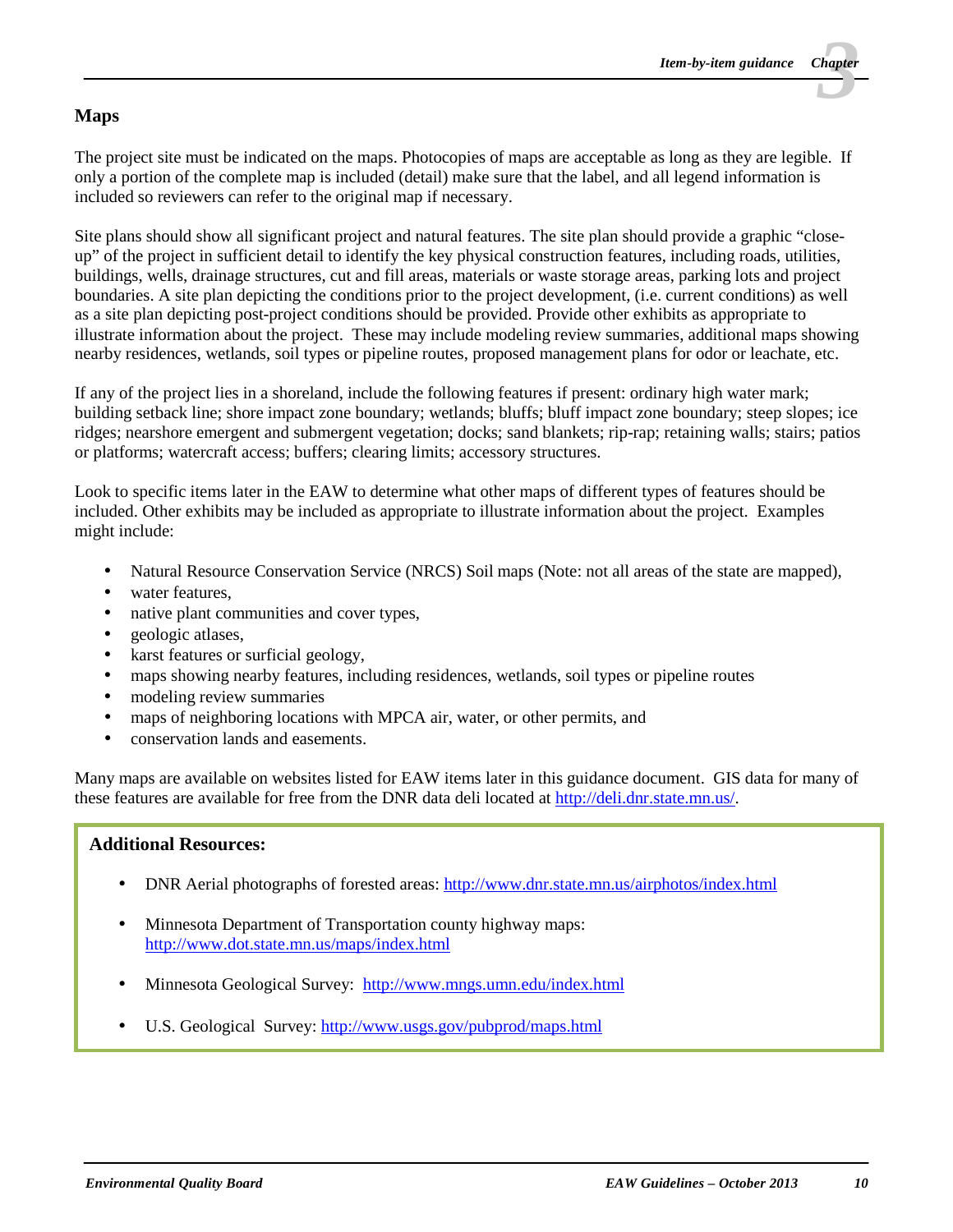## **6. Project description**

The project description is the most important item in the EAW. It must be completed thoroughly and accurately. It is best to assume your reader is not familiar with your industry or proposed facility.

Omitting project elements may increase the costs and timeline for the proposed project. Changes made to the project after the EAW is completed but before all approvals have been granted may result in the need for a new EAW, per Minnesota Rules 4410.1000 Subpart 5.

#### **a. Brief summary for publication in the** *EQB Monitor*

This should be a concise statement of the project's basic nature, characteristics and location. This summary will be printed verbatim in the *EQB Monitor* to serve as a public notice of the EAW. It should be approximately 50 words.

In addition to including this brief summary here in the EAW, this summary should be submitted separately in an e-mail to the EQB Staff according to the EAW Publication Calendar posted on the EQB website. This facilitates accurate reproduction of the summary in the *EQB Monitor*.

#### **b. Complete description**

Clear, complete and detailed project descriptions are essential to understanding the potential for environmental effects. If any portion of the project description is vague or incomplete, reviewers may have difficulty understanding the project and may assume certain environmental considerations have been overlooked.

In some cases, other EAW items may be more appropriate for detailed project components. If this is the case, describe those components generally here in EAW Item 6.b. and refer the reader to the EAW item that contains the more detailed information.

The detailed description should be focused on aspects of the project that may directly or indirectly manipulate, alter or impact the physical or natural environment. This can include: construction methods, especially in regard to site preparation; operational features (ongoing operations), especially in regard to waste production and management; and in some cases such as mining and landfilling activities, project closure actions.

The description should distinguish between construction and operational activities. It should describe scheduling, timing, and locations of the activities as well as the time of year, frequency, and duration of the activities. It should also highlight any special concerns, such as proximity to a significant resource. Typical things to consider as part of detailed project description include:

- Project components and structures
- Permanent and temporary structures
- Construction methods, timing (including when construction would begin), and equipment used
- Size of the main components
- Locations and relationships of project components
- Associated infrastructure including new or expanded public utility services or public works necessary to serve the project such as sewers, storm sewers, streets, water mains, water towers, power lines, gas lines,

If the EAW is in response to a petition, note what issues were raised.

**NOTE:** Any infrastructure constructed to serve the project and not independent of project must be treated in the EAW as part of the project. For example, a road built to serve a specific project must be treated as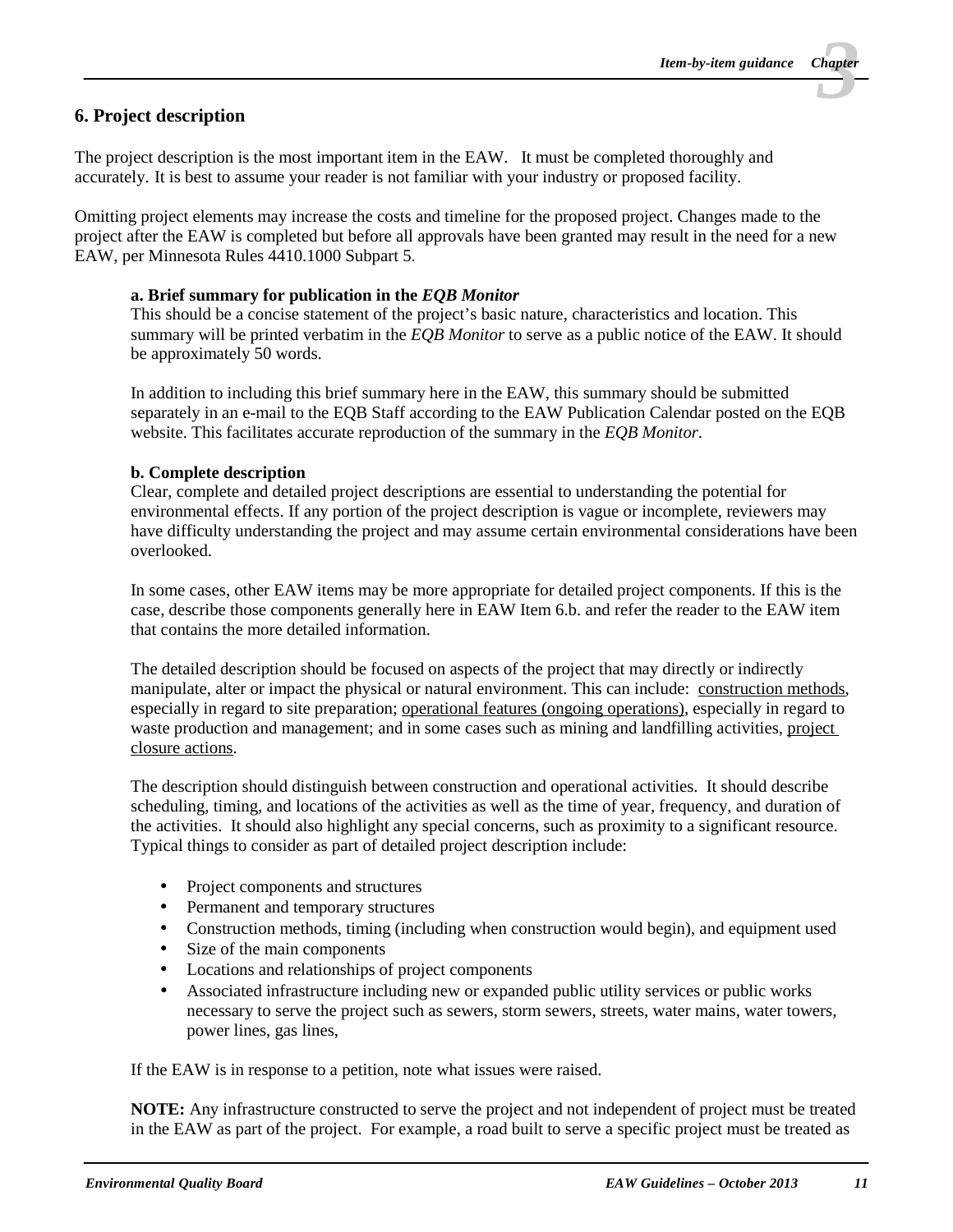part of the project and its impacts should be included in the EAW. According to Minn. Rules 4410, all "connected actions" are to be reviewed as one project. Connected actions are defined as projects related in any of the three following ways:

- (1) one project would induce the other;
- (2) one project is a prerequisite for another and the prerequisite project is not justified by itself; or
- (3) neither project is justified by itself (4410.0200, subpart 9c).

## **Additional Resources:**

Guidance regarding connected actions can be found in Chapter 2 of the *Guide to Minnesota Environmental Review Rules*, located here: [http://www.eqb.state.mn.us/documents/Guide%20to%20MN%20ER%20Rules-May%202010.pdf.](http://www.eqb.state.mn.us/documents/Guide%20to%20MN%20ER%20Rules-May%202010.pdf)

The EAW description should not include information that serves only to justify or promote the project and is thus irrelevant to the EAW process. The purpose of the EAW is to identify and assess environmental impacts and mitigation.

#### **c. Project Magnitude Data**

This item asks for data that help quantify the magnitude of the project. Depending on the type of project, some of the data requested may not be applicable, in which case the item may be left blank.

Total project area or length. Information provided here should also be used in response to Item 7. For linear projects—such as roads, trails, and sewers—the length should be given; for other projects the area should be given. If the total acres involved in a linear project are known, provide both the area and length of the project.

Residential units and types (attached or unattached). Single family, duplex and triplex units are considered unattached while four or more units to a building are defined as attached. Each individual dwelling unit counts as one unit; therefore, a 24-unit apartment building equals 24 attached units.

Commercial, industrial and institutional building areas. The form asks for a total of the gross floor space for any project of a commercial, industrial or institutional nature. Count all floors of all enclosed structures on the site except for any space used for parking. For projects with multiple uses (e.g. retail, office, warehouse, manufacturing), it may be useful to specify the floor space by use type. Analyses such as traffic and parking typically use different requirements depending on the uses.

Structure heights. List at least the maximum height of the buildings. List at least the maximum height of the buildings or other structures (i.e. stacks). Provide more information where appropriate, such as an office complex with two or more towers of varying sizes, or a communications tower. If structure height may result in potential conflicts that involve environmental matters, then the assessment of the potential conflicts and mitigation should be discussed under the appropriate EAW item (e.g., Visual, Wildlife, Historic Properties, etc.).

#### **d. Purpose, need, beneficiaries**

For private projects, state the purpose of the project. For public projects, state the purpose and in addition, explain why the project is needed and describe who will benefit from the project. This information assists reviewers in identifying appropriate mitigation. Without a clear idea of the project's goals, it is difficult to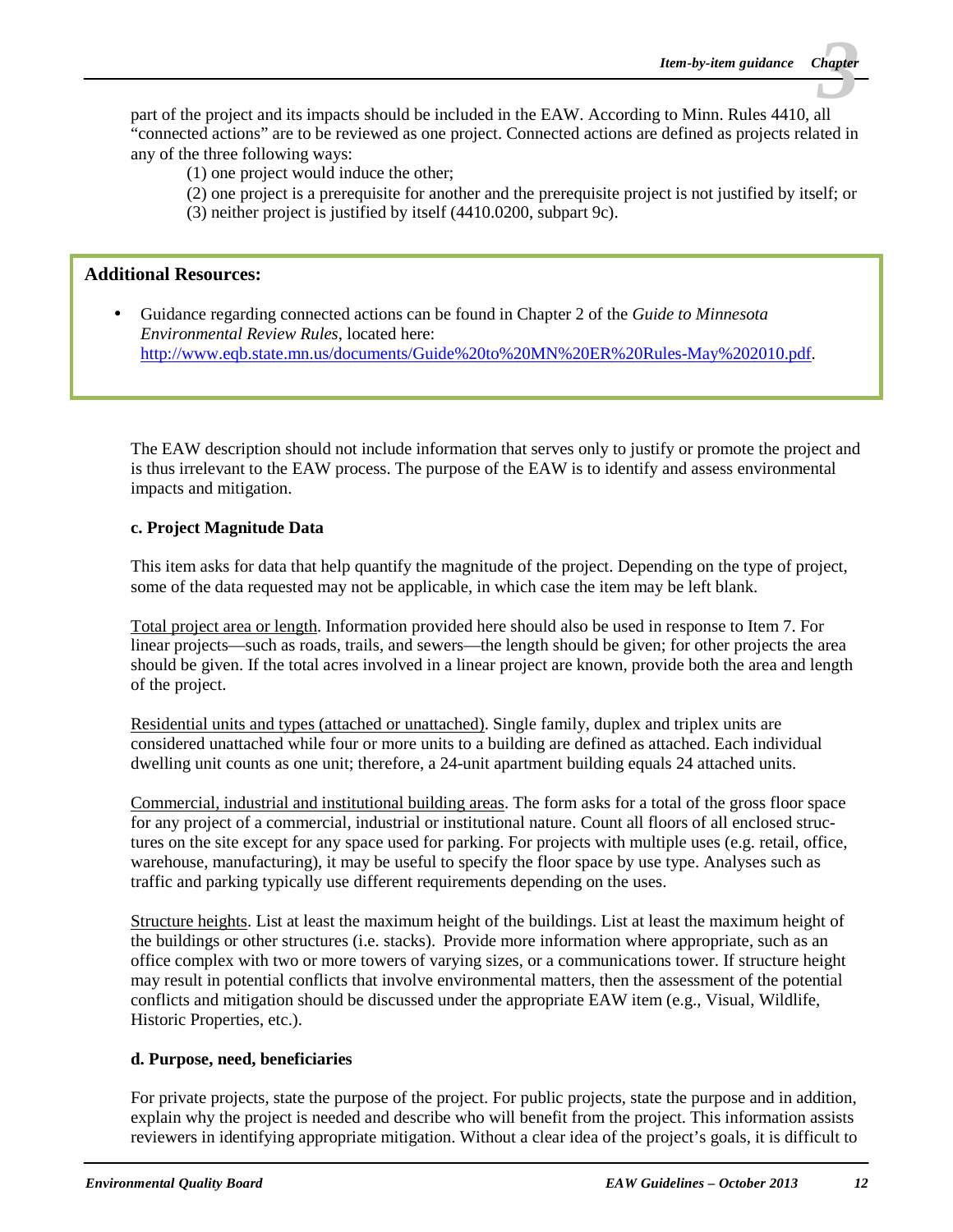assess whether changes in process, scale or design that may be environmentally superior would also meet the goals.

#### **e & f. Future and Previous stages of another project**

These items identify past or future stages of the project and describe how the present EAW relates to prior or future review. If the answer to either is "yes," it is possible that the project is related to other developments as a "phased action" or a "connected action" as defined by Minn. Rules 4410.0200, subpart 60 and 9c, respectively. The Rules require that all parts of these actions must be reviewed as a single project. The RGU should consult Minn. Rules 4410.1000, subpart 4 and 4410.2000, subpart 4, as well as Chapter 2 of the *Guide to Minnesota Environmental Review Rules* to ensure that the complete project has been reviewed in the EAW.

If the project is an expansion of an existing project, Minn. Rules 4410.4300, subpart 1 directs the RGU to review the project as inclusive of any construction which has occurred within the previous three years and has not been reviewed under a previously completed EAW or EIS. These cumulative expansions over the previous three years should be compared to the thresholds in Minn. Rules 4410.4300, and is generally referred to as the "three-year look-back rule."

If the project is a residential project, relevant requirements are at Minn. Rules 4410.4300, subparts 19 and 19a and 4410.4400, subparts 14 and 14a. Also note that the certification at the end of the form requires the RGU to verify that it has complied with the requirements for reviewing the complete project.

For projects such as highways, streets, pipelines, utility lines, or systems where the proposed project is related to a large existing or planned network, the RGU can treat the present proposal as the total proposal or select only some of the future elements for present consideration in the threshold determination and EAW. These selections must be logical in relation to the design of the total system or network and must not be made merely to divide a large system into exempted segments. When review of the total project is separated under this subpart, the components or stages addressed in each EAW must include at least all components or stages for which permits or approvals are being sought from the RGU or other governmental units." (Minn. Rules 4410.1000, Subp. 4). The key component is the logical relation to total system or network. Dividing a project into smaller exempted segments to avoid preparation of an EAW is not allowed under Minnesota Rules. The intent is that future stages would be subject to future environmental review. Mandatory categories for review apply.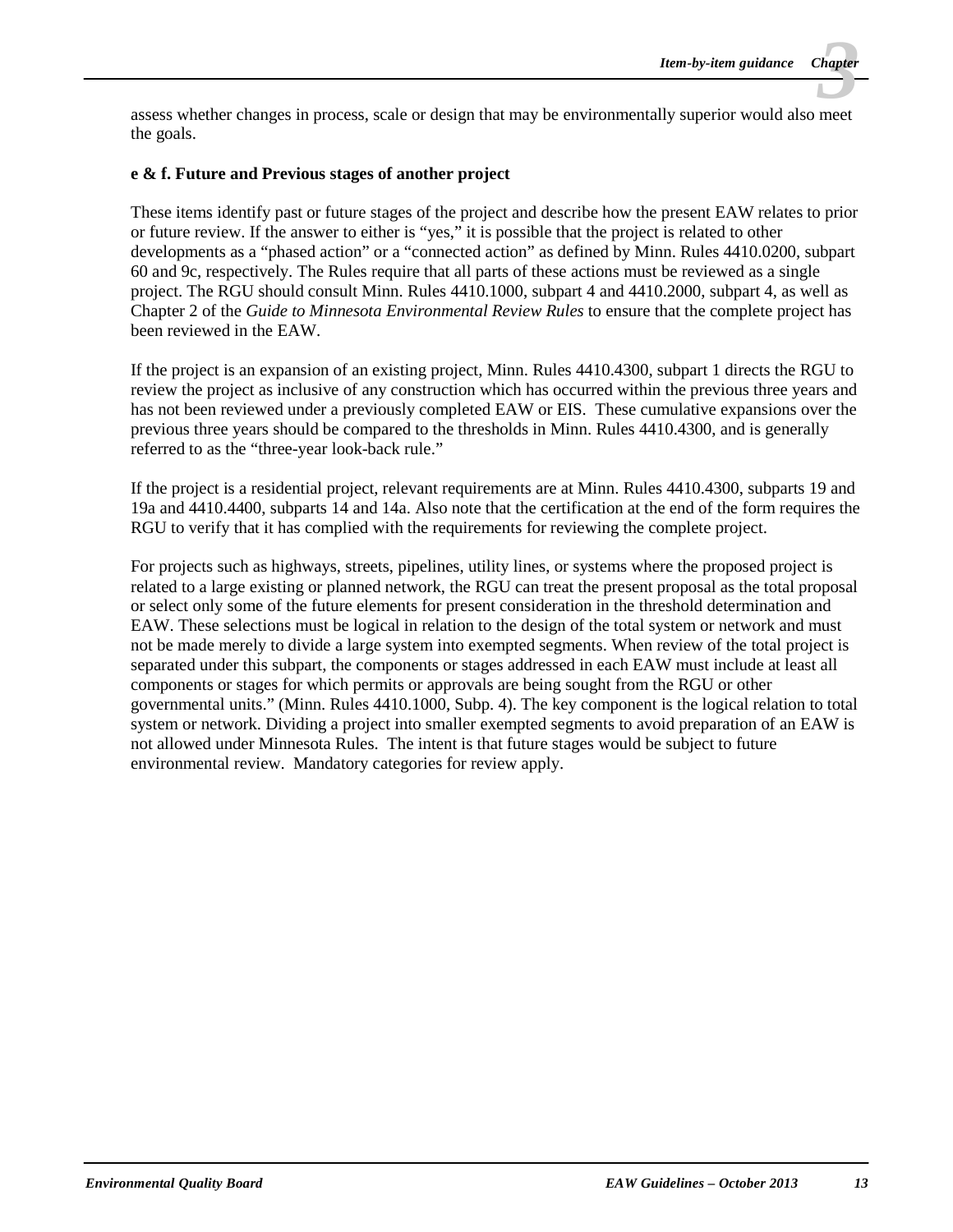## *Category Specific Guidance:*

*Non-metallic Mineral Mining (Subp 12): The site plan and description must include the boundaries, depths, buffer areas, access roads, fixed equipment locations, wells, ponds, discharge points, and any other significant features of the mine. The plan and schedule of development should be indicated. Proposed hours of operation should be indicated. The reclamation and end use plan should be discussed.*

*Residential Development (Subp 19 and 19a): The project description should include any infrastructure such as streets, permanent stormwater management structures, sewers, water mains or utility lines constructed to serve the residences. In addition, the impacts of any such infrastructure must be described here and addressed throughout the worksheet. The items Future and Previous stages of another project frequently apply to residential projects because projects are often built in stages. The proposer and RGU should be sure that rule provisions regarding "phased actions" are complied with as discussed in Chapter 2 of the Guide to Minnesota Environmental Review Rules.* 

*Highway projects (Subp 22): The description should focus on the physical characteristics of the project rather than programmatic aspects, such as the reasons for the project, and should include information about construction methods and the schedule for construction. Information relating to other alternatives considered can be provided.*

*Barge fleeting (Subp 23): The project description should include any onshore support facilities. Address the compatibility of any onshore support facilities with shoreland, flood plain, or scenic river zoning.*

*Marinas (Subp 25): The project description must include all onshore ancillary facilities as well as the marina facility itself. Address the compatibility of the onshore facilities with shoreland, flood plain, or river zoning.*

*Stream Diversion (Subp 26): An overview of the project should be presented and how it will be constructed. Details of the construction should be presented at item 11.b.iv. If the stream is surrounded by designated shoreland, flood plain, wild or scenic river zones, discuss the project compatibility with the requirements of applicable zoning codes.*

*Natural Areas (Subp 30): Ensure the compatibility with the management plan for the natural area being affected.*

*Communication Towers (Subp 33): The description should include information on guy wires, ancillary facilities such as equipment sheds or fuel tanks, and access roads. Describe any measures taken to minimize impacts such as special lighting, modified design or choice of location.*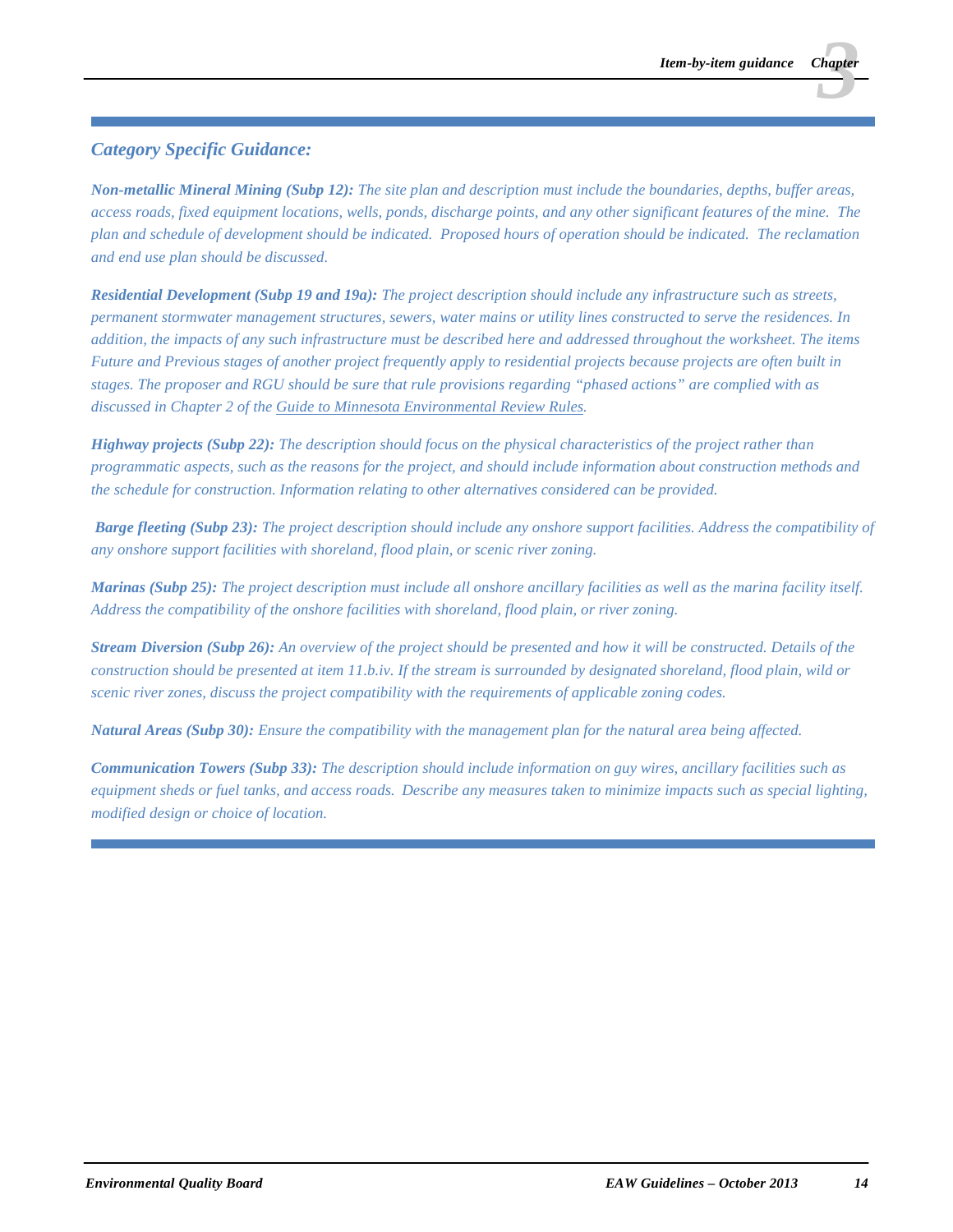## **7. Cover types**

Estimates of the acres of land cover before and after the project should be provided. One important purpose of this information is to assess the project's impact on wildlife habitat.

Site surveys or recent aerial photos are good sources of information. Additional GIS data sources include USGS Upper Midwest Gap Analysis Program (GAP) Cover Type, Minnesota Land Cover Classification System, and Land-Sat Land Use Land Cover. These data sources, as well as others are all available from the data catalog at the DNR Data Deli located at [http://deli.dnr.state.mn.us/data\\_catalog.html.](http://deli.dnr.state.mn.us/data_catalog.html) Of course, the most useful type of information to use will depend on the location and nature of the project.

The total number of acres in the Before and After columns of the table should be equal. If the total number of acres is not equal for the pre-project and post-project conditions, explain why not in the space on the form below the table. In addition, be sure to provide descriptions for any acres listed under "other." Because the cover type categories are broad, it is possible that cover types within a specific project may fall into two categories or there may be two cover types under one category that would seem to warrant a distinction. If this is the case the RGU should make decisions on the best way to complete the acres within the table and then provide additional clarification below the table in paragraph form.

Note that the cover type table does not require a distinction between wetland types, but there may be very good reasons for including this supplemental information below the table. One example is a case where a project isn't going to remove wetland acres, but rather would change wetland type. This is information that is helpful to the RGU and reviewers, but is difficult to capture in the table. In identifying types of wetlands, use the US Fish and Wildlife Service's Circular 39 guidelines. The table also makes a distinction between wetlands and deep water or streams. Deep water and streams are areas that have more than two meters of water during low water conditions. Dedicated stormwater detention ponds constructed in upland areas should not be designated as wetlands. Natural wetland areas that may have been used for stormwater storage in the past are to be designated as wetlands.

The "wooded/forest" category should be applied only to relatively undisturbed wooded areas. "Lawn/landscaping" is the appropriate classification for developments constructed in wooded areas, even if many of the trees are maintained. Similarly, the "brush/grassland" category applies to areas that are undisturbed or infrequently maintained. If an area is to be regularly mowed or maintained, even if in a rural setting, list it under "lawn/landscaping."

## *Category Specific Guidance:*

*Historical Places (Subp 31): Describe if any demolition work will disturb or impact any vegetated areas around the property.*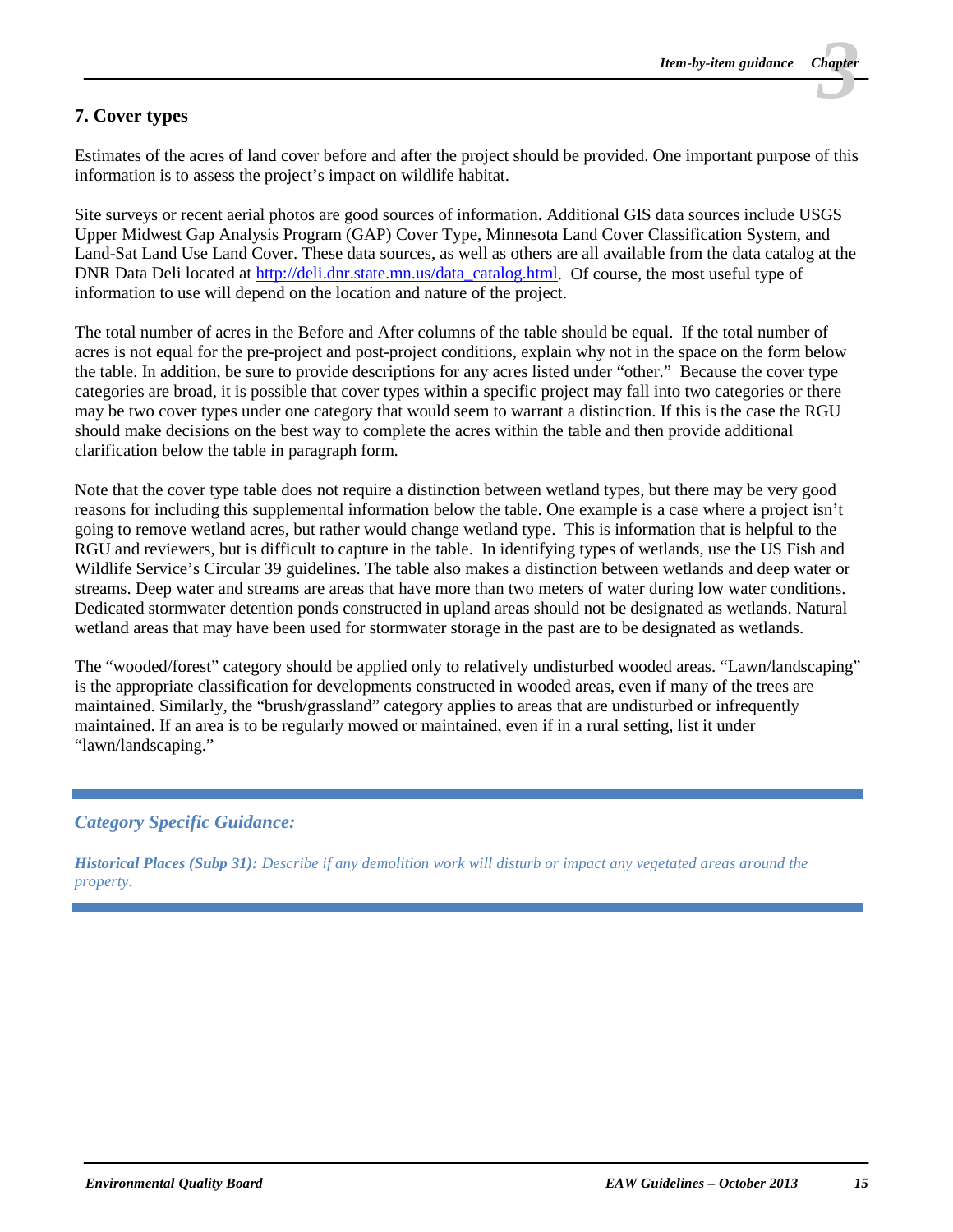## **8. Permits and approvals required**

When an EAW is required or ordered, no final decision to grant any governmental permit or approval (including financial assistance) can be made until either a decision has been made that no EIS is needed or until an EIS has been completed. See Minnesota Rules 4410.3100 or Chapter 2 of the *Guide to Minnesota Environmental Review Rules*.

List the permits, approvals, certifications, reviews and financing required or sought from all government agencies both prior to the beginning of the project and after. Include any necessary regional reviews and approvals from agencies. Though this is not an exhaustive list, typical agencies and permits to consider include:

| <b>MPCA</b>                                                                               | Air Permit: http://www.pca.state.mn.us/index.php/air/air-permits-and-rules/air-permits-and-                           |  |  |  |  |  |
|-------------------------------------------------------------------------------------------|-----------------------------------------------------------------------------------------------------------------------|--|--|--|--|--|
|                                                                                           | forms/index.html                                                                                                      |  |  |  |  |  |
|                                                                                           | NPDES/SDS Permit for stormwater discharges:                                                                           |  |  |  |  |  |
|                                                                                           | http://www.pca.state.mn.us/index.php/water/water-types-and-programs/stormwater/index.html                             |  |  |  |  |  |
|                                                                                           | NPDES/SDS Permit for wastewater discharges:                                                                           |  |  |  |  |  |
|                                                                                           | http://www.pca.state.mn.us/index.php/water/water-types-and-programs/wastewater/index.html                             |  |  |  |  |  |
|                                                                                           | 401 Water Quality Certification: http://www.pca.state.mn.us/index.php/water/water-permits-and-                        |  |  |  |  |  |
|                                                                                           | rules/water-permits-and-forms/clean-water-act-section-401-water-quality-certifications.html                           |  |  |  |  |  |
| <b>MDNR</b>                                                                               | Work in Public Waters permit:                                                                                         |  |  |  |  |  |
|                                                                                           | http://www.dnr.state.mn.us/waters/watermgmt_section/pwpermits/index.html                                              |  |  |  |  |  |
|                                                                                           | Water Appropriations permit:                                                                                          |  |  |  |  |  |
|                                                                                           | http://www.dnr.state.mn.us/waters/watermgmt_section/appropriations/permits.html                                       |  |  |  |  |  |
|                                                                                           | License to Cross Public Land/Water:                                                                                   |  |  |  |  |  |
|                                                                                           | http://www.dnr.state.mn.us/permits/utility_crossing/index.html                                                        |  |  |  |  |  |
|                                                                                           | Aquatic Plant Management Permit: http://www.dnr.state.mn.us/eco/apm/index.html                                        |  |  |  |  |  |
|                                                                                           | Threatened/Endangered Species Takings Permit:                                                                         |  |  |  |  |  |
|                                                                                           | http://www.dnr.state.mn.us/eco/nhnrp/endangered_permits.html                                                          |  |  |  |  |  |
|                                                                                           |                                                                                                                       |  |  |  |  |  |
| <b>MDH</b>                                                                                | Food, Beverage, and Lodging licensure: http://www.health.state.mn.us/divs/eh/food/license/                            |  |  |  |  |  |
|                                                                                           | Well sealing/abandonment: http://www.health.state.mn.us/divs/eh/wells/sealing/abandwel.html                           |  |  |  |  |  |
|                                                                                           | Well construction: http://www.health.state.mn.us/divs/eh/wells/construction/construct.html                            |  |  |  |  |  |
| Monitoring well permit: http://www.health.state.mn.us/divs/eh/wells/lwcinfo/mwpermit.html |                                                                                                                       |  |  |  |  |  |
|                                                                                           | Watermain plan review: http://www.health.state.mn.us/divs/eh/water/planreview/index.html                              |  |  |  |  |  |
|                                                                                           | Public Water Supply Certification:                                                                                    |  |  |  |  |  |
|                                                                                           | http://www.health.state.mn.us/divs/eh/water/wateroperator/index.htm                                                   |  |  |  |  |  |
|                                                                                           | Asbestos abatement/removal: http://www.health.state.mn.us/divs/eh/asbestos/rules.html                                 |  |  |  |  |  |
|                                                                                           | Health care facility licensure: http://www.health.state.mn.us/divs/fpc/index.html                                     |  |  |  |  |  |
| Mn/DOT                                                                                    | Curb-cutting Permits: http://www.dot.state.mn.us/permits/                                                             |  |  |  |  |  |
|                                                                                           |                                                                                                                       |  |  |  |  |  |
| U.S. Army                                                                                 | Section 404 Permit:                                                                                                   |  |  |  |  |  |
| Corps of                                                                                  | http://www.usace.army.mil/Missions/CivilWorks/RegulatoryProgramandPermits.aspx                                        |  |  |  |  |  |
| Engineers                                                                                 | Section 10 Rivers and Harbors                                                                                         |  |  |  |  |  |
| Local                                                                                     | There are several local government entities that may require various permits or approvals such as                     |  |  |  |  |  |
| Government                                                                                |                                                                                                                       |  |  |  |  |  |
| Units                                                                                     | local sewer hook-ups, building permits, conditional use permits, plats, etc. Typical entities to<br>consider include: |  |  |  |  |  |
|                                                                                           | City<br>$\blacksquare$                                                                                                |  |  |  |  |  |
|                                                                                           |                                                                                                                       |  |  |  |  |  |
|                                                                                           | Township                                                                                                              |  |  |  |  |  |
|                                                                                           | County                                                                                                                |  |  |  |  |  |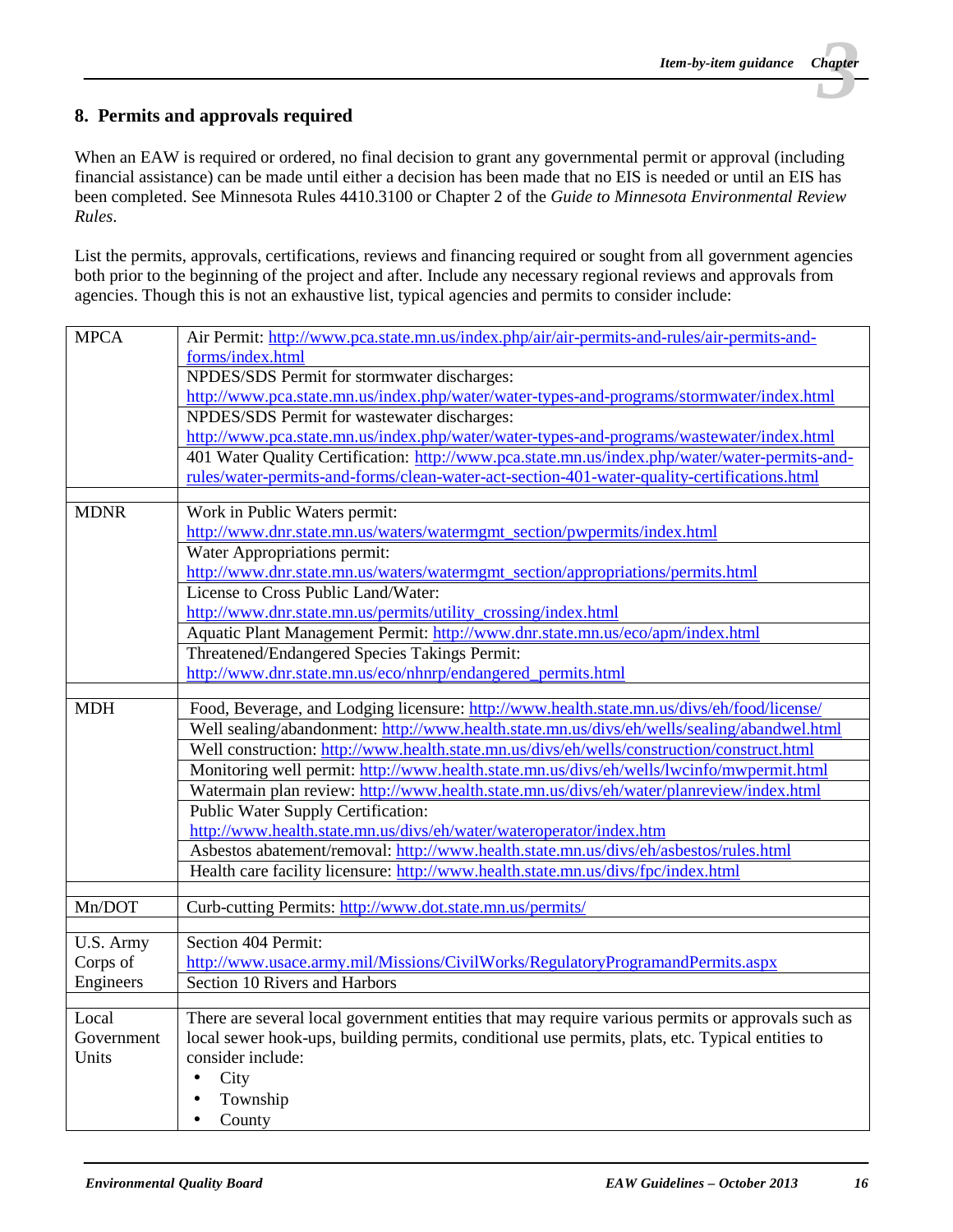|                                       | Item-by-item guidance Chapter |  |
|---------------------------------------|-------------------------------|--|
|                                       |                               |  |
| Soil and Water Conservation Districts |                               |  |
| <b>Watershed Districts</b>            |                               |  |

Include approvals already obtained and any modifications of any existing permits. Useful information on environmental protection permits can be obtained from the Minnesota Small Business Assistance Office at: http://www.positivelyminnesota.com/Business/Starting\_a\_Business/Legal\_Regulatory/Environmental\_Protection [Programs.aspx](http://www.positivelyminnesota.com/Business/Starting_a_Business/Legal_Regulatory/Environmental_Protection_Programs.aspx)

Any public funding applied for and granted must be listed, including Tax Increment Financing, public infrastructure constructed to assist the project, bond guarantees and other forms of public assistance or subsidies.

If a potential environmental impact will or can be addressed by conditions of any required permits or approvals, this should be discussed in the EAW under the appropriate EAW item. Within the appropriate EAW item, explain how potential impacts can be mitigated through permit and approval conditions.

In some cases there may be permits previously issued for activities on or near the project site that are relevant to the review of the proposed project. This is most likely where the proposed project is an expansion of an existing project, but could occur under other conditions as well. Examples of this might include a past dredging project permitted by the Army Corps of Engineers or the Minnesota DNR having placed soil on the proposed project site. These permits should be identified, including the permit number and issuing agency. This information can either be presented under this item or preferably under the items most relevant to the nature of the previously issued permit.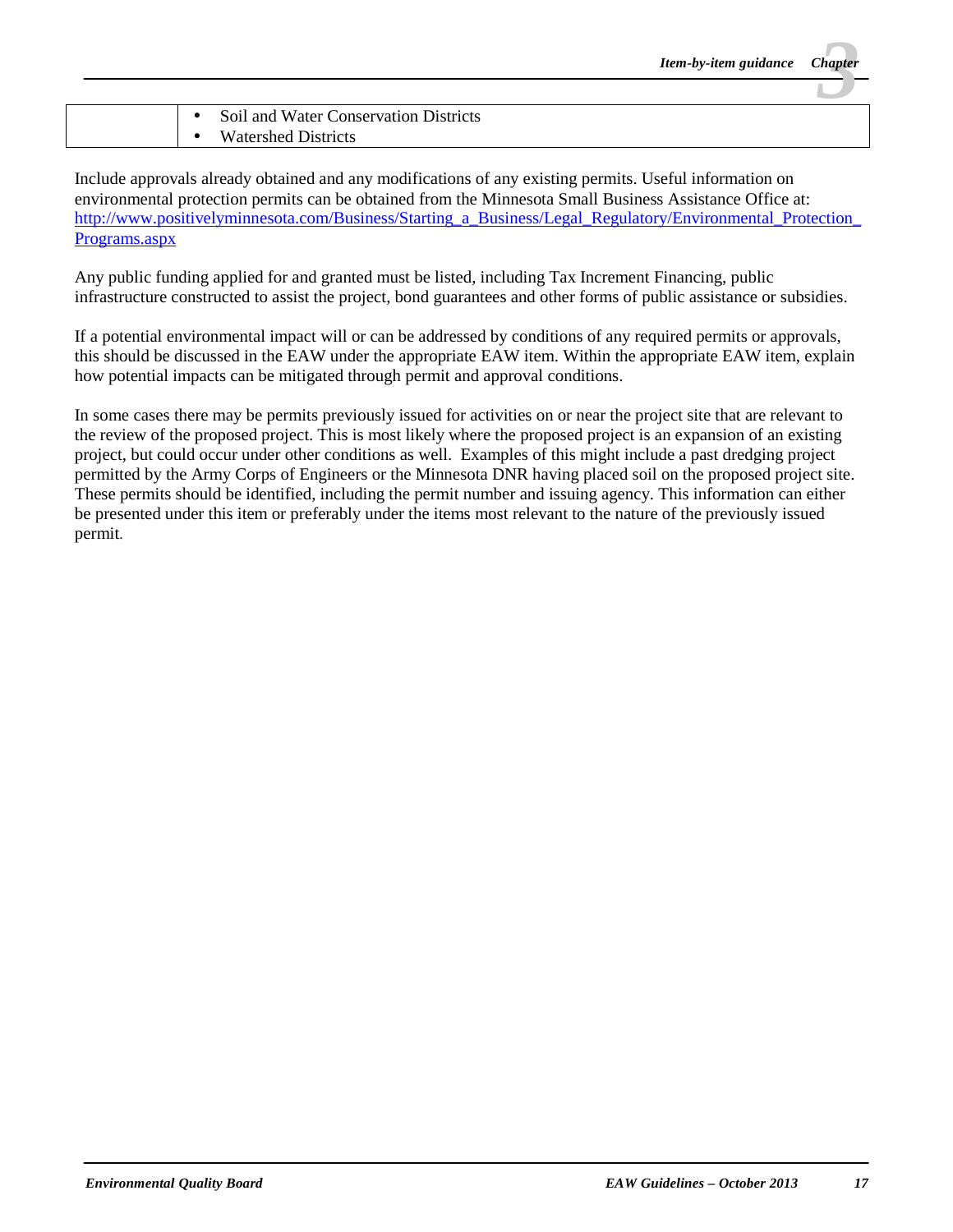## **9. Land use**

The information provided in this item should give a basic understanding of past, existing and proposed land use, plans, and zoning within and near the project area. This information will be used in other EAW items to understand potential environmental effects such as groundwater/soil contamination, historic properties, noise, odors, dust, and visual effects. The detailed discussion of these environmental effects should occur in the appropriate EAW item. It may be helpful to include a general discussion under this item and refer the reader to the EAW item that contains the detailed discussion.

#### **a. Describe Existing Land Use, Plans, Zoning, Regulations**

This sub-item (9.a.) requires a description of the existing land use, current land use plans and zoning, and any special designations—whether the site is used for that designation or not. Discussion of compatibility and potential environmental effects should not be included under this sub-item, but rather should be addressed in the following sub-item (9.b.).

**i. Existing land use**. This item should provide a basic understanding of the existing land uses—e.g. residential, commercial, industrial, parks, recreation areas, trails, prime or unique farmlands—of the site and areas adjacent to or nearby the proposed project site. Include areas where vulnerable populations live or visit, such as nursing homes, schools, day care centers, water resources, parks, etc. This information will be used to respond to other EAW items to assess any potential conflicts between the proposed project and existing surrounding land uses with environmental aspects that may require mitigation. Indicate the distance and direction to all residential areas or other sensitive receptors surrounding the site. A typical example would be a gravel operation proposed next to a residential area: dust and noise could cause significant conflicts with the residential land use and this conflict should be discussed under EAW Items 16 Air and 17 Noise.

Local government planning or building departments can be a source of information for identifying existing land uses. In the Twin Cities metropolitan area, the Metropolitan Council has an inventory of existing land uses. In many cases you may need to just identify the types of existing land uses that are near the project. Some specific land uses that you should be aware of and include in the description are:

- $\mathbf{r}$ Prime or unique farm lands and agricultural preserves designations. Information on prime and unique farmlands is available from the Natural Resources Conservation Service. The local unit of government (county or city) often has information on any established agricultural preserves.
- Locations of existing parks, recreational areas or trails. This information may be obtained from ÷, the local unit's planning and zoning or recreation office or from the DNR. Some local government units have designated greenways/corridors that should also be identified.
- $\blacksquare$ Conservation lands. Typical land uses that fall in this category include Wildlife Management Areas (WMA), Waterfowl production areas, Scientific and Natural Areas (SNA), wildlife refuges, conservation easements, and potentially other federal, state, and local programs designed to conserve natural resources.

**ii. Plans**. Discuss whether the project is subject to any official governmental management plans adopted for the area. These could include a local comprehensive plan (land use, transportation, utilities or other plans ), which may include specific plans for land use, infrastructure, parks, trails, natural resources, etc.; a local water plan; or management plans specific to resource areas under public management such as parks, watershed districts or rivers. Plans of all levels of government should be considered here: local, regional, state and federal. The local planning and zoning office is probably the best source of this kind of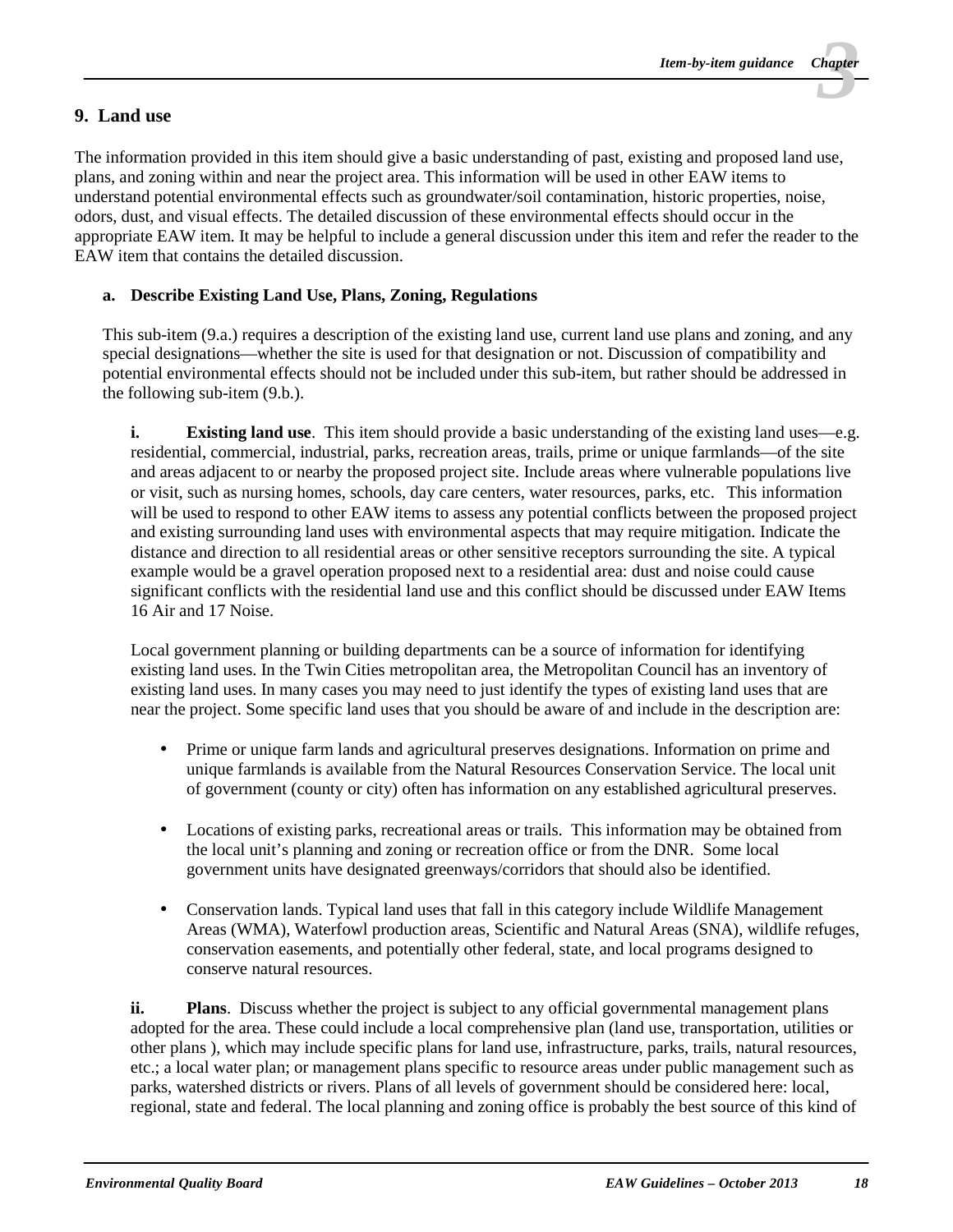information. If no such plans exist in the area, the EAW should so indicate. If there is a plan, but the project is not subject to the plan, the EAW should indicate why not.

These plans are typically prepared to address a broad array of issues from any number of projects that could occur within a specific area. One purpose of these plans is to minimize negative environmental effects from potential future conditions. If an individual project is compatible with a plan there may be specific measures or actions in that plan that are meant to mitigate potential cumulative effects. If this is the case, provide a discussion in response to Items 9b or 9c, which assess compatibility with nearby land uses, or Item 19 which discusses cumulative potential effects.

**iii. Zoning and other official controls.** Zoning is a regulatory measure to ensure compatible land use development. The local government unit with zoning authority can identify the zoning of the project area. Include the current zoning of the project area with a brief description of that zoning district. Determine if the proposed project is an allowed use, a conditional use, or currently not permitted within the zoning district. Other official controls that apply to the project's potential environmental effects should also be described. Examples could be subdivision regulations or ordinances that are separate from the actual zoning ordinance.

The local planning and zoning office should be contacted regarding zoning ordinances that relate to the environment or use of natural resources. For example, shoreland, flood plain and wild or scenic river land use districts are protected by special zoning ordinances designed to protect the resources of such lands. The local planning and zoning office should be contacted regarding local shoreland and flood plain ordinances that may apply. The EAW should discuss whether the project fully complies with all these special zoning requirements. Wild, scenic, and recreational river districts and the Mississippi River Critical Area are special districts that contain additional protections for these resources. Contact the local planning and zoning office or the applicable DNR Regional or Area Hydrologist's office regarding restrictions that apply along these rivers. There may be a specific plan or study that forms the basis of a special zoning ordinance or other protection measures. Such a plan or study should be noted here or in Item 9.a.ii.

Land use permits such as conditional use permits may be required depending on the specific project and the applicable zoning ordinance. These permits should be identified in response to Item 8.

#### **b. Project Compatibility**

The point of this question is to identify any potential conflicts between the project and the land uses, plans, and regulatory measures identified in sub-Item 9.a, and in particular, conflicts involving environmental aspects.

If the project is subject to plans or zoning ordinances related to the environment or use of natural resources, the EAW should identify the requirements relevant to the project and discuss how the project complies with the plans and ordinances. The RGU should consult with the government unit responsible for the implementation of the plan regarding provisions that relate to the project and about the consistency of the project with the plans and ordinances. Emphasis in the EAW should be given to any conflicts or incompatibilities between the project and plan or zoning provisions that relate to the environment or use of natural resources.

Note that a perceived land use conflict may or may not involve environmental matters. Minnesota Rules 4410.0200, Subpart 23, define "environment" as "physical conditions existing in the area that may be affect by a proposed project. It includes land, air, water, minerals, flora, fauna, ambient noise, energy resources, and man-made objects or natural features of historic, geologic or aesthetic significance". This definition should be considered for the purposes of an EAW analysis. A public safety issue in and of itself is not necessarily an environmental effect. Analyses of environmental matters in an EAW may well bring to light non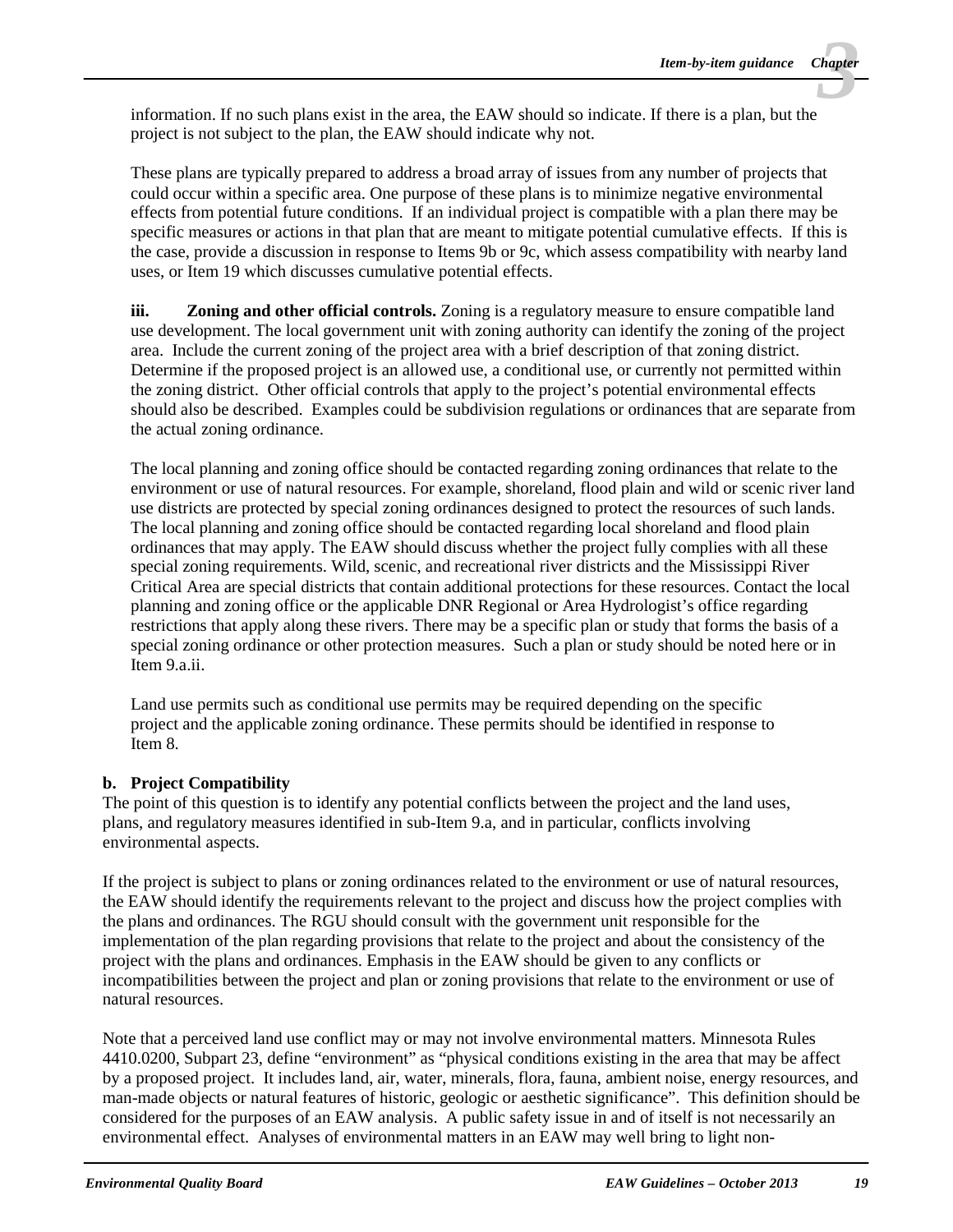environmental issues that were not previously recognized and that can be addressed by other means. This may be a useful discovery, but is not the purpose of the EAW.

#### **c. Identify mitigation**

Mitigation measures may be needed if the proposed project conflicts with or is incompatible with plans and zoning requirements that involve environmental matters. Discuss mitigation of potential land use conflicts under the appropriate EAW item (i.e. Visual, Air, Noise, etc.). If any mitigation measures have been incorporated into the project to address land use compatibility, identify any regulatory authority that can require these mitigation measures as part of their permitting actions. Contact the local land use authority for regulatory authorities and potential mitigation measures.

#### *Category Specific Guidance:*

*Non-Metallic Mineral Mining (Subp12): Sand and gravel mining is frequently viewed as a nuisance by nearby residents; therefore, discuss surrounding land uses, including distances to residences and measures to attempt to reduce nuisances. Also discuss how the ultimate end use of the mined area compares to the local unit's future plans for the area and discuss the reclamation plan.*

*Residential Development (Subp 19 and 19a): Discuss the compatibility of the project with any applicable local comprehensive plan and indicate how any inconsistencies will be resolved.*

*Highway projects (Subp 22): For lengthy projects with a variety of adjoining land uses, provide a general overall description of the land uses and more detail for those areas where there may be conflicts or the land uses are more sensitive.*

*Barge Fleeting (Subp 23) Address this item with respect to nearby onshore lands. Also address the compatibility of the fleeting with any adopted governmental plans that apply to the river or shoreland.* 

*Natural Areas (Subp 30): One of the primary concerns about a project reviewed under this mandatory category will be its compatibility with the management plan for the natural area being affected.* 

*Sports or entertainment facilities (Subp 34): Particular attention should be paid to compatibility with surrounding land uses.*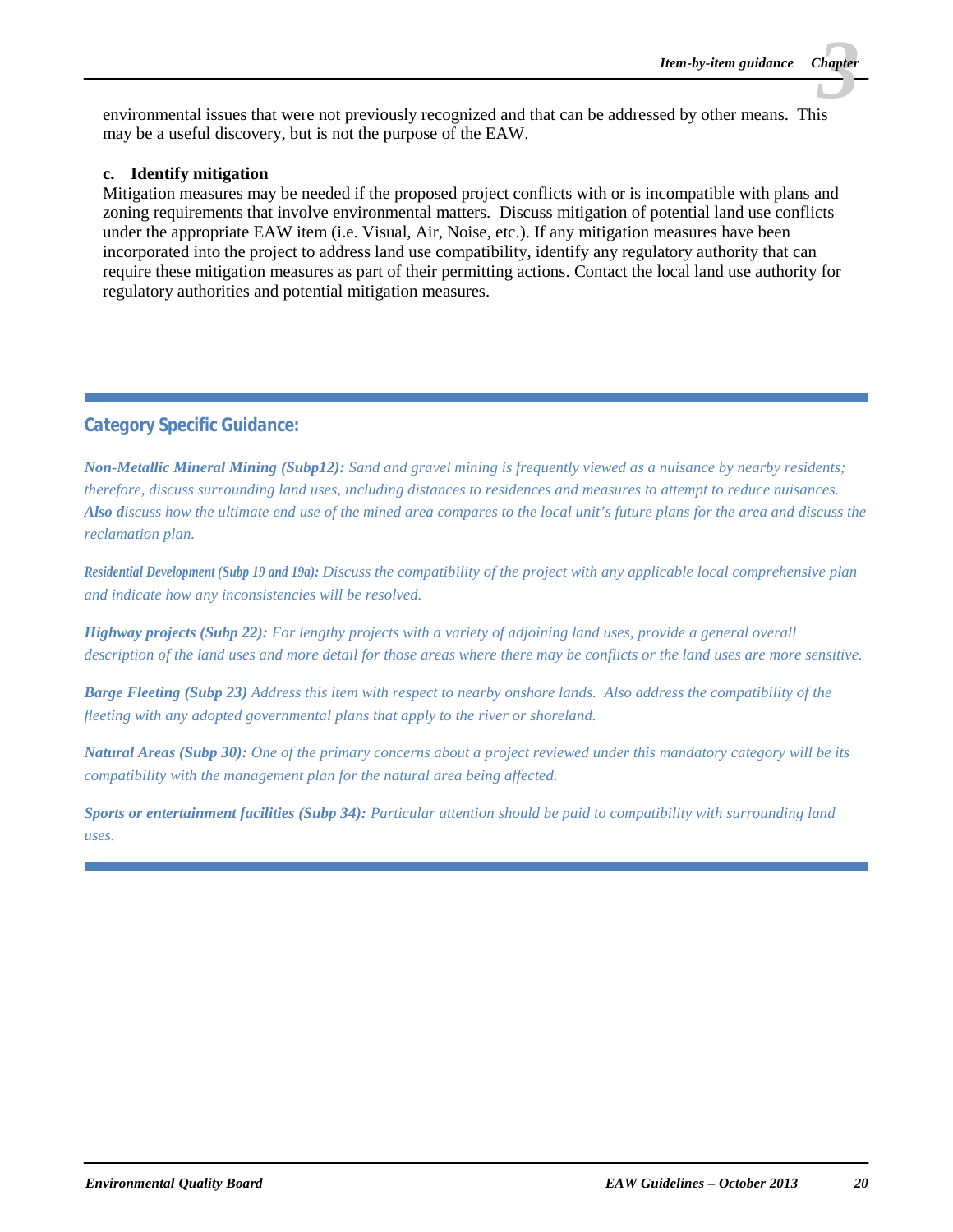#### **10. Geology, soils, topography/land forms**

This item provides a basic understanding of geology and soils in the project area. This information will be used in other EAW items to understand potential environmental effects from groundwater contamination, erosion, or soil suitability for the proposed project. Other EAW items that may be more appropriate for detailed discussion on environmental effects include Item 11.b.ii. for erosion and Item 12 for groundwater contamination.

#### **a. Geology**

Describe the geologic features, including any geologic or landform features of special concern. Possible sources of information include: site surveys, soil surveys, topographic maps, county sanitation or health departments, the Minnesota Department of Health, USGS, the Minnesota Geological Survey - County Geologic Atlas, or other maps of state bedrock geology, surficial geologic map, or Karst features. The source of information about geologic features should be provided, such as whether geotechnical studies were done or if the information was taken from a geologic atlas.

Once the geologic features are described, discuss potential environmental effects on those features that may result from the project. If any special concern features are present at the site, the EAW should describe measures to prevent potential groundwater contamination or other problems related to such feature or other mitigation efforts the project proposes to address potential environmental effects.

#### **b. Soils & topography**

Describe the types of soils present using the Natural Resources Conservation Service (NRCS) classification system. Soil surveys showing this information are available from the county offices of the University of Minnesota Extension Service, and soil and water conservation districts. If several soil types exist on the site, a soils map can be helpful. The NRCS maintains an internet-based application called the Web Soil Survey. If this data is available in the project area, this web tool should be used to identify soils and any limitations of those soils.

#### **Additional Resources:**

- The NRCS Web Soil Survey is located at:<http://websoilsurvey.nrcs.usda.gov/app/HomePage.htm>
- USGS Hydrologic atlases: <http://pubs.usgs.gov/ha/> t.
- MNGS County geologic atlases[: http://www.mngs.umn.edu/county\\_atlas/countyatlas.htm](http://www.mngs.umn.edu/county_atlas/countyatlas.htm)
- Site-specific soil boring logs.

Discuss the soil suitability as it relates to project features such as erosion, stability, and strength. Soil series information can be used to identify physical properties, engineering features, and limitations. This information should be used to identify potential problem areas and identify measures to address those areas. Detailed discussion of erosion control, stormwater management and effects to water quality should be discussed in response to Item 11.b.ii. NOTE: If the project will grade or otherwise alter one or more acres, an NPDES Construction Stormwater permit is required from the MPCA.

Steep slopes of 12 percent or more and erosion prone soils should be described and shown on the site plan or on a separate grading plan.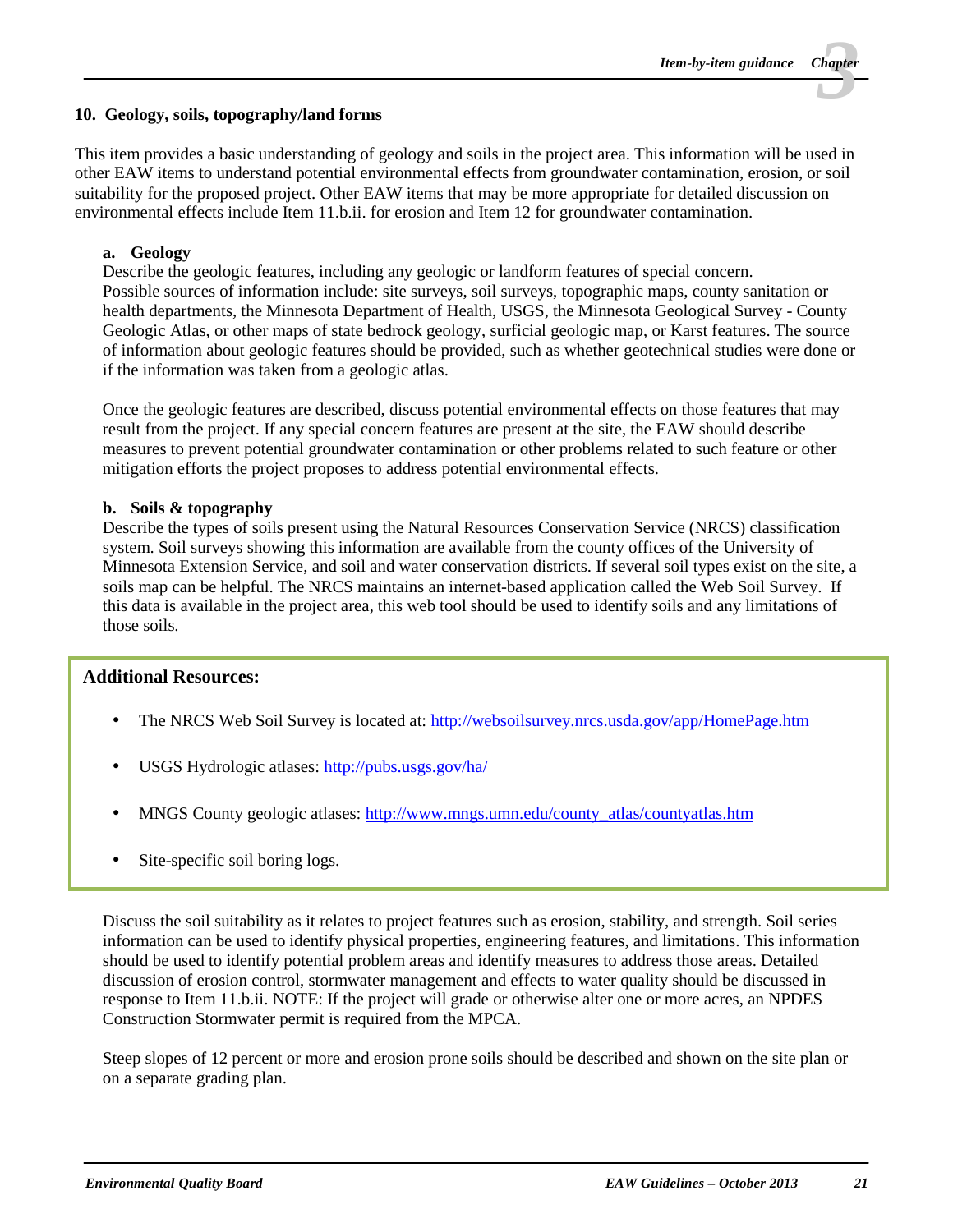If large amounts of soils will be excavated, the EAW should identify the types involved, quantities, to where they will be relocated and how they will be used.

If soil borings have been conducted, it may be necessary for the RGU to have this information, especially if the project may have potential to contaminate the soils or ground water, including projects involving use of on-site sewage treatment by septic tanks and drainfields.

Legislation in 2013 established a new mandatory category for silica sand projects. In addition to the EAW content already required under statute and rule, an environmental assessment worksheet for silica sand projects must include "a hydrogeologic investigation assessing potential groundwater and surface water effects and geologic conditions that could create an increased risk of potentially significant effects on groundwater and surface water." There are interrelationships among geology, groundwater and surface water in some areas, particularly where karst conditions exist. Karst is typically found in the southeastern quarter of the state and should be carefully considered when siting a facility or stormwater ponds. EAWs for projects with karst conditions should also include information on shallow ground water, exposed bedrock, or karst conditions that include sinkholes or disappearing streams. It is important that information regarding geology and water in EAW Items 10 and 11 account for those interrelationships.

## *Category Specific Guidance:*

*Highway projects (Subp 22): For lengthy projects with a variety of adjoining land uses, provide a general overall description of the land uses and more detail for those areas where there may be conflicts or the land uses are more sensitive.*

*Natural areas (Subp 30): Answer if grading or other erosion-causing activities will occur.*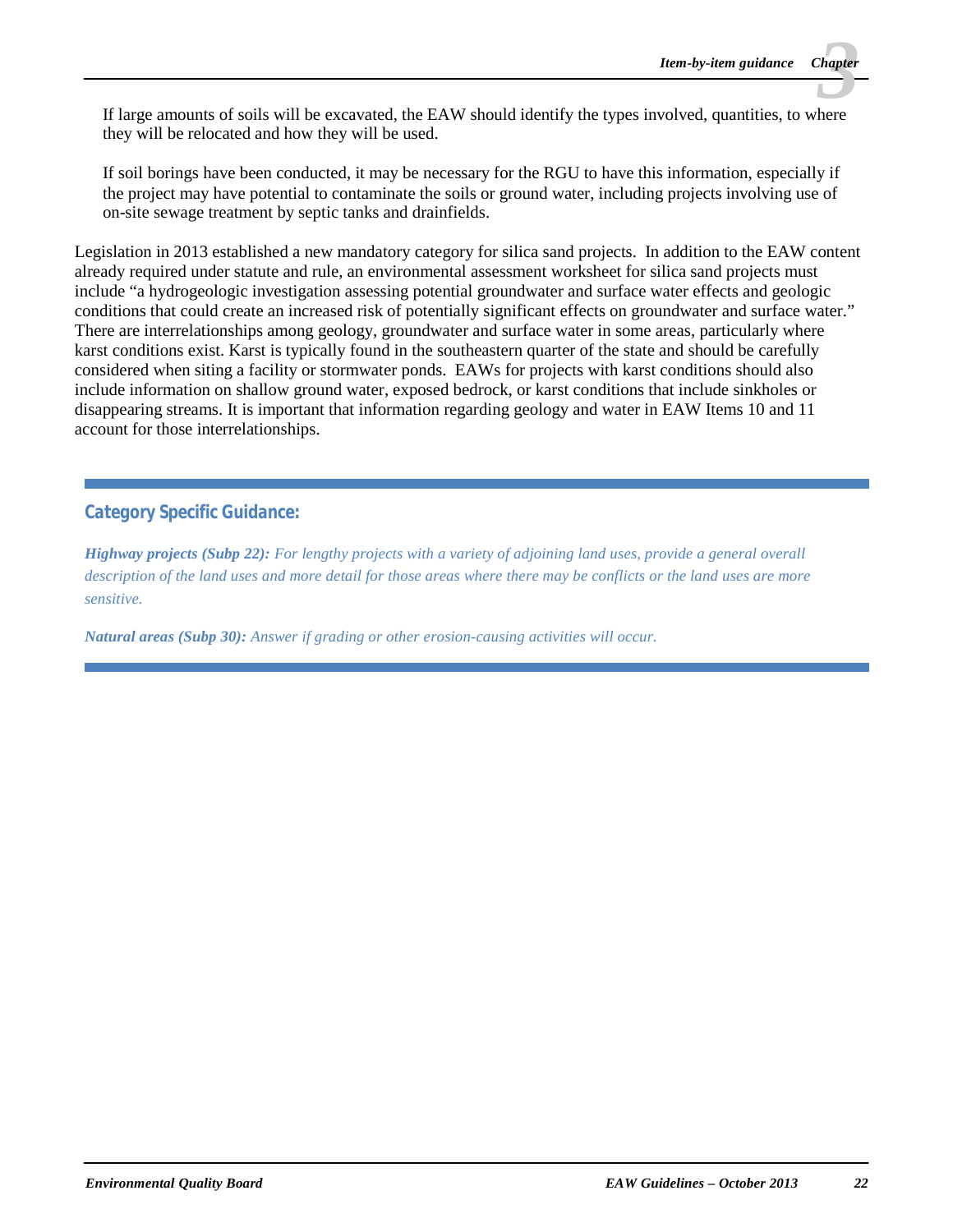#### **11. Water Resources**

This item is intended to address all water-related aspects of a proposed project, except groundwater contamination from solid or hazardous wastes or substances, which should be addressed in EAW Item 12.

#### **a. Features**

This sub-item is meant for a full description of all surface water and groundwater features in the vicinity of the project. This should include all known water features such as lakes, ponds, rivers, streams, wetlands, ditches, intermittent streams, drainageways, aquifers, springs, and seeps. This sub-item is only for description of the features. Sub-Item 11.b. should be used to discuss project related effects and potential mitigation.

**i. Surface water.** All surface water features should be described and identified on a map of the project area. Include information on any special designations, (e.g. trout streams/tributaries/lakes, wild/scenic/recreational, designated wildlife lakes, calcareous fens, restricted discharges, and prohibited discharges etc.), or water quality impairments. Include the Public Water Inventory number if the water resources are in the inventory.

#### **Additional Resources:**

- Public Waters Inventory Maps: [http://www.dnr.state.mn.us/waters/watermgmt\\_section/pwi/maps.html](http://www.dnr.state.mn.us/waters/watermgmt_section/pwi/maps.html)
- National Wetland Inventory data: [http://www.dnr.state.mn.us/maps/landview/index.html?layers=lakes+roads+bdry\\_munipy3](http://www.dnr.state.mn.us/maps/landview/index.html?layers=lakes+roads+bdry_munipy3)
- Calcareous fens: [http://files.dnr.state.mn.us/publications/waters/calcareous\\_fen\\_list\\_nov\\_2009.pdf](http://files.dnr.state.mn.us/publications/waters/calcareous_fen_list_nov_2009.pdf)  $\blacksquare$
- National Park Service: [http://www.nps.gov](http://www.nps.gov/)  $\blacksquare$
- Trout streams/lakes: [http://www.dnr.state.mn.us/fishing/trout\\_streams/index.html](http://www.dnr.state.mn.us/fishing/trout_streams/index.html)
- Designated Wildlife Lakes: <http://www.dnr.state.mn.us/wildlife/shallowlakes/designation.html>
- Watershed Assessment Tool: [http://www.dnr.state.mn.us/watershed\\_tool/index.html](http://www.dnr.state.mn.us/watershed_tool/index.html)

This item also requires the description of any receiving waters located within 1 mile of the project that have been designated as "impaired" by the MPCA. This information can be found at: [www.pca.state.mn.us/water/tmdl/tmdl-303dlist.html.](http://www.pca.state.mn.us/water/tmdl/tmdl-303dlist.html) If a receiving water has been so designated, the EAW response must describe the nature of the impairment, the status of a Total Maximum Daily Load (TMDL) plan to address the impairment, and whether the project complies with the plan provisions.

#### **Additional Resources:**

- MPCA surface water web page: <http://www.pca.state.mn.us/enzqafb>
- MPCA Impaired waters web page: <http://www.pca.state.mn.us/xggx950>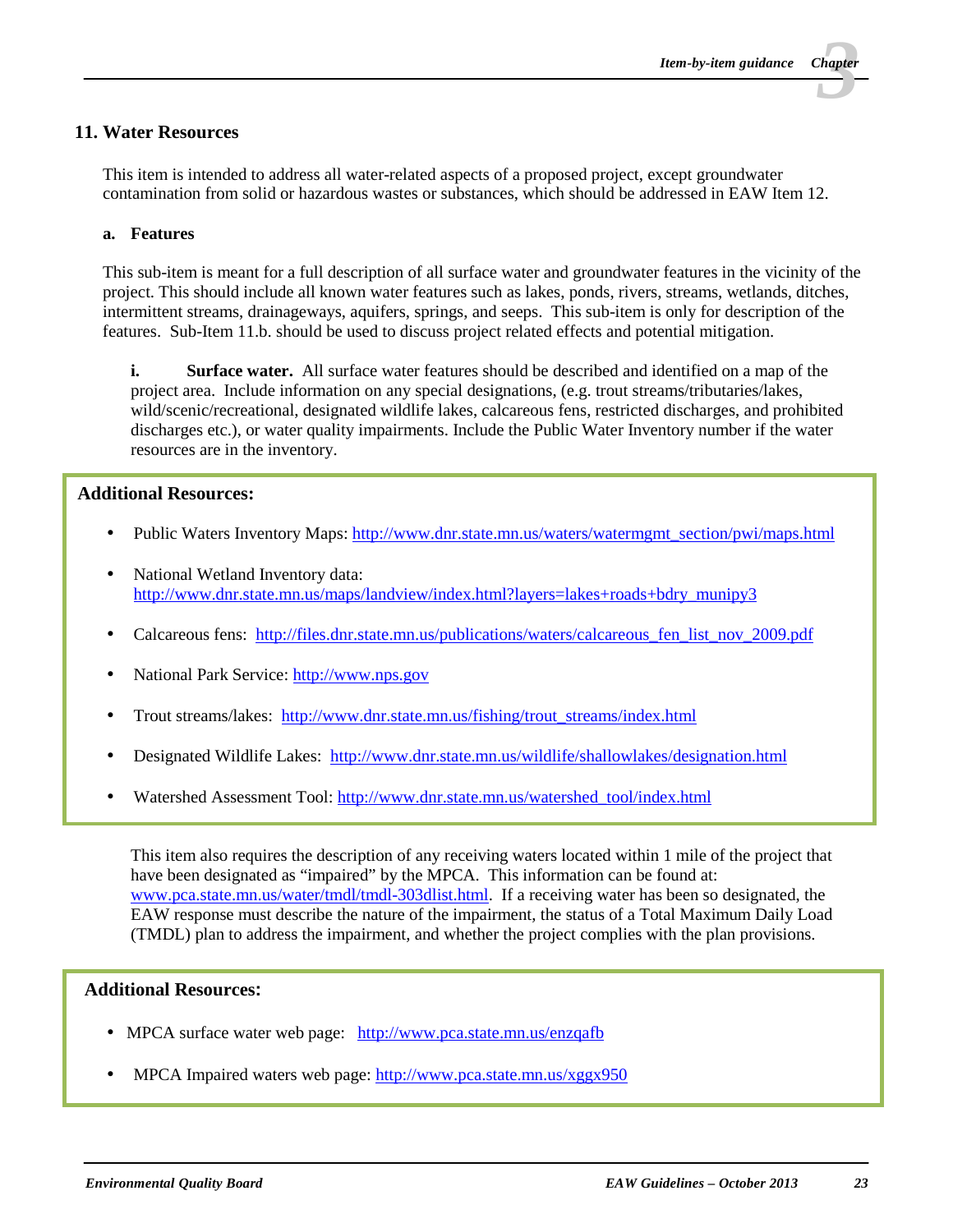Wetlands that will potentially be affected need to be identified. A wetland delineation may be needed for the EAW if there is a large area of wetlands affected. The RGU must make the determination of whether or not the wetland effect is large enough to warrant a wetland delineation. If a wetland delineation has been completed or if wetland information is available, the wetlands must be classified according to U.S. Fish and Wildlife Service, Circular 39, *Wetlands of the United States,* located here: [http://www.fws.gov/policy/660fw2.html.](http://www.fws.gov/policy/660fw2.html)

**ii. Groundwater.** This item is meant for a full description of groundwater. Because groundwater is not easily observed, the response to this question needs to use information such as nearby well logs, regional aquifer studies, or other information sources that may or may not be readily available. The effort spent collecting and providing this information should be commensurate with the potential effects from the project. If there have been any aquifer tests or pumping tests, those should be described here.

To locate existing wells, the Minnesota Department of Health (MDH) recommends conducting a field well inventory on properties affected by the project. Special attention should be paid to areas where construction will take place and where any farmsteads, homes or industrial wells may have been located in the past, as well as along boundaries where wells may exist on adjacent properties. Locating existing wells is important to maintain distances between wells and sources of groundwater contamination.

The Unique Well Numbers can be obtained from the County Well Index maintained by the MDH and the Minnesota Geological Survey, which includes all wells constructed since 1975 and some wells constructed earlier. If no wells are believed to exist on the site, your response must indicate how this was determined; for example, by a field survey.

Existing wells cannot be buried during construction without first being properly sealed.

## **Additional Resources:**

Minnesota Department of Health County Well Index: <http://www.health.state.mn.us/divs/eh/cwi/index.html>

All wells that will no longer be used must either be sealed by a licensed well contractor according to Minnesota Rules, Chapter 4725, or have a maintenance permit from MDH, or, in the case that there is a delegation agreement for local well regulation, from the local board of health. Currently, this includes Dakota, Blue Earth, Goodhue, LeSueur, Olmsted, Wabasha, Waseca, and Winona counties and the cities of Minneapolis and Bloomington.

Information on shallow groundwater can be particularly useful for some projects. (See above for guidance regarding Item 10.a. Geology for potential groundwater information sources.) In some cases, wetlands hydrology is supported by shallow groundwater. If a project is going to intercept, pump, or change shallow groundwater flow (including infiltration) and there are wetlands in the area, it will be important to understand and describe the shallow groundwater. Depending on the nature of the project and the location and type of wetlands, additional investigation and professional hydrogeological services may be needed.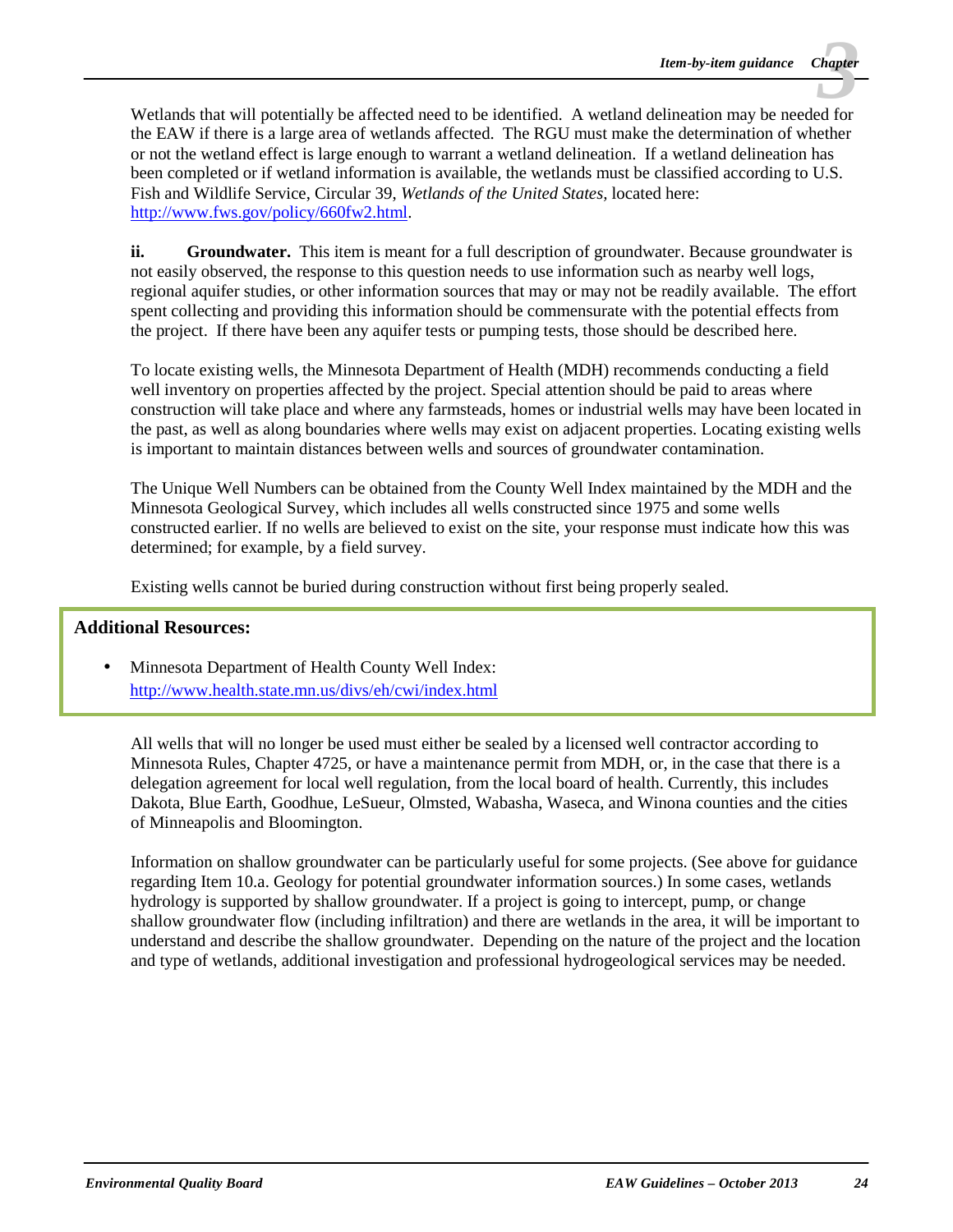## **Additional Resources regarding shallow groundwater:**

- Site-Specific Well logs
- DNR's observation well network: [http://www.dnr.state.mn.us/waters/groundwater\\_section/obwell/locations.html](http://www.dnr.state.mn.us/waters/groundwater_section/obwell/locations.html)
- Lake Level information: <http://www.dnr.state.mn.us/climate/waterlevels/lakes/index.html>
- MPCA groundwater web page:<http://www.pca.state.mn.us/0agx947>

#### **b. Effects of Project Activities and Mitigation**

The purpose of sub-Item 11.b. is to identify and discuss potential environmental effects on surface water and groundwater features identified in Item 11.a and mitigation of those effects.

#### **i. Wastewater**

For any project that generates wastewater, details of the sources, composition and amounts of these wastewater streams must be provided in the EAW. For normal domestic sewage generation such as toilet wastes or wash water from human occupancy, only the amounts need be given, calculated from the number of occupants at a rate of 100 gallons per person per day unless another figure is justified.

For industrial processes, the sources of all wastewater streams should be identified and a description should be given of how the various potential pollutants enter the stream or are generated within the stream. The anticipated chemical analysis of the various waste streams should be estimated, and the basis for the estimate should be indicated, such as measurements made at an existing similar plant.

Provide sufficient information about the nature of any proposed wastewater treatment system to demonstrate that it will be adequate to treat the wastewaters generated. The level of detail needed will depend on the nature of the wastewaters generated and the proposed system and the degree of treatment that must be achieved; where wastewaters or proposed treatment methods are non-routine, a higher level of detail demonstrating that the system will work will be necessary. For industrial wastewaters, it is advisable to consult with MPCA early in the EAW preparation process.

1) If wastewaters will be treated by an existing publicly owned treatment system, this response should address the adequacy of that system to handle the volume and composition of wastewaters from the project. Information about the system characteristics, existing loads and present treatment performance should be given. Anticipated improvements to handle the new wastes, including their scheduling, should be discussed. Any pretreatment of the wastewater before it is discharged into the public system should be discussed under this section, including the nature of the pre-treatment and the wastewater composition and quantity after pre-treatment. Any sludges or other materials removed from the wastewater during pretreatment must be discussed under the appropriate sections of EAW Item 12.

2) Where the method proposed is on-site sewage treatment systems such as septic tanks and drainfields or similar soil absorption facilities, this response must address the suitability of the site conditions for the use of such systems, and should be focused on demonstrating that the systems will function adequately. Where there will be on-site systems on separate lots, the discussion should demonstrate that each system can be reasonably expected to function. Where site conditions require special methods to allow on-site systems to work properly, the proposed methods should be discussed, including information about how they will be employed. Note any local restrictions or prohibitions of certain types of on-site treatments systems, and any project details which accommodate these local restrictions.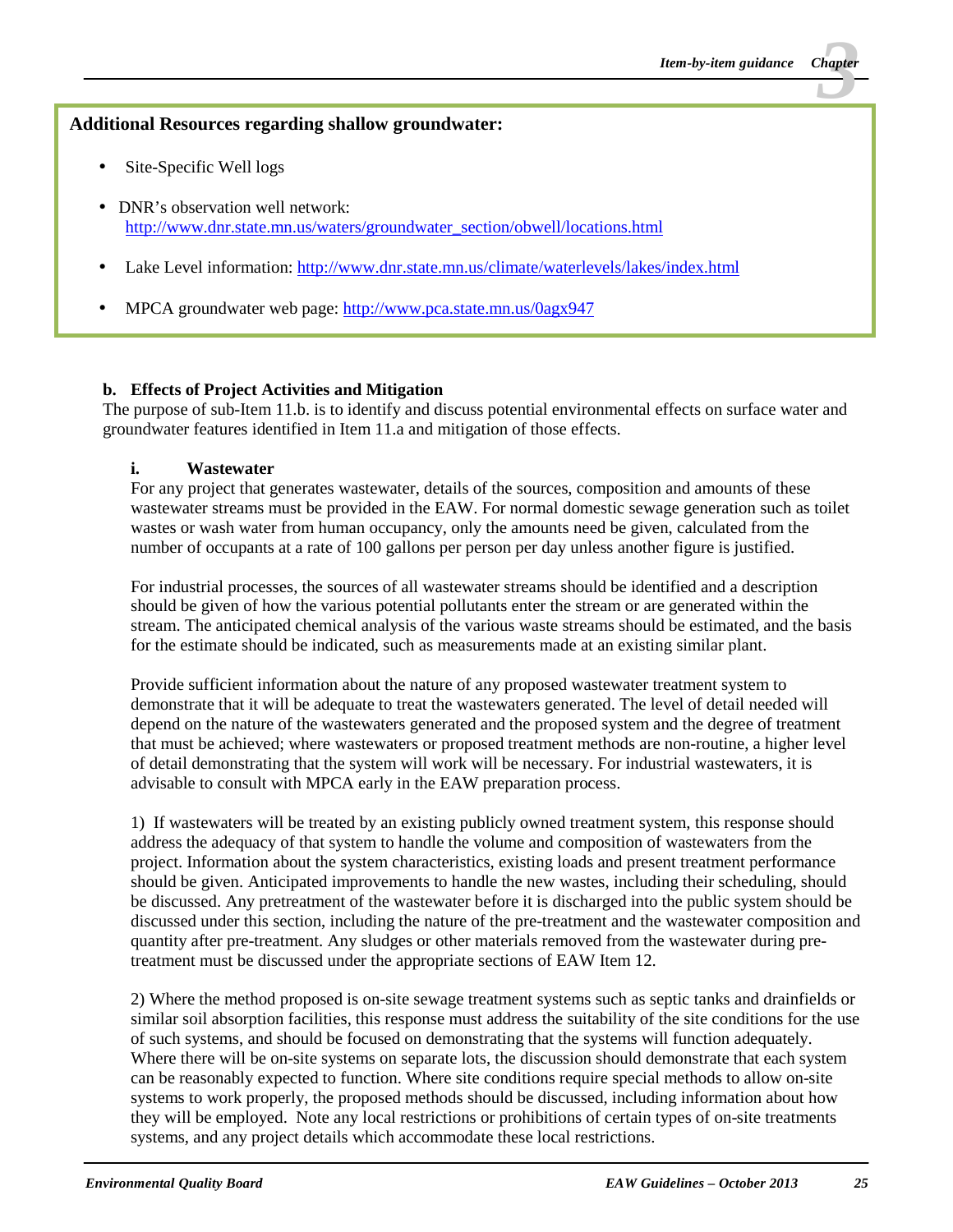#### **Additional Resources:**

MPCA web page on Subsurface Sewage Treatment Systems: [http://www.pca.state.mn.us/udgxb09.](http://www.pca.state.mn.us/udgxb09)

3) This response must include identification of receiving waters for discharges, including tile lines, ditches, streams, lakes, or other surface or ground waters. This includes any downstream waters that may be noticeably influenced by the discharge, especially those more sensitive or more valuable than the waters receiving the direct discharge. An estimate of the impact of the discharge(s) on the quality of the receiving waters should be made. The level of sophistication of this analysis must be guided by the likely magnitude of the impact and the importance of the water body(ies) affected. Where it is clear on the basis of the amounts and quality of the discharge compared to the volume, quality and assimilative capacity of the receiving waters that only a minor degradation of water quality will occur, and no noticeable impairment of uses of the water would result, only a qualitative discussion is generally needed. Where noticeable impairment may occur, however, more quantitative assessment methods should be employed, and predictions should be made about whether any water quality standards will be violated.

In the event that a wastewater discharge may degrade a lake, a numerical nutrient budget analysis may be required. However, it is unlikely that any new discharges to any lake would be permitted by the MPCA. Any nutrient budget should be based on a generally accepted model of a lake's response to increase in phosphorus loading or other critical nutrients if phosphorus is not limiting. The choice of a model should be based on available data, and its expected accuracy based on the likely magnitude of the impact, in addition to the time and costs of using the model. In other words, the greater the likely impact, the greater the need for a more sophisticated model. If insufficient data is available to allow the use of any numerical model, it is necessary to gather the minimally needed data unless the EAW can establish through other analysis that there is no reason to expect noticeable degradation. If the matter is left in doubt in the EAW, it may result in calls for an EIS and a more in-depth analysis.

If receiving water is impaired, identify if the wastewater will contribute to the condition or numeric impairment. If a TMDL has been completed, describe how the discharge relates to the load allocations. If an implementation plan has been developed, describe how the discharge relates to the plan.

**ii. Stormwater.** The intent of this question is to characterize the effect of the project on the amounts and the composition of stormwater runoff from the site and the techniques planned to minimize adverse impacts from stormwater quantity and quality. Specific erosion and sedimentation control measures for both during and after construction should be described.

If the proposer has not prepared definite plans for these measures, the requirements of the local governmental unit and the MPCA should be described and how those requirements mitigate the impacts. Projects that disturb more than one acre need to apply for and receive coverage under the MPCA Construction Stormwater General NPDES Permit.

Some site features such as highly erodible soils (identified in Item 10), steep slopes, and sensitive receiving waters will require special attention to avoid adverse environmental effects. The MPCA has identified increased Best Management Practices (BMPs) that are required to be used in areas discharging to and within one mile of designated Special or Impaired Waters. If applicable these BMPs should be identified and discussed. These BMPs are included as Appendix A of the Construction Stormwater General Permit. The permit and list of Special Waters and Impaired Waters can be accessed from the MPCA website.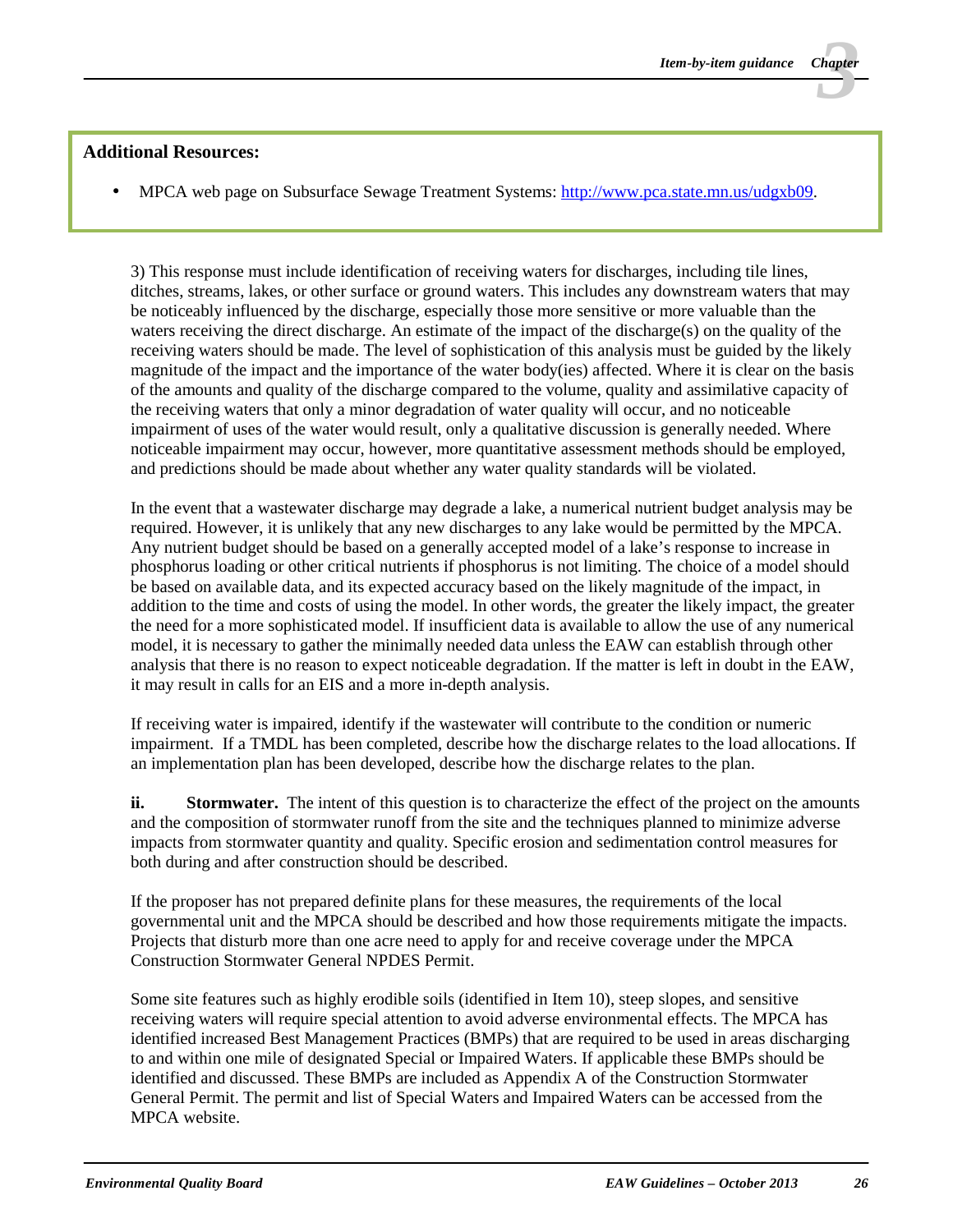## **Additional Resources:**

MPCA Construction Stormwater web page:<http://www.pca.state.mn.us/wfhya5b>

An estimate of the stormwater impact on the quality of receiving waters should be made. The level of sophistication of this analysis must be guided by the likely magnitude of the impact and the sensitivity of the water body(ies) affected. Where it is clear that only a minor degradation of water quality and negligible impairment of water use would result, only a general qualitative discussion is needed. Where noticeable impairment may occur, however, more quantitative assessment methods should be employed, and predictions should be made about whether any water quality standards will be violated. Factors to consider when making this decision include: amount of impervious surface proposed, degree and location of excavation activities, proposed activities that could result in exposure of contaminants to stormwater, water quality impairments—especially impairments for turbidity, nutrients, and aquatic life, and trout streams (including the potential for thermal impacts).

A stormwater discharge that may affect a lake is an example of a situation in which the RGU must exercise judgment about the extent of analysis needed. Generally regarded as sensitive and valued resources, the lake may require a numerical nutrient budget analysis to adequately characterize the extent of the potential impact. Any nutrient budget analysis performed should be based on a generally accepted model of a lake's response to an increase in phosphorus loading or other critical nutrients if phosphorus is not the limiting factor. The choice of a model should be based on available data, and its expected accuracy based on the likely magnitude of the impact, in addition to the time and costs of using the model. In other words, the greater likelihood of the impact, the greater the need is for a more sophisticated model. If insufficient data is available to allow the use of any numerical model, it is necessary to gather the minimally needed data unless the EAW can establish through other analysis that there is no reason to expect noticeable degradation. If the matter is left in doubt in the EAW, it may result in requests for an EIS for the project and, associated with that, a more in-depth analysis.

The amount of detail provided about management or treatment methods should befit the significance of the quantities and quality of the runoff. Where it is clear or suspected that the stormwater runoff associated with the project would pose water quality problems if not adequately managed or treated, sufficient detail is needed so that reviewers can judge the adequacy of the proposed system. Locations, dimensions and design capacities of detention or retention basins should be given if they will be used to manage runoff. The EAW should discuss the conformance of the proposed system with any applicable requirements of the local unit of government and any watershed district with jurisdiction over the area, such as ensuring stormwater pipes are designed for larger storm events, and ensuring that projects that impact municipal storm and sewer pipes do not create or exacerbate potential overflow and contamination concerns due to connected storm and sewer pipes. If the project is subject to a Stormwater Pollution Prevention Plan (SWPPP), it should be discussed in the EAW.

**iii.** Water Appropriation. The EAW should describe any water use such as water supply, dust control, dewatering or pond testing, and give the source and the permit number if there is an existing appropriation. Distinguish between temporary construction water use and ongoing operational water use. Appropriation of water in excess of 10,000 gallons per day or one million gallons per year requires permits from the DNR Division of Waters. If a project requires an appropriation permit it is suggested that the proposer or RGU contact the applicable DNR regional or area hydrologist's offices to determine what information should be provided. In cases of major appropriations (permitted water appropriations in excess of 100 million gallons/year), or where cumulative appropriations are great, it may be necessary to include a quantitative analysis of the impacts on ground water levels.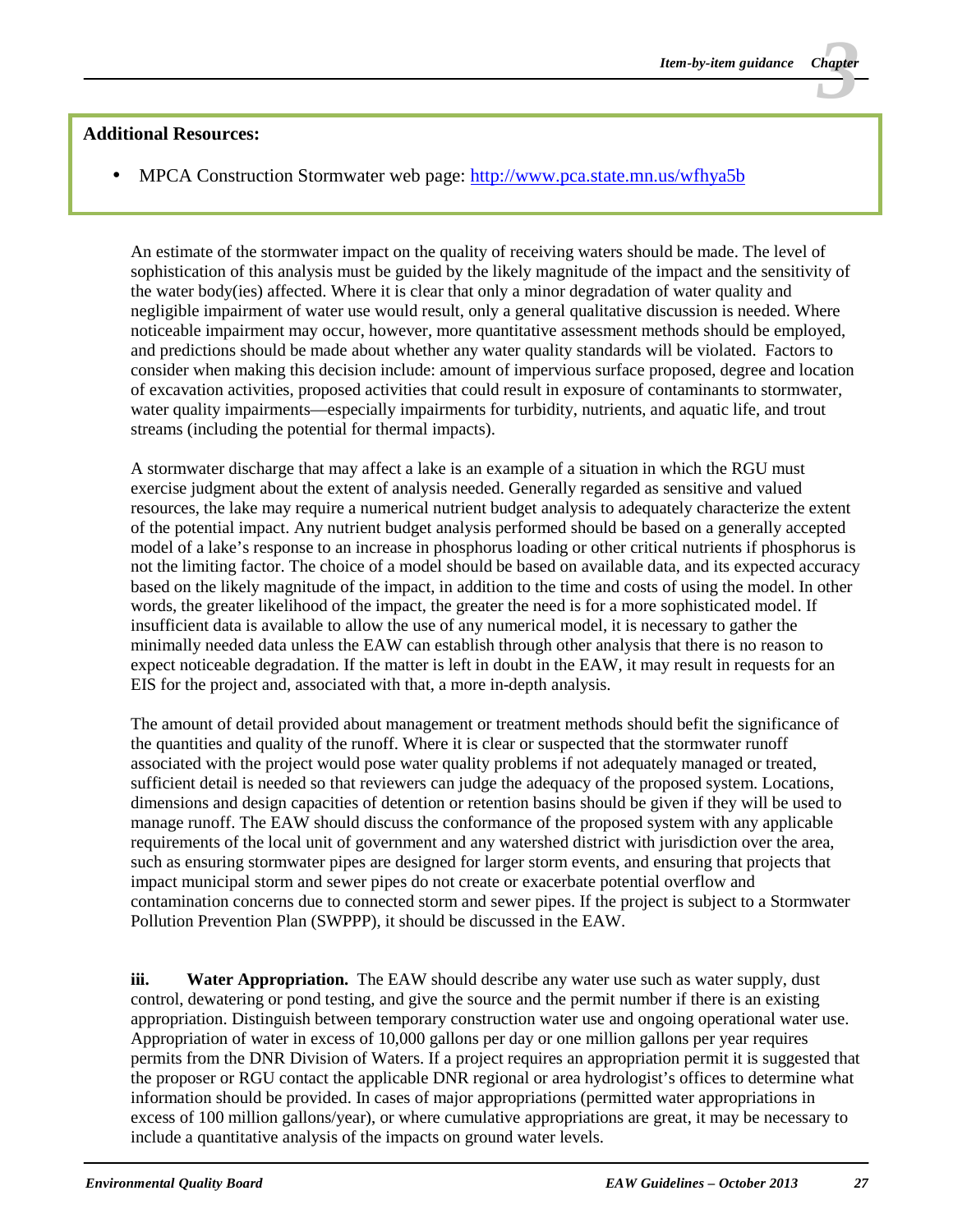Environmental effects from water appropriation should focus on the ability of the water source to supply the needed water (drawdown) and the effects to surface water features that are dependent on groundwater. Groundwater appropriations need to consider their effect on groundwater dependent features such as calcareous fens, springs, seeps, and trout streams. These groundwater dependent features can be affected by water appropriations as far away as ten miles depending on the aquifer proposed for groundwater appropriation. Because of this potential, the proposer or RGU should contact the DNR to determine if a pump test should be conducted as part of the EAW data submittal.

Legislation in 2013 created new requirements for EAWs. When an EAW is required for a project with the potential to require a groundwater appropriation permit from the commissioner of natural resources, the EAW must include "an assessment of the water resources available for appropriation." This subitem regarding water appropriation must describe how water availability was determined.

If a dewatering appropriation is proposed, include a description of proposed treatment of any dewatering discharge in response to EAW Item 11.b.i. Wastewater.

You must have a licensed well contractor and a permit from MDH or the local board of health with delegated authority. Before the construction of any new wells, including monitoring wells and dewatering wells, consult the Well Management Program of MDH for more information about wells and well construction requirements.

## **Additional Resources:**

MDH Well Management Program <http://www.health.state.mn.us/divs/eh/wells/>

If the project requires the creation, connection or a change to public water supply, it is important to identify wells that will be used as water sources. Plans for the creation, connection or changes to a public water supply may need to be reviewed and approved by MDH. Contact the department's public water supply program for more information.

#### **iv. Surface Waters**

#### **a) Wetland alterations**

Wetlands in Minnesota are regulated under state or federal permit programs. Therefore, proposed modifications of all wetlands should be discussed. Wetlands should be identified as either "public waters wetlands," which are subject to DNR regulation, or wetlands regulated under the Minnesota Wetland Conservation Act.

## **Additional Resources:**

- online at: [http://www.dnr.state.mn.us/waters/watermgmt\\_section/pwpermits/requirements.html](http://www.dnr.state.mn.us/waters/watermgmt_section/pwpermits/requirements.html) Public Waters Permit Program information is available at DNR regional or area hydrologist offices or
- Wetland Conservation Act (Minnesota Rules Chapter 8420) information is available from the county soil and water conservation district office or online at[: http://www.bwsr.state.mn.us/wetlands/regulation.html](http://www.bwsr.state.mn.us/wetlands/regulation.html)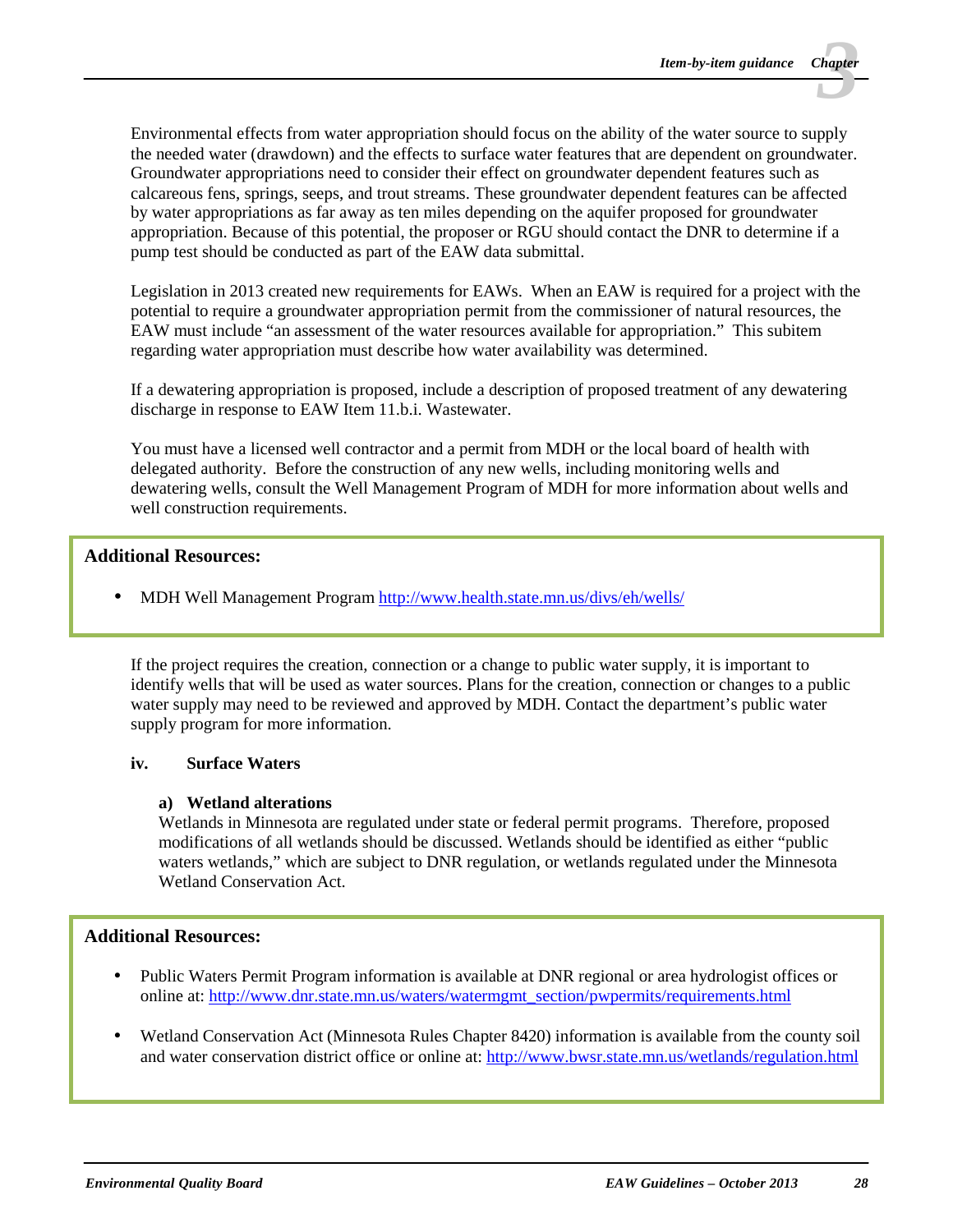#### **Additional Resources:**

MPCA Wetlands/401 Certification web page is located here:<http://www.pca.state.mn.us/sbizb03>

Any modification to wetlands identified in Item 11.a. should be discussed, including direct effects such as draining, filling, excavating, dredging, or vegetation removal. Indirect effects such as alteration or changes in hydrologic regime also need to be discussed, including changes that would alter the type of vegetation or other characteristics of the wetland. Proposals to convert or use natural wetlands as stormwater management systems and effects of the stormwater on the function of the wetland should also be discussed.

Applicable federal and state wetland protection regulations require impacts to wetlands to be avoided and/or minimized. For proposed wetland impacts that are genuinely considered "unavoidable," compensatory wetland mitigation, (replacement), is typically required. The response to this item should therefore identify the alternatives that were considered to impacting any wetlands. It should also explain the viability of locating the required compensatory mitigation for unavoidable wetland impacts within the same minor or major watershed. Also, if the proposed project will result in a net loss of wetlands within the same minor or major watershed, the EAW must explain the anticipated effects this will have to the host watershed  $(e.g.,]$  lost function and quality of those wetlands).

#### **b) Other Surface Waters**

Physical or hydrologic alteration of any surface water or its shoreline should be discussed in this question unless the hydrologic alteration is due to a water appropriation that was discussed in response to Item 11.d, or a wetland impact that was described just above in 11.iv.a). Examples of proposed activities that should be described here include such things as: placement of rip rap, inchannel work, in-water work, docks, water access, dewatering, dredging, culvert placement, and hydrologic modification. Distinguish between temporary construction effects and permanent changes.

Hydrologic modifications include all actions which alter the existing hydrologic regime, that is, rate of discharge into or out of a water body, frequency and extent of water level fluctuations, and interaction with groundwater. The description of the alteration should address the following: the construction process; volumes of dredged or fill material; the area to be affected; the timing and magnitudes of fluctuations in water surface elevations; spoils disposal sites; and any other relevant information such as geomorphology, limnology, ecology, timing of construction, and changes in surface water area.

Identify the specific in-water BMPs that will be employed during the project to prevent or reduce turbidity/sedimentation from discharging uncontrollably downstream (e.g., dredging activities or the installation/replacement of culverts or bridges in streams or rivers).

Work in public waters below the Ordinary High Water (OHW) level will require a Work in Public Waters permit. Information on permits required for alteration of, or construction in, aquatic areas may be obtained from DNR regional or area hydrologist offices.

.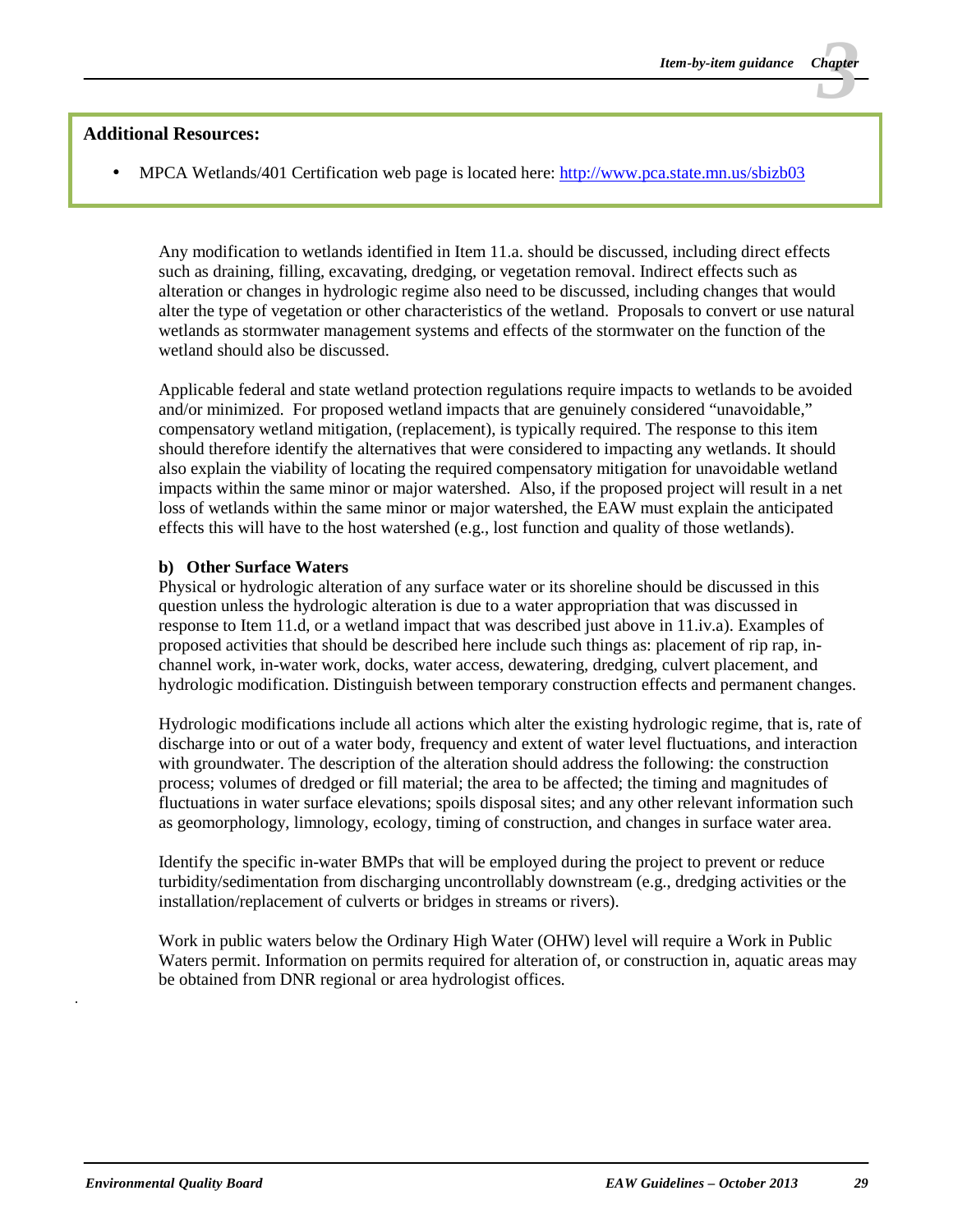## *Category Specific Guidance:*

*Residential development (Subp 19 and 19a) For projects along lakes or rivers, discuss the consistency of the project with the applicable shoreland, flood plain and special river management district ordinances, indicating how any inconsistencies will be resolved. Indicate whether the local ordinances have been officially approved by the DNR. For projects along lakes and rivers, address the impact of the project on water surface use. If on-site sewage systems will be used, discuss in Item 11.b.i in detail the suitability of the site conditions such as soils, terrain and lot sizes, and the potential for impacts on the ground water and surface waters, especially any lakes. The discussion should include information about local requirements for such systems.* 

*Recreational development (Subp 20 and 20a): If on-site sewage systems will be used, discuss in detail the suitability of the site conditions – soils, terrain, lot sizes – and the potential for impacts on the ground water and surface waters, especially any*  lakes. The discussion should include information about local requirements for such systems. If effluent may impact a lake, a *nutrient budget analysis should be included.*

*Airport projects (Subp 21): Discuss stormwater management and deicing management systems.* 

*Barge fleeting (Subp 23): Discuss impacts of construction and operation on the benthic (bottom) and aquatic habitat. Address in detail the potential conflicts between the barges and other watercraft. Discuss the potential for water pollution from spills of any materials carried on or transferred to or from barges, and any mitigation measures to be used.*

*Marinas (Subp 25): If the project involves any dredging, details should be given about excavation, including construction methods; timing; volumes of dredged material; composition, with special attention to any contaminants which may be present; spoils disposal methods and location; and mitigation measures to minimize impacts of both dredging and spoils disposal, such as treatment of spoils site runoff. Disposal of dredge spoils may require an NPDES/SDS Dredged Disposal permit from the MPCA. Information should be obtained from the DNR or other agencies about existing watercraft use. The number and types of watercraft expected at the marina should be estimated, along with use characteristics: peak and average use, timing and length of season. In regard to over- crowding, provide at least an estimate of the number of acres of water surface per watercraft with and without the marina. Discuss the potential for water pollution from spills, runoff from the onshore facilities or any other sources, and any mitigation measures to be used.*

*Stream Diversion (Sub 26): Include a detailed explanation of how and when excavation will be done; excavation acreage and cubic yardage; where the spoils will be deposited; measures to be taken to protect the rest of the stream from sedimentation during construction; and measures to stabilize the new channel and spoils to prevent erosion after construction. Disposal of the dredged spoils may require an NPDES/SDS Dredged Disposal permit from the MPCA.* 

*Wetlands and public waters (Subp 27): Describe in detail the physical changes to be made in the wetland or water body, including timing of work; methods of work; volumes, composition and placement of excavated materials or fill materials; and mitigation measures to prevent erosion and sedimentation.*

*Historical Places (Subp 31): For Item 11.a.ii, discuss if wells will be abandoned.*

*Sports or entertainment facilities (Subp 34): Discuss in detail surface water runoff issues and mitigations.*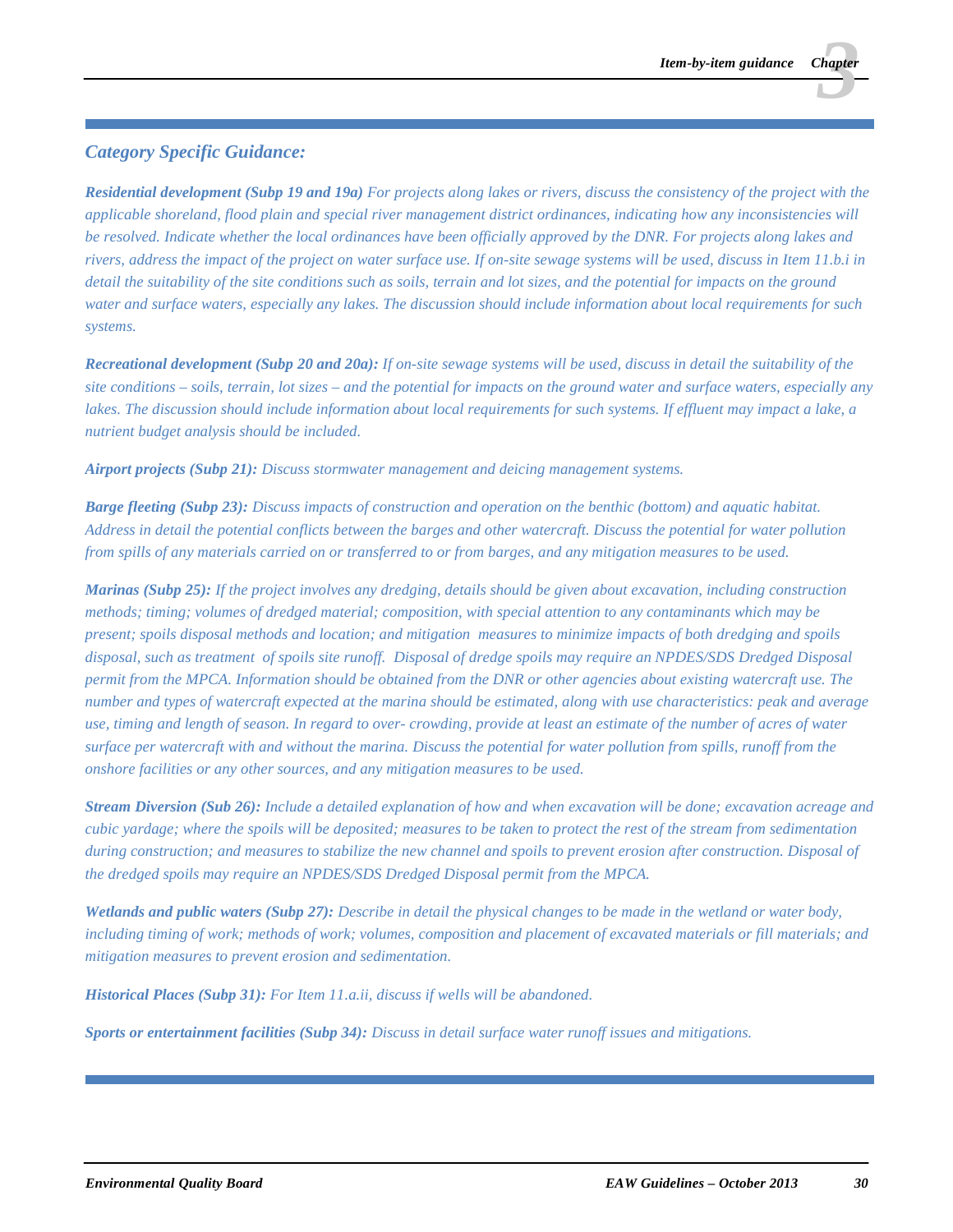## **12. Contamination/Hazardous Materials /Wastes**

This item is divided into four sections: existing contamination, solid waste, hazardous materials, and hazardous wastes. Some of the project features described under this item may relate to items discussed in Items 10.a Geology, 10.b. Soils and Topography, and 11.a.ii. Groundwater.

#### **a. Pre-project site conditions**

Include information from the MPCA "What's in My Neighborhood?" database. Include the result of a Phase I or Phase II Environmental Assessment, if one has been conducted.

#### **Additional Resources:**

- The MPCA mapping tool "What's in My Neighborhood?" is located at the web page: <http://www.pca.state.mn.us/udgx680>
- The MPCA cleanup programs web page is located here:<http://www.pca.state.mn.us/udgx7fa>

#### **b. Project Related Generation/Storage of Solid Waste**

All types of solid wastes generated by the project that are not considered wastewaters, air emissions, or hazardous wastes should be identified within this section. This includes all forms of "solid wastes," any sludges, any ashes from combustion, demolition wastes, construction wastes and asbestos. Estimates of the composition and quantities should be provided. For common types of wastes of fairly uniform composition, such as municipal solid waste, the composition need not be identified other than by the type of waste.

The method and location of disposal of all the solid wastes listed should be provided. This should include information demonstrating that the proposed method and location is environmentally acceptable. If special precautions will be taken to prevent problems, these should be described.

Discuss source separation, recycling, waste minimization and reduction assessment plans as appropriate.

#### **c. Project Related Use/Storage of Hazardous Materials**

List any chemicals or other substances that will be on the site for any purpose. The level of detail provided should be commensurate with the likelihood that the materials could enter the groundwater or surface water. Describe the risk associated with the materials and the quantities present or used.

The anticipated contents of all tanks should be specified. It may be useful to show the location of tanks on a site map or plan. If special precautions will be taken to prevent leaks or other problems, these should be indicated, including emergency response containment plans.

#### **d. Project Related Generation/Storage of Hazardous Wastes**

If hazardous wastes will be generated by the proposed project, include a chemical analysis of the waste along with how it was determined. Estimates of the composition and quantities should be given.

The method and location of storage and disposal of all the wastes should be provided. This should include information demonstrating that the proposed method and location is environmentally acceptable. If special precautions will be taken to prevent problems, these should be described.

Discuss source separation, recycling, hazardous waste minimization and reduction assessment plans as appropriate.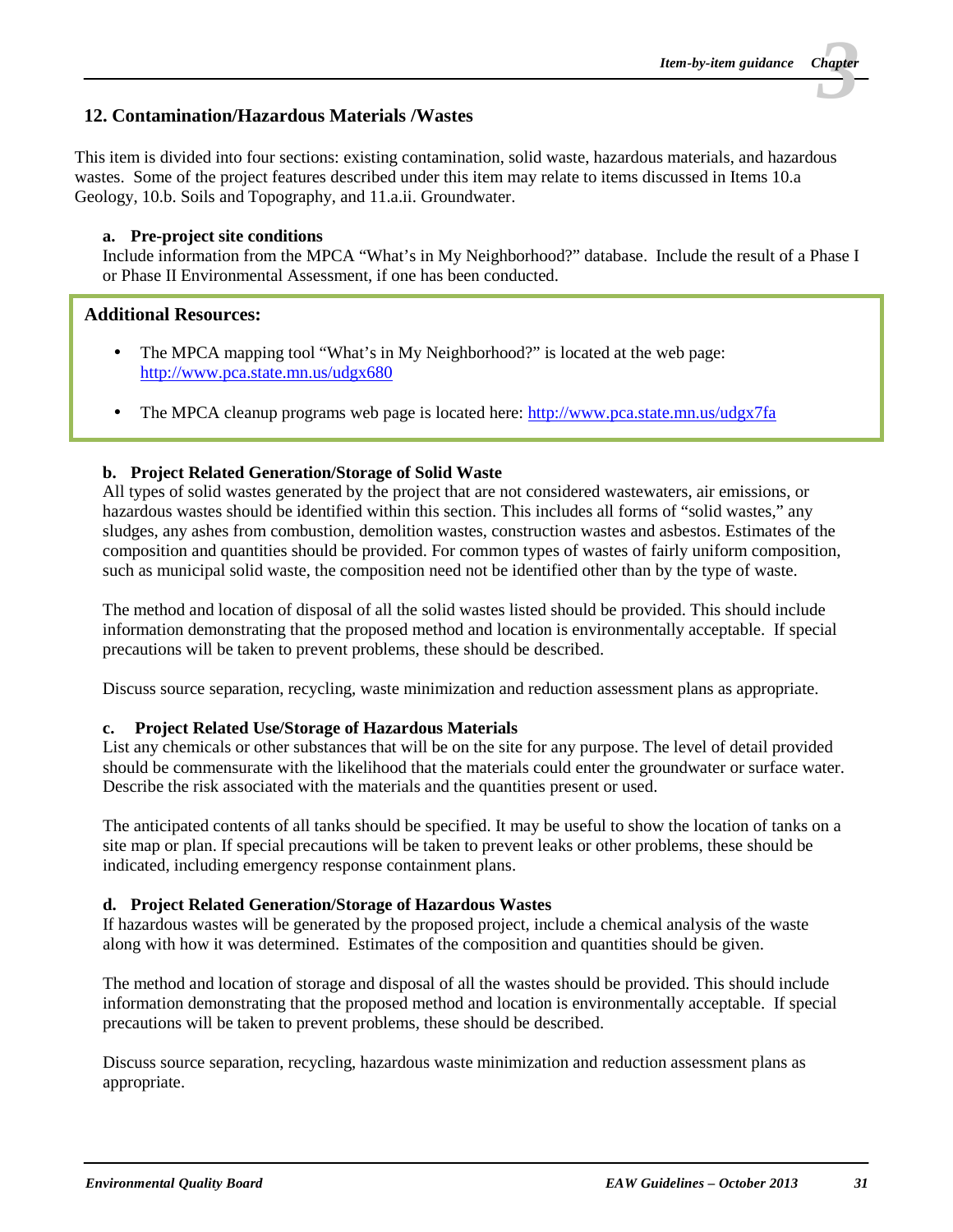*Category Specific Guidance:*

*Barge fleeting (Subp 23): Note any onshore tanks.*

*Marinas (Subp 25): Note any onshore tanks.*

*Historical Places (Subp 31): Address the disposal of demolition debris. Also discuss any storage tanks or wastes at the site which will require special handling for removal and disposal, including asbestos.*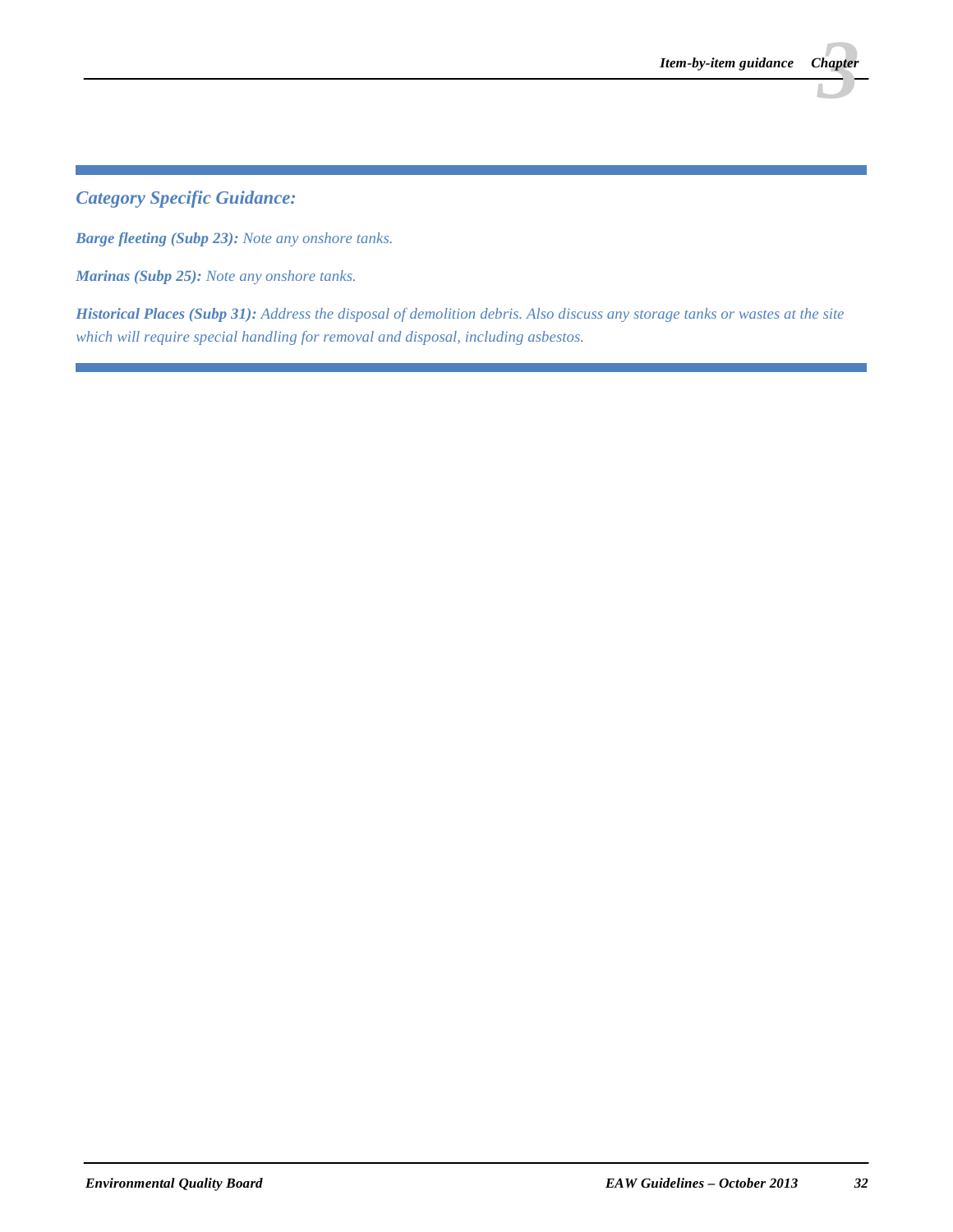## **13. Fish, wildlife, plant communities, and sensitive ecological resources (rare features)**

This item is divided into four sections, the first two sections are meant to describe fish, wildlife, plant communities, and sensitive ecological resources within or in close proximity to the site. The third section is meant to provide a discussion on how the project will affect these features. The fourth section is meant for identification of measures or mitigations that have been incorporated into the project to avoid or minimize effects to these features.

#### **a. Fish, wildlife, habitat, and vegetation**

State and federally designated refuges, trout streams, and other areas dedicated to fish and wildlife habitat are well defined. Examples of designated habitat areas include Wildlife Management Areas, Waterfowl Production Areas, Wildlife Refuge Inventories, Reinvest in Minnesota (RIM) easements, wild rice lakes, migratory waterfowl feeding and resting lakes, Outstanding Resource Value Waters (ORVWs), and identified Regionally Significant Ecological Areas in the seven county Metro Area.

However, fish and wildlife habitat areas exist throughout the state and are not all specifically designated. Nearly all undeveloped land has some wildlife habitat value. The quality and value of the habitat depends on many factors including the degree of disturbance, the nature of the adjoining areas, and the area and type of vegetation or water resources present. The presence of habitats within the project area is to be identified here and any project-related effects described in response to EAW Item 13.c.

Questions about the presence and value of the habitat can be directed to regional offices of the DNR. Keep in mind, however, that it is the responsibility of the RGU to determine the nature and significance of any projectrelated impacts. It often is necessary to hire a specialist to conduct a field survey of the site. This is especially true if unusually valuable or extensive habitat may be impacted.

## **Additional Resources:**

- Regionally Significant Ecological Areas in the seven county Metro: <http://www.dnr.state.mn.us/rsea/map.html>
- Wildlife Management Areas: <http://www.dnr.state.mn.us/wmas/index.html>  $\blacksquare$
- Trout Streams: [http://www.dnr.state.mn.us/fishing/trout\\_streams/index.html](http://www.dnr.state.mn.us/fishing/trout_streams/index.html)
- Reinvest in Minnesota (RIM) Conservation Easements:<http://maps.bwsr.state.mn.us/rimonline/>
- GIS data for designated habitat areas can be downloaded at: <http://deli.dnr.state.mn.us/>

Another information source for identifying important wildlife habitats is *Tomorrow's Habitat for the Wild & Rare: an Action Plan for MN Wildlife*, DNR, 2006. This comprehensive wildlife conservation strategy can be used to identify the Ecological Classification System Subsection where the project is located. Information also can be found to assist identifying key habitats for wildlife conservation within that subsection.

## **Additional Resources:**

The report, *Tomorrow's Habitat for the Wild & Rare: an Action Plan for MN Wildlife*, DNR, 2006, is available at: [www.dnr.state.mn.us/cwcs/index.html](http://www.dnr.state.mn.us/cwcs/index.html)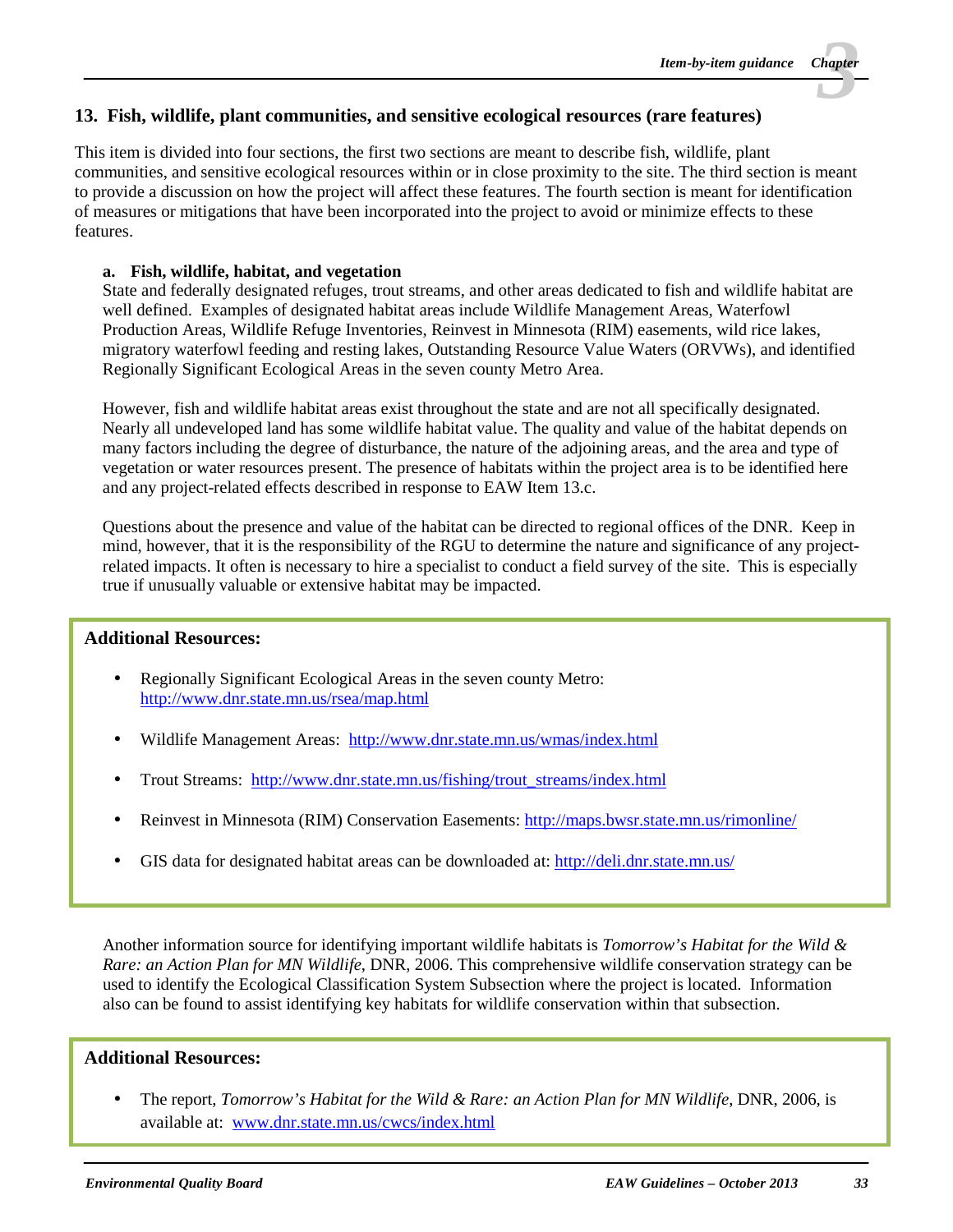Determining the presence of key habitats should be done by direct observation and/or by using existing GIS data. Key habitats have not been mapped, but there are other GIS data sources that can assist in identifying potential key habitats. Native plant communities identified as part of the Minnesota County Biological Survey, (MBS), can be used to identify some key habitats. Native plant community data is available on the DNR data deli at.

#### **Additional Resources:**

- Information on native plant communities is available at<http://www.dnr.state.mn.us/npc/index.html> or at the DNR data deli at <http://deli.dnr.state.mn.us/>.
- A listing of key habitats to native plant communities is available at: [http://files.dnr.state.mn.us/assistance/nrplanning/bigpicture/cwcs/key\\_habitat\\_by\\_subsection.pdf](http://files.dnr.state.mn.us/assistance/nrplanning/bigpicture/cwcs/key_habitat_by_subsection.pdf)

In some cases land cover type data can be used to identify potential key habitats. GAP data and Metro Area Cover type data is available from the DNR data deli.

#### **b. Rare features**

This item refers to unique natural features or features of special significance, including state-listed endangered, threatened and special concern species; native plant communities that are rare statewide such as prairie remnants or virgin timber; locally rare habitats (regionally significant ecological areas); colonial waterbird nesting colonies; Sites of Biodiversity Significance; and high quality wetland complexes. The DNR Division of Ecological and Water Resources maintain the Natural Heritage Information System (NHIS), a collection of databases that provides the most comprehensive information on Minnesota's rare natural features. The NHIS includes Rare Features Data, including MBS sites of Biodiversity Significance and MBS Native Plant Communities.

This information should be incorporated into the EAW, including the correspondence number for reference. If this information was obtained through a license agreement, include the license agreement number. The EAW should also state whether a habitat assessment or other survey work was conducted. Sensitive ecological resources that are not listed in the NHIS, but are known to occur on the project site, should also be identified and described in the EAW. If any MBS sites are within or adjacent to the project area, please provide this map to the DNR when requesting NHIS data. If rare species surveys are going to be completed, coordination for survey methods should occur with the DNR staff prior to the surveys. Potential impacts to identified rare features should be discussed separately in response to EAW Item 13.c.

#### **Additional Resources:**

- Minnesota's List of Endangered, Threatened, And Special Concern Species is available at: [http://www.dnr.state.mn.us/ets/index.html\](http://www.dnr.state.mn.us/ets/index.html/)
- Information on how to obtain data from the Natural Heritage Information System (NHIS) is available at: [http://files.dnr.state.mn.us/eco/nhnrp/natural\\_heritage\\_data.pdf.](http://files.dnr.state.mn.us/eco/nhnrp/natural_heritage_data.pdf)
- Minnesota Biological Surveys and Rare Species:<http://www.dnr.state.mn.us/eco/mcbs/maps.html>  $\mathbf{r}$
- Rare species guide:<http://www.dnr.state.mn.us/rsg/index.html>
- Sites of Biodiversity Significance: [http://www.dnr.state.mn.us/eco/mcbs/biodiversity\\_guidelines.html](http://www.dnr.state.mn.us/eco/mcbs/biodiversity_guidelines.html)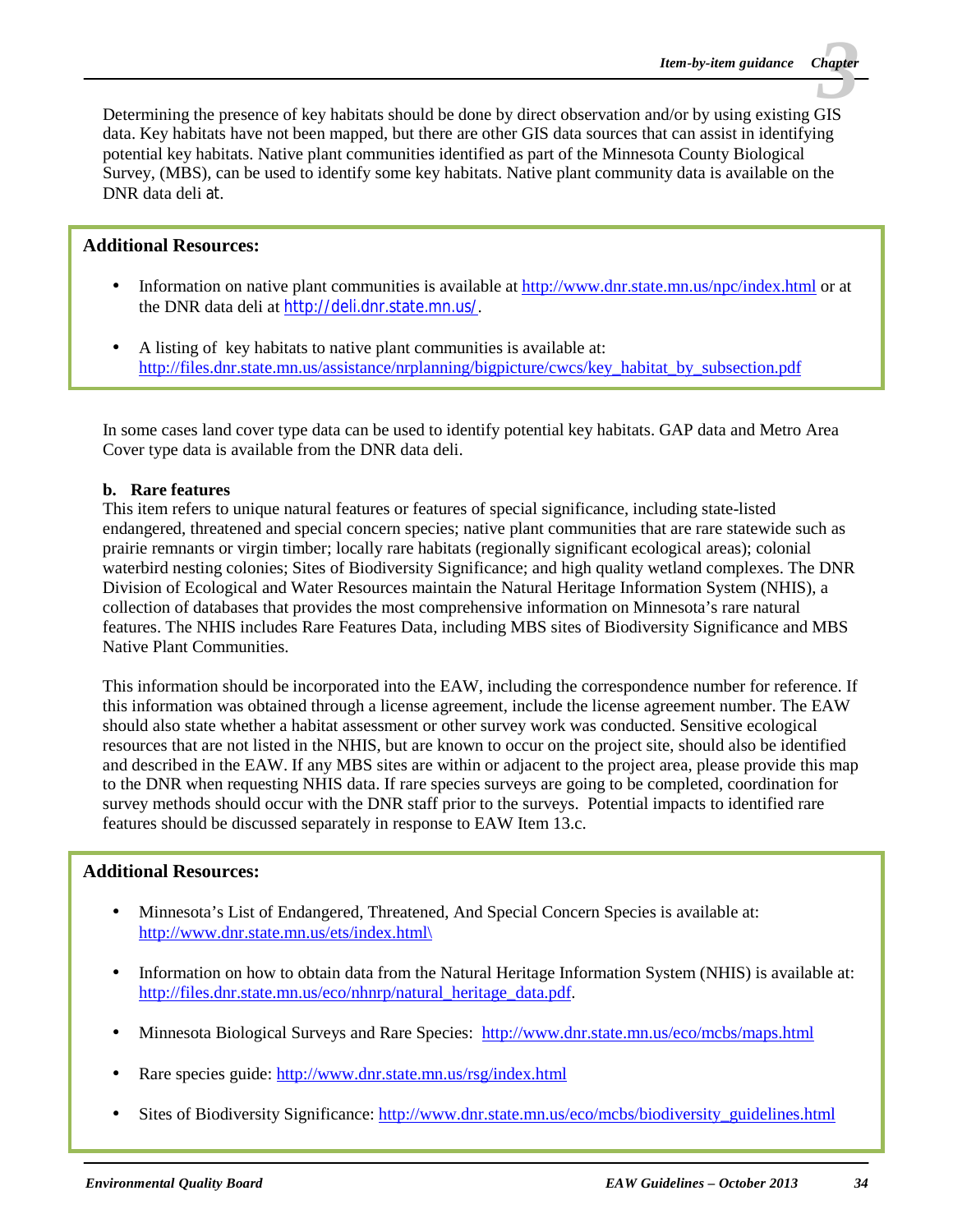#### **c. Discuss project-related effects**

This section should include a discussion of any effects to species such as habitat loss, changes in habitat, species avoidance, and fatalities. The presence and potential for the spread or introduction of invasive species should also be discussed in response to this item.

It is important to discuss any effects to fish, wildlife, and habitat in the context of the larger landscape or watershed scale. The project-related effects on important movement corridors, flyways, large intact habitats, nesting areas or habitat complexes will help assess the significance of any effects.

Any potential effects to state-listed threatened, endangered, or special concern species or rare features should be discussed separately. Because these features are rare, any effects have a greater potential for being deemed significant.

## **Additional Resources:**

- DNR Information on Invasive Species: <http://www.dnr.state.mn.us/invasives/index.html>
- Information regarding threatened and endangered species is available at: [http://www.dnr.state.mn.us/eco/nhnrp/endangered\\_permits.html](http://www.dnr.state.mn.us/eco/nhnrp/endangered_permits.html)

#### **d. Mitigation measures**

This section should identify any measures that are proposed to avoid, minimize, or mitigate potential effects to fish, wildlife, plant communities, and sensitive ecological resources. If the project size, orientation, or dimensions were adjusted to avoid or minimize effects to species or habitats, this should be identified. Other potential mitigation measures to consider include landscaping or revegetation with plant species of value to wildlife, retaining wooded travel corridors (especially along waterways), and construction or restoration of wetlands.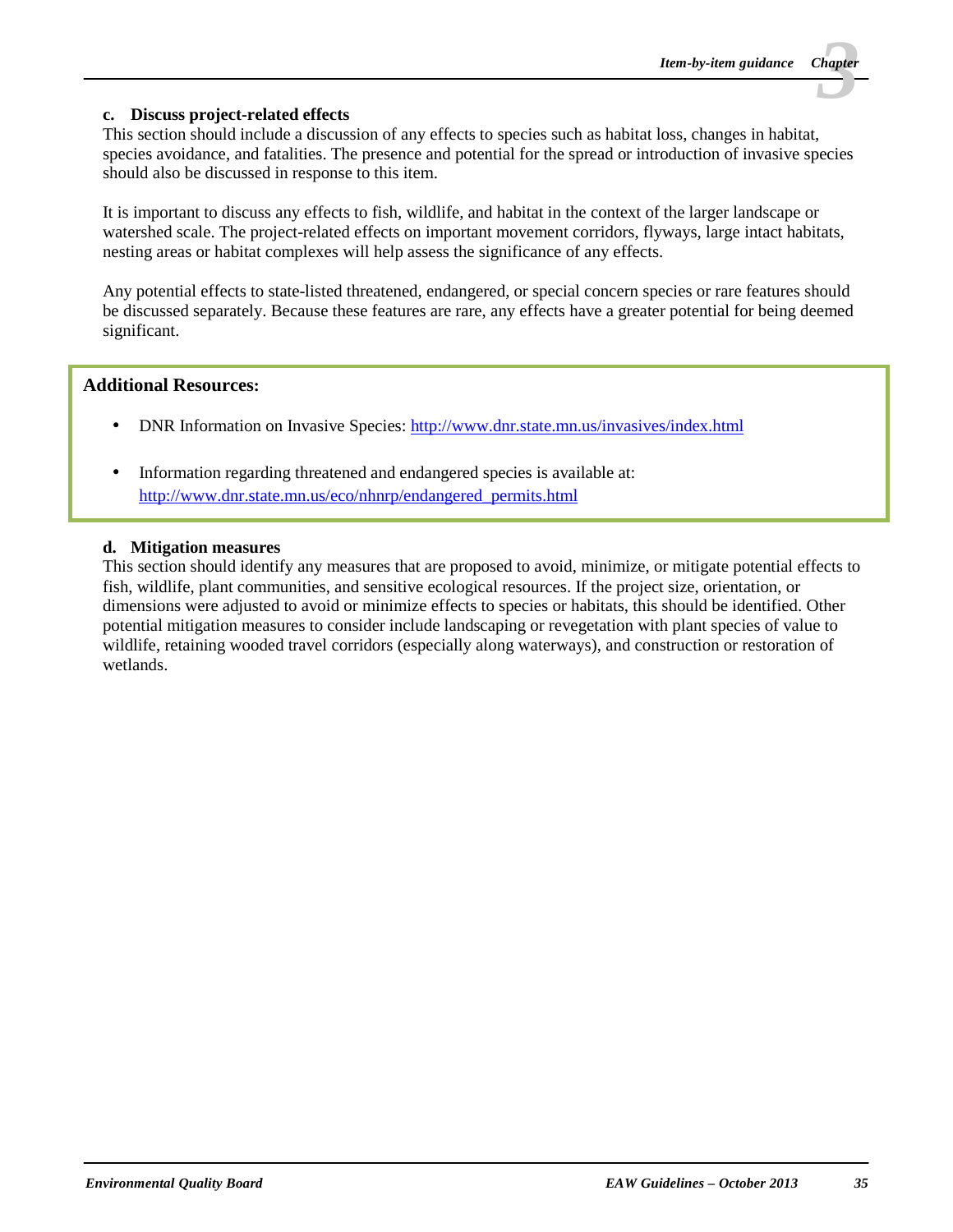## **14. Historic properties**

The following sources should be checked for information on any listed/designated historic properties in the project area. The response to the question should include a short description of each property and the reason it is important. Inclusion of photos of these properties may be helpful. Also note the locations of these properties on a map.

- **a.** National Register of Historic Places (NRHP) The State Historic Preservation Office's (SHPO) website lists properties on the NHRP. SHPO's inventory files, which must be accessed in-person at the SHPO offices, provide information on properties which are listed in the NRHP. Types of properties include buildings, structures, sites, objects, and districts.
- **b.** State Register of Historic Places (SRHP) The SRHP is published in Minnesota Statutes, section 138.664. The SHPO has information on these properties as well.
- **c.** Local historic property designations. Many local governments have heritage preservation commissions. Many have adopted a heritage preservation ordinance that includes a process for local designation of historic properties (including districts). Contact the local government for information.

The SHPO can provide information about any known resources in the area and may be able to advise the RGU about the potential for undiscovered resources at the site. In cases where such resources are likely on the site, an archaeological survey may need to be completed and reflected in the EAW. An archaeological survey and/or a historical or architectural survey can provide a means to identify historic properties which may be present but which have not been previously identified or evaluated. These surveys may be required by federal, state, or local regulations or review processes, depending on the funding source and/or project review/approval process required for the project. The SHPO web site maintains consultant lists of archaeologists and historians who can complete these surveys.

Discuss any potential effects that the project may have on historic properties. Direct effects and indirect effects (such as visual, auditory, atmospheric, or changes in use) should be considered. Identify any proposed measures to avoid, reduce, and/or mitigate effects.

## **Additional Resources:**

- The main SHPO website: [www.mnhs.org/shpo/](http://www.mnhs.org/shpo/)
- The Inventory Coordinator at the SHPO can be contacted for more information regarding archaeologists and historians:<http://www.mnhs.org/shpo/contact.htm>

## *Category Specific Guidance:*

*Natural areas (Subp 30): Describe historical or architectural property values, including any factors which led to its being placed on the National Register. Information should be obtained from the SHPO and any local historic preservation organizations. Explain any measures to be taken to preserve these values if the property is demolished, such as removing portion for preservation, photographing or documenting. Explain any alternatives to demolition also considered, such as restoration, reuses for another purpose or sale to another owner who would have preserved the property.*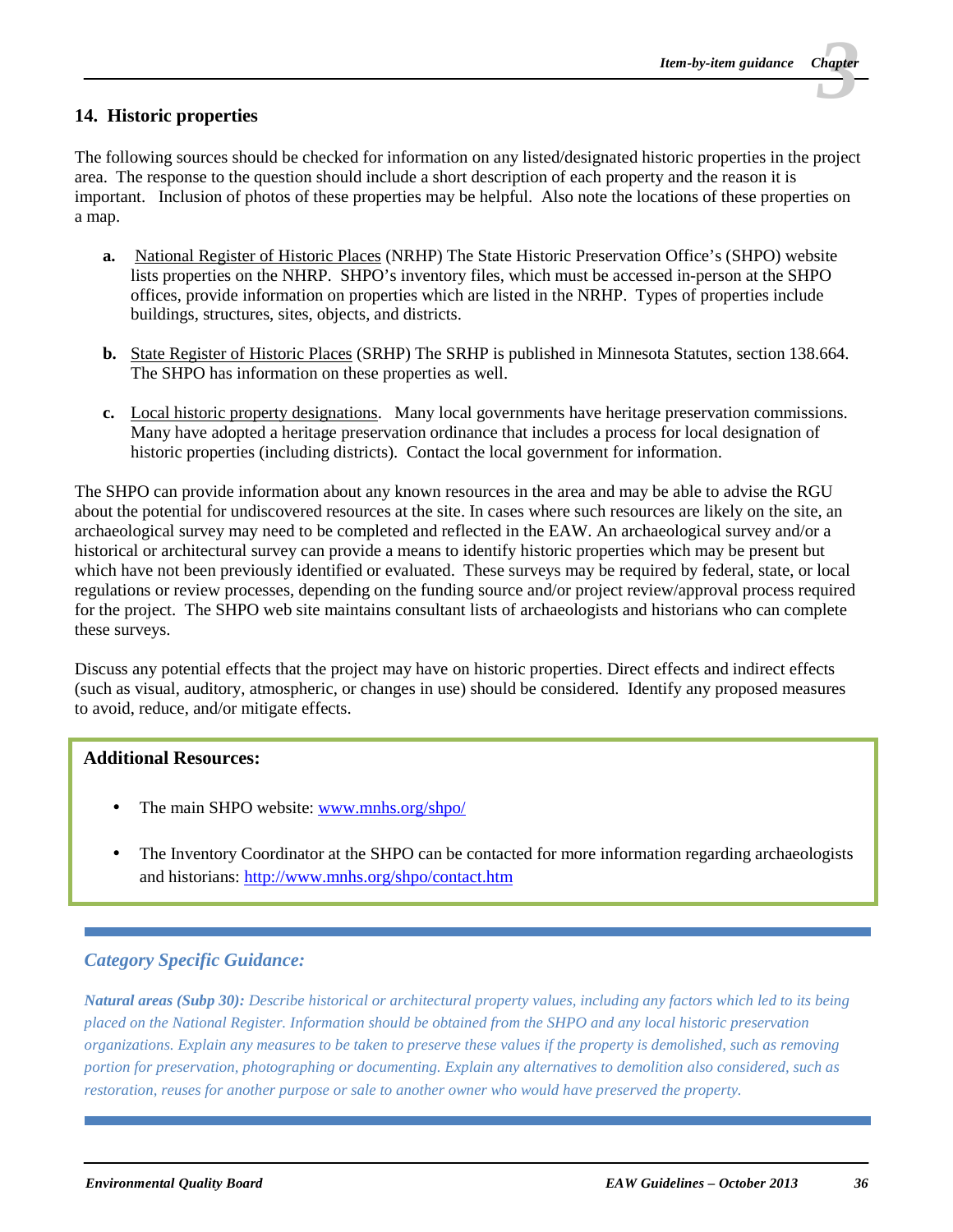## **15. Visual**

Scenic views or vistas may include spectacular viewing points along lakes, rivers or bluffs; virgin timber tracts; prairie remnants; geological features; waterfalls; specimen trees; or plots of wildflowers. Many are not officially designated or marked, but because of their local or statewide interest should be considered by the RGU. It may be helpful to refer back to information in EAW Item 9. Land use to inform potential visual effects to surrounding properties. Impacts on the visual quality or integrity of these resources should be addressed as well as the physical impacts.

Describe any non-routine impacts that may be due to the emission of light or a "visual nuisance" caused by the project during construction or operation. An example of an impact of a light emission is an intense light causing a glare problem for passing motorists. Examples of "visual nuisances" include lights on tall communication towers intruding on the visual integrity of a scenic vista, or a large water vapor plume from an exhaust stack or cooling tower.

## *Category Specific Guidance:*

*Communication towers (Subp 33): Visual impact of towers is frequently a concern, and is a legitimate environmental concern when it would detract from an otherwise noteworthy view or vista or when it would intrude on a "wilderness" type view or vista, such as from the Boundary Waters Canoe Area. If the project is near any scenic views or vistas or near an area known for a "wilderness" type of experience, note here and give a description of the potential visual impact on the resource in question. This should at least include an analysis of the "viewshed" of the tower.*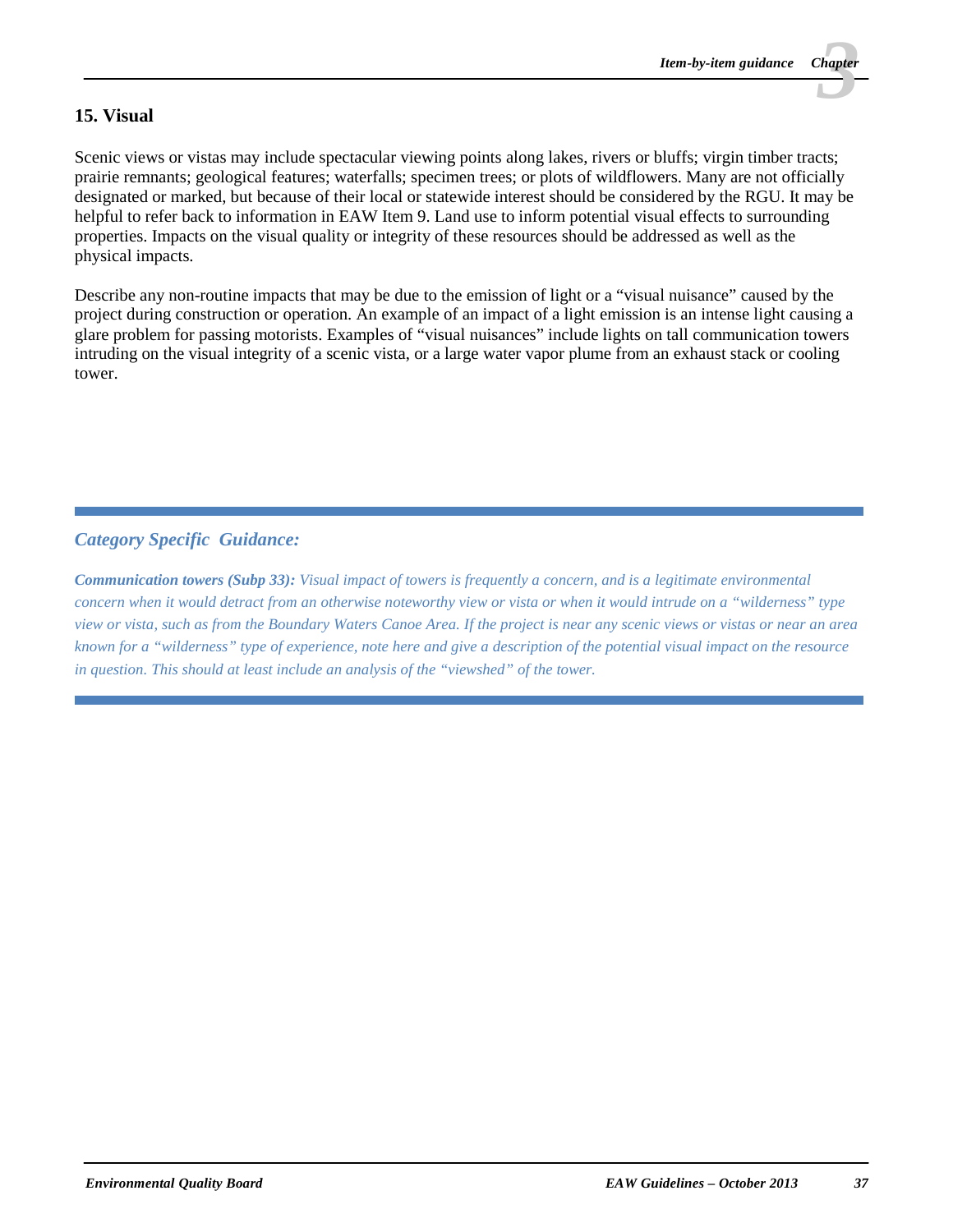## **16. Air**

This item is divided into three sections: stationary source emissions, vehicle emissions, and dust/odors. The regulatory authorities for these three types of air emissions are different so measures to control or mitigate environmental effects may be different in each section.

#### **a. Stationary source emissions**

This response should cover all sources of air emissions other than traffic, odor sources and constructionphase dust. The most common sources of such emissions are boilers and industrial processes. The level of detail and the degree of sophistication of the analysis should be commensurate with the magnitude of the emissions and their likely impacts on air quality. Where emissions will be great or contain several or specific regulated air pollutants, quantitative estimates derived from generally accepted air quality models may be necessary.

Any hazardous or criteria air pollutants as well as greenhouse gases must be specifically addressed. Proposers are advised to contact the MPCA Air Quality staff to determine which specific air pollutants need to be included as part of the EAW. Judgment must be exercised in determining the level of information needed for the pollutants carbon dioxide, methane and nitrous oxide from the project in question.

This item includes fugitive dust except construction-phase dust, which is addressed in response to Item 16.c. Fugitive dust is defined as "particulate matter uncontaminated with industrial emissions that becomes airborne due either to the force of wind or man's activity," such as dust generated by traffic on unpaved roads or parking areas, or dust from storage piles. The locations of, and distances to, sensitive receptors should be given. Proposed mitigation measures should be identified.

Air emission sources frequently require air quality permits from the MPCA and applications for such permits may require extensive information. In these cases, information in the EAW may be based on information being developed for the air permit. Proposers are advised to consult with the MPCA Air Quality staff regarding air permit requirements prior to preparing the EAW data.

#### **b. Vehicle emissions**

The level of detail needed here depends on the magnitude of the traffic congestion due to the project as described in Item 18. When there is no reason to expect traffic congestion, or that existing congestion will not be noticeably worse due to the project, indicate that it will not cause any significant decrease in air quality. However, if EAW Item 18 indicates that the project will substantially worsen traffic conditions, an estimate of the air quality impact of this congestion must be prepared. In addition, any project with a parking capacity of 2,000 or more parking spaces may have to conduct a detailed air quality analysis. For transportation projects, in certain circumstances, a detailed carbon monoxide air quality modeling analysis may be required. The proposer is advised to consult with MPCA Air Quality staff regarding the need for this analysis.

#### **c. Dust and Odors**

This section is meant to address potential health-related conditions as well as nuisance conditions from dust and odors. The distance and relationship between the proposed project and potential receptors is an important aspect of assessing these types of environmental effects.

- **i. Dust.** Wind-blown dust from construction, demolition, haul roads and other activities should be described here. Identify minimization or mitigation measures for any generation of dust that is greater than routinely expected during project construction or operation.
- **ii. Odors.** Identify any strong or potentially offensive odors and identify the locations and distances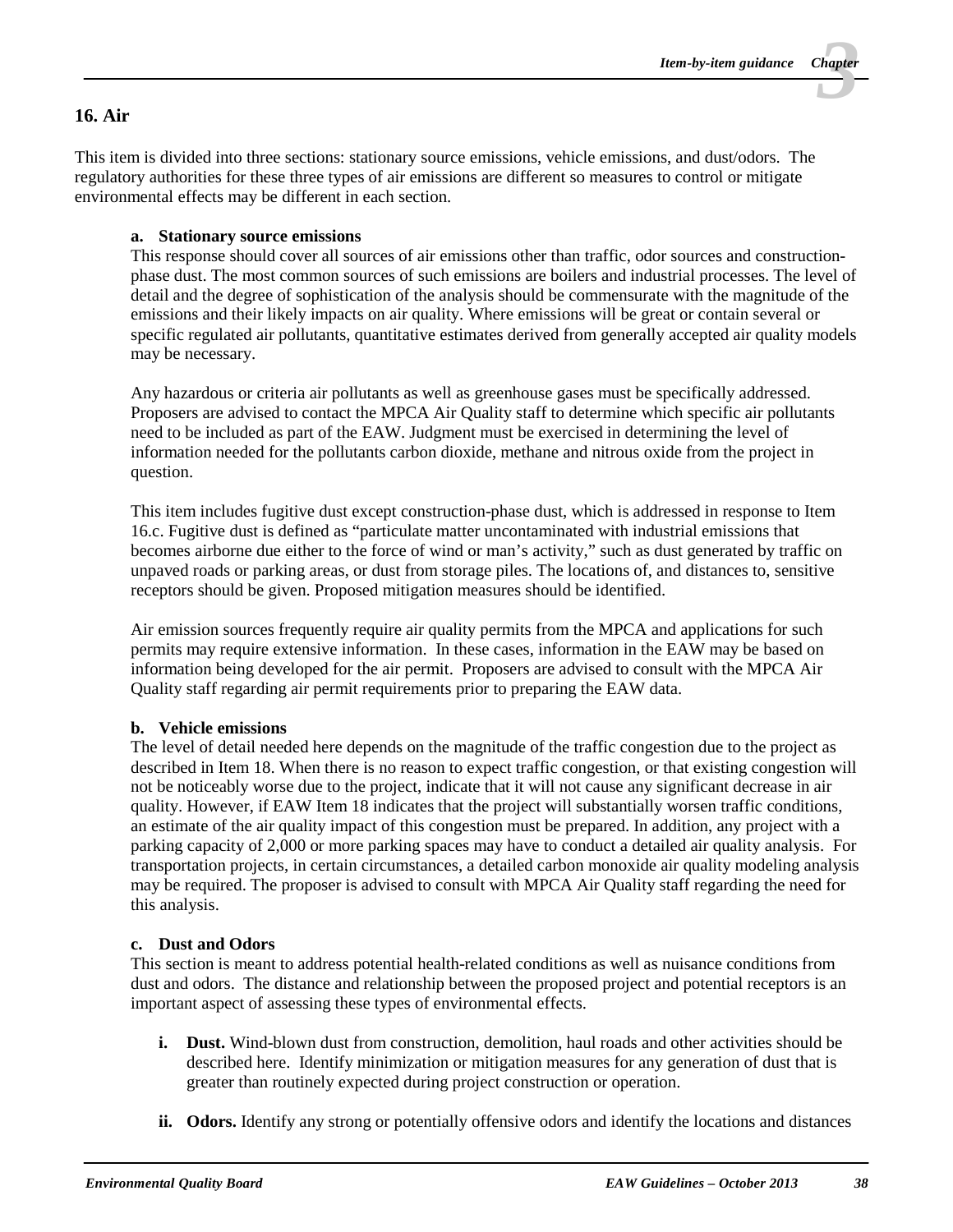to sensitive receptors. Describe any mitigation measures used on the project site. Discuss both odors which have potential human health effects and also those which may not pose significant health risks but may result in a reduction or loss of quality of life to surrounding neighbors due to nuisance or annoyance conditions.

## *Category Specific Guidance:*

*Non-metallic Mineral Mining (Subp 12): If the mine will include facilities for the making of asphalt or concrete, information on air emissions should be included here, including fugitive dust from mining, stockpiles and unpaved haul roads.*

*Recreational Development (Subp 20 and 20a): Dust should be addressed if the access to the site is via unpaved roads. If the development is large, vehicle emissions and other air quality impacts should be defined due to traffic increases.* 

*Highway projects (Subp 22): Attention should be paid regarding sensitive receptors and mitigation measures.*

*Natural Areas (Subp 30): Discuss demolition noise and dust and plans for mitigation.*

*Sports or entertainment facilities (Subp 34): Particular attention should be paid to vehicle emissions and related air quality impacts and numerical analysis of air quality will generally be necessary.*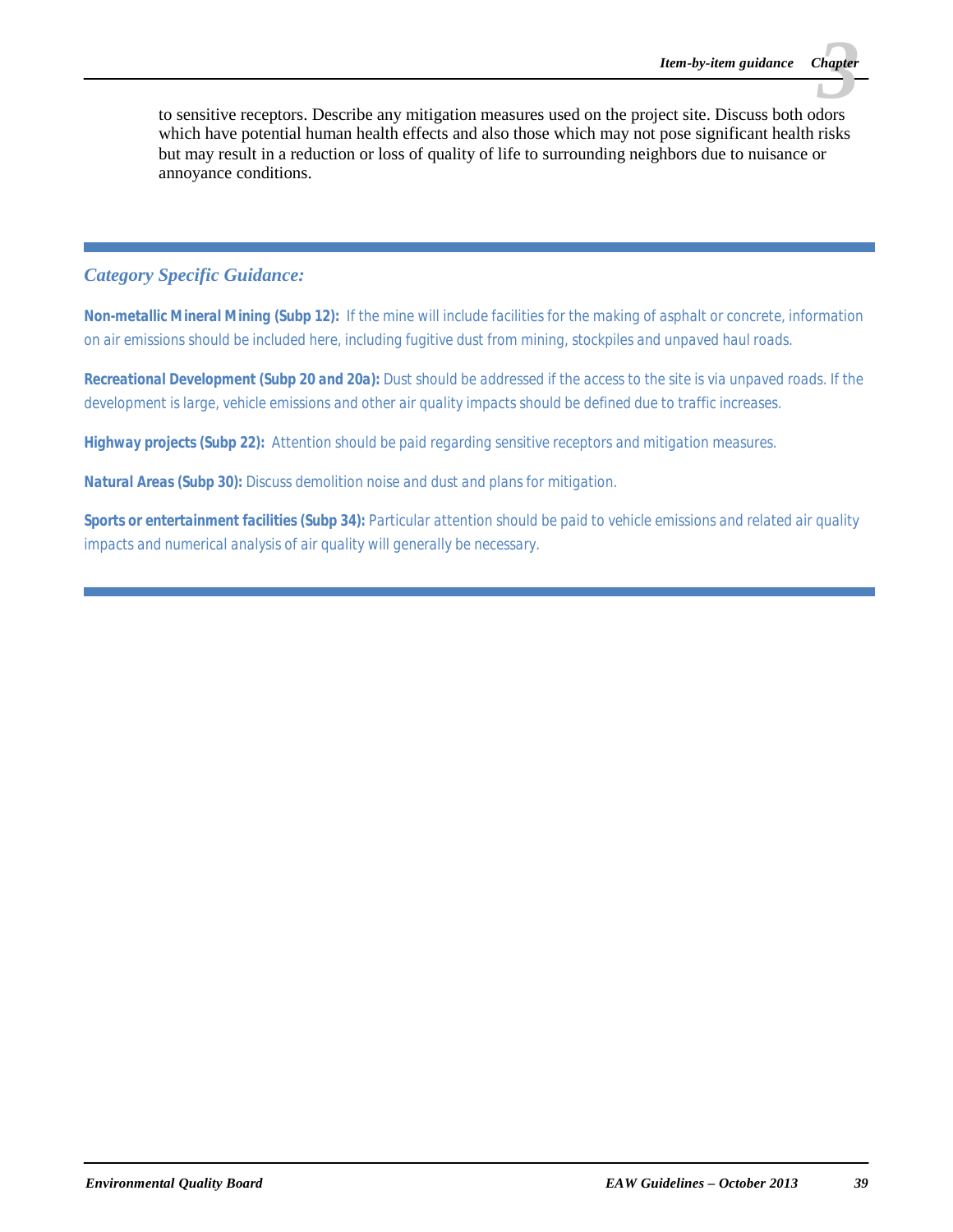#### **17. Noise**

Any major noise should be described, including information on their levels (dBA) and hours of duration. However, construction noise need not be described unless the construction of the project will be unusually noisy (for example, the blasting of rock); prolonged; affect especially sensitive receptors (a hospital, for example); or otherwise can be expected to have unusual noise impacts during construction.

The locations of and distances to sensitive receptors should be given. For projects in the vicinity of major noise sources, such as highways, railroads or airports, noise levels should be estimated using generally accepted noise prediction models, regardless of whether the noise standards are legally enforceable with respect to the project. Mitigation measures should be identified, and their effects assessed.

Local ordinance requirements regarding noise should be reviewed and discussed, and any accommodations made by the project, any variances sought by the project, or other details related to noise issues should be discussed in this item.

## **Additional Resources:**

- General information on Minnesota noise regulations can be found on the MPCA's Noise Program website at:<http://www.pca.state.mn.us/iryp46b>
- For highway projects, additional guidance regarding noise analysis can be found on the Mn/DOT website at: [http://dotapp7.dot.state.mn.us/edms/download?docId=614361.](http://dotapp7.dot.state.mn.us/edms/download?docId=614361)

## *Category Specific Guidance:*

*Non-metallic mineral mining (Subp 12): Give sources of noise, characteristics of noise and distances to receptors. Discuss measures to minimize these impacts; indicate the extent to which local permits can impose conditions to minimize impacts.* 

*Recreational Development (Subp 20 and 20a): Describe noise that may be perceived by neighbors as a nuisance, as well as mitigation measures, such as limiting hours of noisy activities.*

*Airport Projects (Subp 21): Concerns over runway extensions often relate to additional noise from aircraft. The EAW should include a noise analysis determining the project's potential to meet or exceed noise standards at surrounding land uses. Many airport projects are federally funded and therefore require preparation of a federal Environmental Assessment (EA). This EA may substitute for the EAW form, but additional noise information relating to state standards may be needed.* 

*Sports or entertainment facilities (Subp 34): Noise from amplified music or public address systems should be described and numerical analysis of noise impacts should be included.*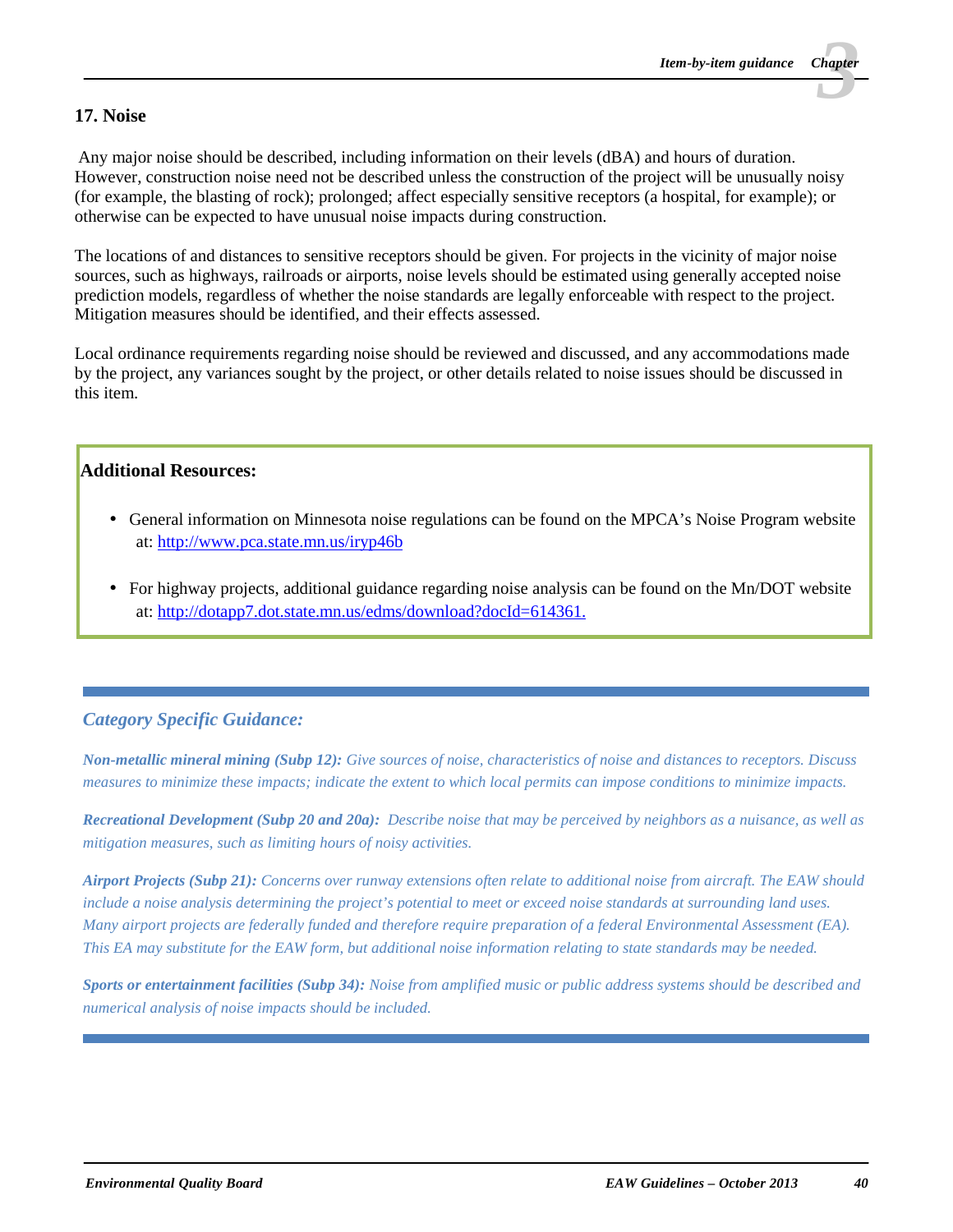## **18. Transportation**

The EAW must provide a reasonable estimate of the impacts on transportation and traffic associated with the proposed project. For projects with only minor traffic generation, it is not necessary to provide the maximum peak hour traffic generated. The trip generation rates used to estimate traffic, (such as trips per household,) and their sources should be identified. It is recommended that the *Institute of Transportation Engineers Trip Generation Manual* be used, unless other numbers are justified for the particular project.

The level of detail of the analysis should be commensurate to the amount of traffic generated and the existing level of traffic congestion. Therefore, the more likely the traffic impacts from the project will contribute to a growing transportation problem, the more detail that should be provided in the EAW. The analysis should consider not only the adjoining roads near the project site, but also other connecting roads that may be adversely impacted. One commonly accepted measure of congestion is the level-of-service and delay times. The EAW must also address the project's potential impact on the regional transportation system.

If a traffic analysis is being prepared because of the requirements of the local unit of government, that analysis should also be used or included in the EAW, provided that it is based on generally accepted principles of traffic analysis. The RGU for the EAW should be consulted before the EAW analysis is prepared. If vehicular air quality impacts are assessed, as described in EAW Item 16.b, the vehicle air quality analysis method used in the EAW should be consistent with the assumptions of the traffic analysis, including mitigation.

Regardless of location, if the peak hour traffic generated by the project exceeds 250 vehicles or the total daily trips exceeds 2,500, a traffic impact study must be prepared as part of the EAW. Use the format and procedures described in the Minnesota Department of Transportation's Traffic Impact Study Guidance or a similar local guidance.

If the RGU is pursuing a traffic study, they may want to consider including crash data or other traffic safety issues, even though they may not be "environmental" under the definition included in Minnesota Rules 4410.0200 Subp. 23.

#### **Additional Resources:**

Mn/DOT's Traffic Impact Study Guidance is available at: <http://www.dot.state.mn.us/accessmanagement/pdf/manualchapters/chapter5.pdf>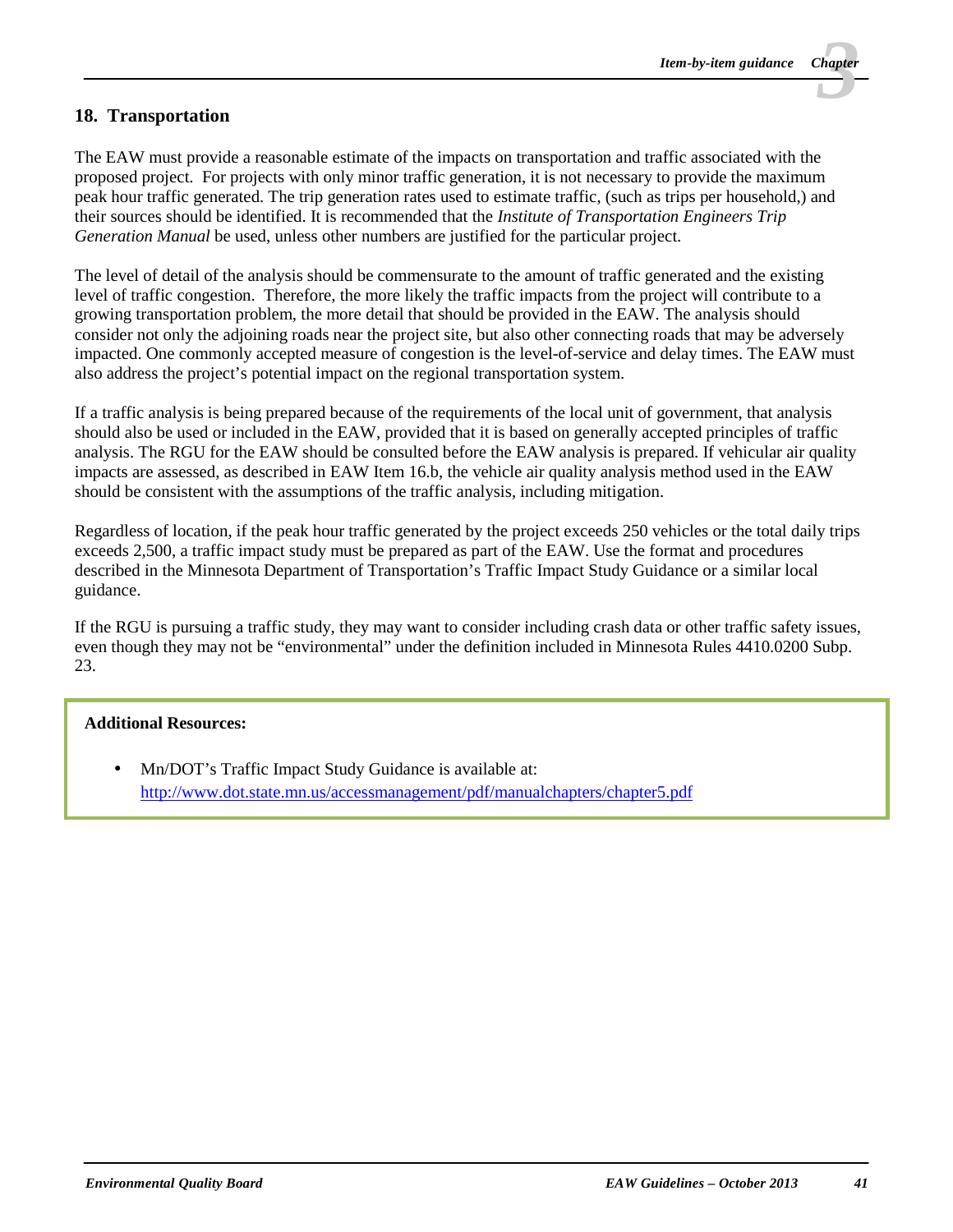## *Category Specific Guidance:*

*Non-Metallic Mineral Mining (Subp 12): Numbers and routing of truck traffic to and from mines are common concerns for nearby residents.*

*Residential Development (Subp 19 and 19a): Larger residential projects of 250 units or more should provide detailed information on traffic generation from the project.*

*Recreational Development (Subp 20 and 20a): Provide information about potential traffic impacts and, if appropriate, indicate planned road improvements to accommodate traffic increases as residents near proposed recreational developments are frequently concerned about increases in traffic and effects on access roads.*

*Highway Projects (Supb 22): Proposers of highway projects should address anticipated traffic to be carried by the roadway. Also address project impacts on connecting roadways, including an analysis of how the project would affect congestion on roadways, and an identification of any other traffic improvements which may be necessary due to this project.*

*Marinas (Subp 25): Address traffic and parking including traffic flow into, out of and within the marina. Discuss whether the maneuvering of vehicles with boat trailers at the marina may interfere with normal traffic flow on adjoining roads.* 

*Sports or entertainment facilities (Subp 34): Particular attention should be traffic generation and related impacts. Numerical analysis of traffic may be necessary.*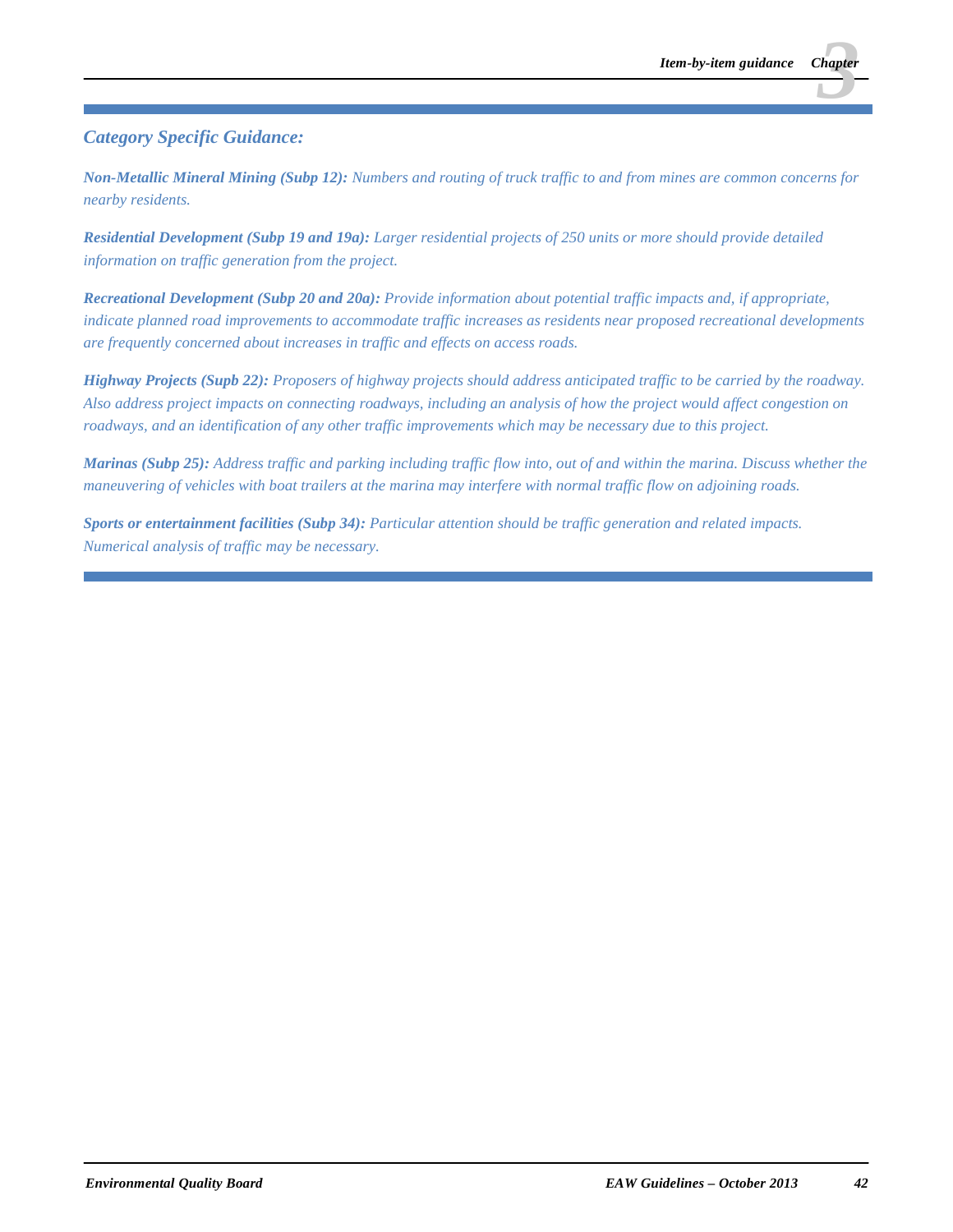## **19. Cumulative Potential Effects (CPE)**

The EAW form requires an analysis of impacts that are not only those of the project under review but also other projects that could contribute similar effects, resulting in a "cumulative potential effect," which will be referred to as "CPE" throughout the remainder of this section. The definition of CPE is found at Minn. Rules 4410.0200, Subp. 11a, and reads, in part, "Cumulative potential effects" means the effect on the environment that results from the incremental effects of a project in addition to other projects in the environmentally relevant area that might reasonably be expected to affect the same environmental resources, including future projects actually planned or for which a basis of expectation has been laid, regardless of what person undertakes the other projects or what jurisdictions have authority over the projects." If the RGU is considering effects on the project or adaptive planning due to climate change, this information can be described either as part of the Cumulative Potential Effects analysis in response to this item or as part of the previous items. The following guidance should be followed by the project proposer, RGU, and any of their agents involved in completing an EAW form; *however, the RGU must control decisions about what gets left out or included.* 

As noted on the EAW Form, CPE can be addressed under each of the previous items or CPE can be addressed in response to EAW Item 19. It is not necessary to address CPE in both locations on the form. However, the same information and level of assessment is needed regardless of where an RGU chooses to place the information in the EAW. If the RGU believes that the item-by-item responses have adequately presented this information, this item may be answered by stating that all necessary cumulative potential effects analysis information has been presented item-by-item (unless the RGU chooses to summarize information under Item 19).

#### **a. Describe Geographic Scales and Timelines**

For each environmental effect of the proposed project that may involve CPE, it must be determined if there are any other projects that need to be taken into account. These other projects would be those that may affect the same environmental resources covered by the EAW item as the project under review. One way to think about this is to ask if the "environmental footprints" of the projects overlap. (The definition of CPE refers to other projects in the "environmentally-relevant area." The EQB staff believes that this area must be determined case-by-case, impact-by-impact; thus, generally it may be preferable to simply think in terms of overlapping footprints.) The definition of CPE specifically states that it makes no difference whether the proposer of the project under review has anything to do with other projects considered by CPE nor whether the RGU has any jurisdiction over other projects. The issue is strictly a technical one, a question of whether similar environmental impacts from multiple projects overlap. The RGU may also consider how small an impact must become before it no longer needs to be analyzed.

## **b. Past and Future Projects**

The definition of CPE gives additional guidance for past and future projects. It states that past projects whose footprints overlap can be treated in terms of their aggregate effects, which in most cases will be the "existing conditions" with respect to the type of impact in question. Typically, there is no need to itemize past projects and their individual contributions; instead the contributions to an environmental impact should be considered as a whole.

For future projects, the CPE definition requires that a future project be considered if it is actually planned or if a basis of expectation for it has been laid. The definition specifies a two-part test in determining whether a project must be considered with five sources of pertinent information.

- 1. The first half of the test determines whether **the future project is "reasonably likely to occur."** The definition lists the following as sources of information that should be scrutinized relative to that question:
	- I. whether any applications for permits have been filed with any units of government. Note: This includes units of government other than the RGU and "permit" is a defined term in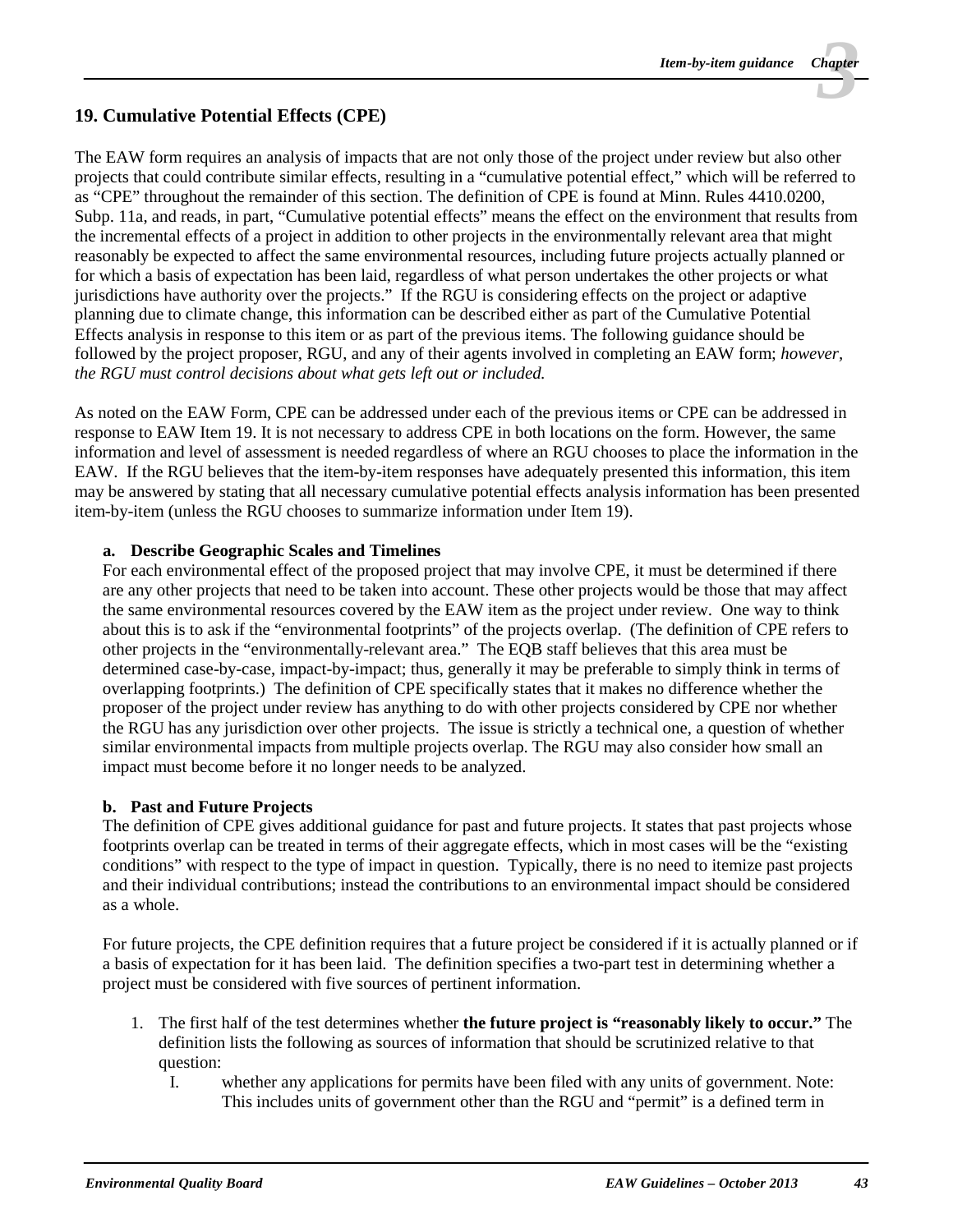Minnesota Rules 4410.0200, Subp. 58 that includes virtually any form of permission or assistance from any unit of government;

- II. whether detailed plans and specifications have been prepared regarding the future project;<br>III whether the future development is indicated by any adopted comprehensive plans, zoning
- whether the future development is indicated by any adopted comprehensive plans zoning, or other ordinances;
- IV. historic or forecasted development trends, and
- V. any other factors found to be relevant by the RGU, (for example, the status of funding for the project may be relevant).

The EQB staff believes that each of these sources of information is not intended to be a determining factor that by itself necessarily means that a project is or is not "reasonably likely to occur." However, in some cases a single piece of information may be found to be definitive. In fact, sometimes the different information sources may contradict each other. For example, the adopted local comprehensive plan might not be consistent with the project as proposed, while other factors tend to predict that it is likely to occur, presumably after the local comprehensive plan is amended. In general, the RGU is advised to synthesize available information from all sources to determine the likelihood that the project in question will, in fact, occur.

2. The second half of the test determines whether **"sufficiently detailed information is available about the project to contribute to the understanding of CPE."** Note: Minnesota Rules state that this part of the test is only applied if the first half is met. This half of the test reflects the fact that identifying CPE is not simply an academic exercise, but is a practical effort to predict potential environmental effects as accurately as possible. If in a given case it appears to the RGU that an identified future project is "reasonably likely to occur" but very little specific information is available about its potential impacts, then that future project fails this half of the test and is not considered to have a basis of expectation laid for it; thus, it would not be considered when CPE are evaluated. The same five sources of information as discussed above are to be used to answer the question of whether sufficiently detailed information is available.

In many cases, the RGU may need to consult with other units of government as part of the process of looking for other projects that need to be considered as part of CPE analysis. It may be useful for the RGU to document any such inquiries to include in its record for the EAW.

#### **c. Determining if CPE could potentially result in significant environmental effects**

In order to give proper consideration to the role of CPE in making the EIS need decision, the RGU must have obtained the proper information in EAW preparation. Assuming the RGU has obtained sufficient information about the potential impacts from other past, present and future projects which need to be considered as part of the CPE analyses, Minnesota Rules 4410.0200 11a states that the RGU should examine the information about each of the types of possible CPE with respect to the following factors:

- $\mathbf{r}^{\prime}$ Factor 1. Whether the cumulative potential effect is significant. This means that the RGU should decide if the sum total of the contributions from all the sources is significant. If the total impact is not significant, then the contribution from the project under review cannot be significant.
- Factor 2. Whether the contribution from the project is significant when viewed in connection with other contributions to the cumulative potential effect. If consideration of the first factor results in a determination that the sum total impact is significant, then the RGU must look to the significance of the contribution from the project under review, viewed in connection with the contributions from other sources.
- Factor 3. The degree to which the project complies with approved mitigation measures specifically designed to address the cumulative potential effect. This factor only applies if some governmental unit (or units) has previously developed and put into effect a plan or program of some sort whose purpose is to specifically mitigate the type of cumulative effect under consideration. Comprehensive land use or water plans can contain recommendations that are intended to be applied broadly for the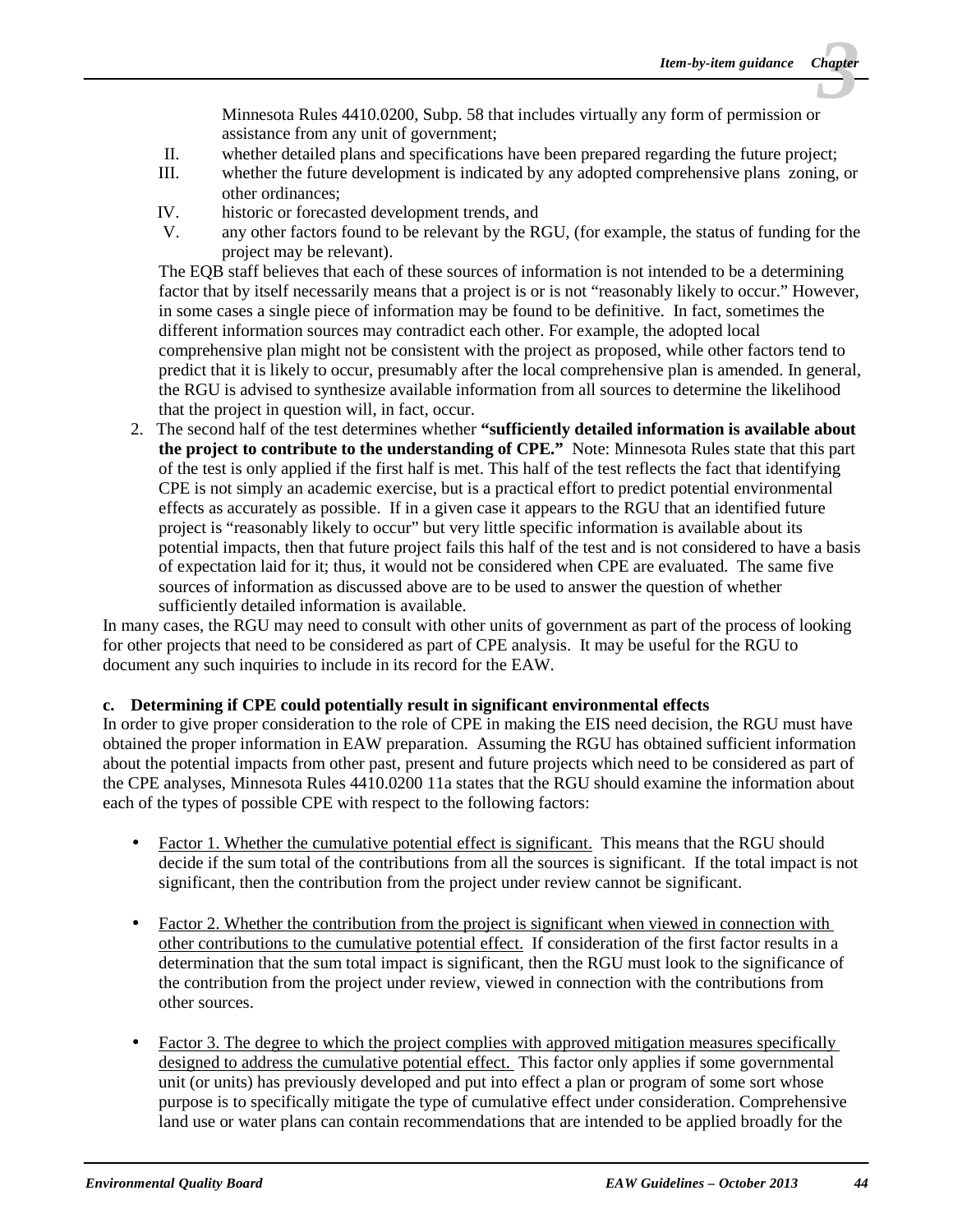purpose of avoiding adverse CPE. Another example of such a plan would be a TMDL plan developed by the PCA for cumulative water pollution abatement for impaired waters. In the common situation where there is no plan, the RGU should make this clear in response to this factor. If there is a qualifying plan, then the question becomes whether the project under review will be in compliance with the specific mitigation prescribed in the plan.

Factor 4. The efforts of the proposer to minimize the contributions from the project. If there is no plan in existence to mitigate a CPE but the proposer has made an effort to avoid or minimize the contribution from the project through design or mitigation, the RGU should take that effort into consideration in determining the significance of the contribution from the project to the cumulative potential effect. For example, has the proposer made only a token effort, or have state-of-the-art measures been incorporated into the analysis? Has the proposer been responsive to suggestions for mitigation from the RGU or from public comments? How do the efforts compare to those of similar projects?

## *Category Specific Guidance:*

*Non-Metallic Mineral Mining (Subp 12): If appropriate, discuss how the mine may be expanded in the future, or how the mine relates to past mining in the vicinity with respect to cumulative environmental impacts.*

*Highway projects (Subp 22): Describe the relationship of the present project to the existing highway network and to anticipated future roadways. NOTE: Review of highway networks – that is, how the whole is divided up for review purposes – is constrained by Minn. Rules 4410.1000, subp 4, which should be consulted prior to preparing the EAW. Chapter 2 of the Guide to Minnesota Environmental Review Rules also provides guidance on defining "the whole project."*

*Marinas (Subp 25): Include other marina development up and down the river from the site.*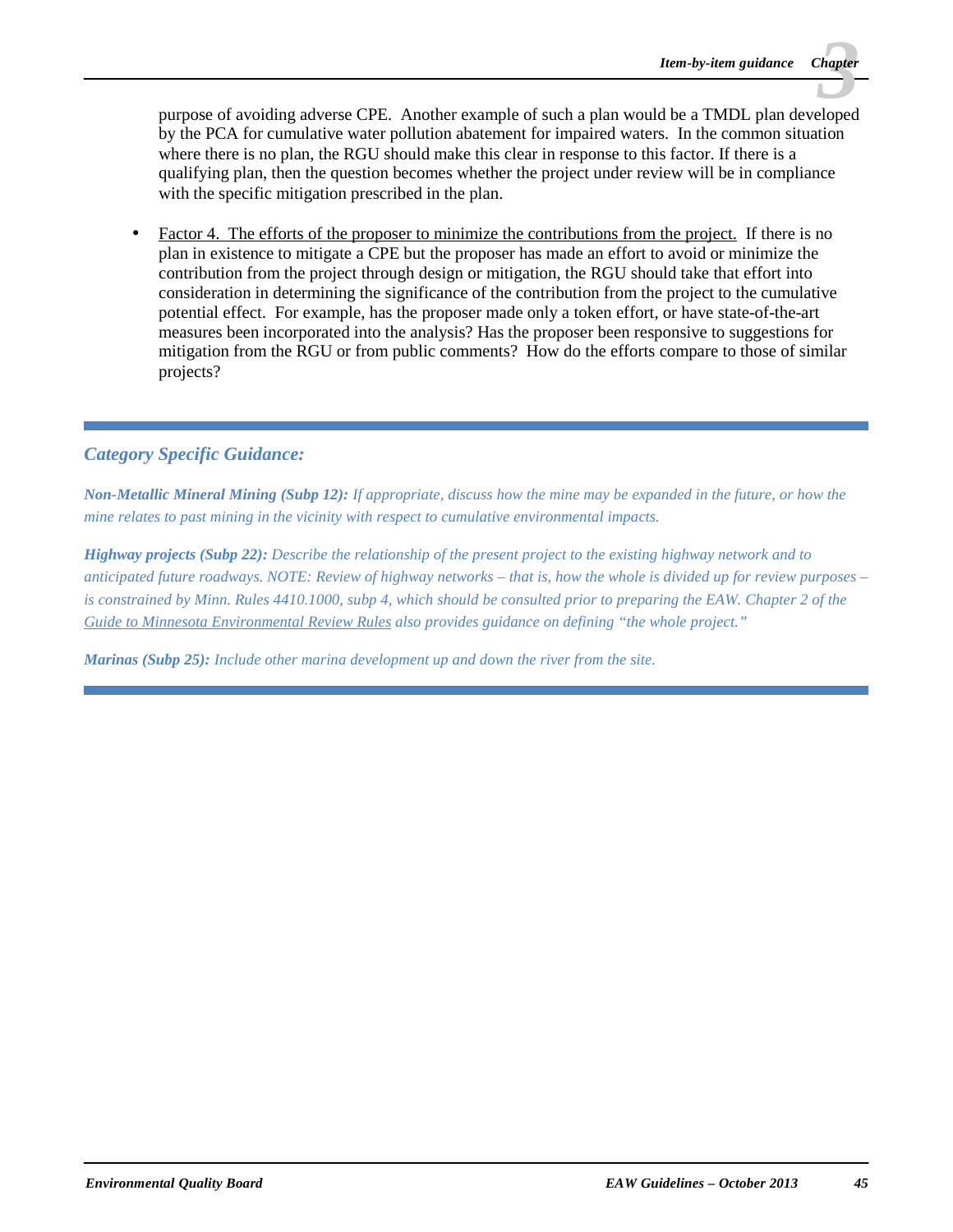#### **20. Other potential environmental effects**

This item is provided in case there are environmental issues and effects from the project which are not specifically discussed under any other items in the EAW. Describe the pre-project resources, the project-related environmental effects, and any proposed mitigation measures.

## *Category Specific Guidance:*

*Highway projects (Subp 22): Information may be included here about the alternatives considered in the project design; an alternative discussion location is item 6, need for and purpose of the project.*

## **RGU Certification**

The worksheet requires the signature of an authorized official of the RGU. The signature represents certification by the RGU that: (1) the information is complete and accurate; (2) the "complete" project is reviewed by the EAW; there are no aspects of the project such as future "phased actions" or other related "connected actions" that have not been taken into account in the EAW; and (3) the EAW has been properly distributed to the official distribution list, available from the EQB home page at

[http://www.eqb.state.mn.us/EnvRevGuidanceDocuments.htm,](http://www.eqb.state.mn.us/EnvRevGuidanceDocuments.htm) or by contacting the EQB staff. **The EQB will not accept an EAW for publication of the notice of availability without an appropriate signature on the worksheet.**

## *Category Specific Guidance:*

*Residential Development (Subp 19 and 19a): The RGU must use caution when certifying that a complete residential project has been reviewed. Residential projects are frequently developed in stages and the EQB rules have special provisions which apply to them. If the project proposer owns any additional contiguous land on which residential development would be allowable, the RGU must comply with the following EQB rule provisions before signing this certification: 4410.1000, subpart 4; 4410.2000, subpart 4; 4410.4300, subpart 19; and 4410.4400, subpart14. Additional guidance can be found in Chapter 2 of the Guide to Minnesota Environmental Review Rules. If there is any uncertainty about these requirements, the RGU is advised to consult with the EQB staff as early in the EAW process as possible.*

*Highway Projects (Subp 22): Before signing, the RGU must verify that the review conforms to part 4410.1000, subpart 4, regarding the division of "network" projects into segments for purposes of review; also see discussion at item 29.*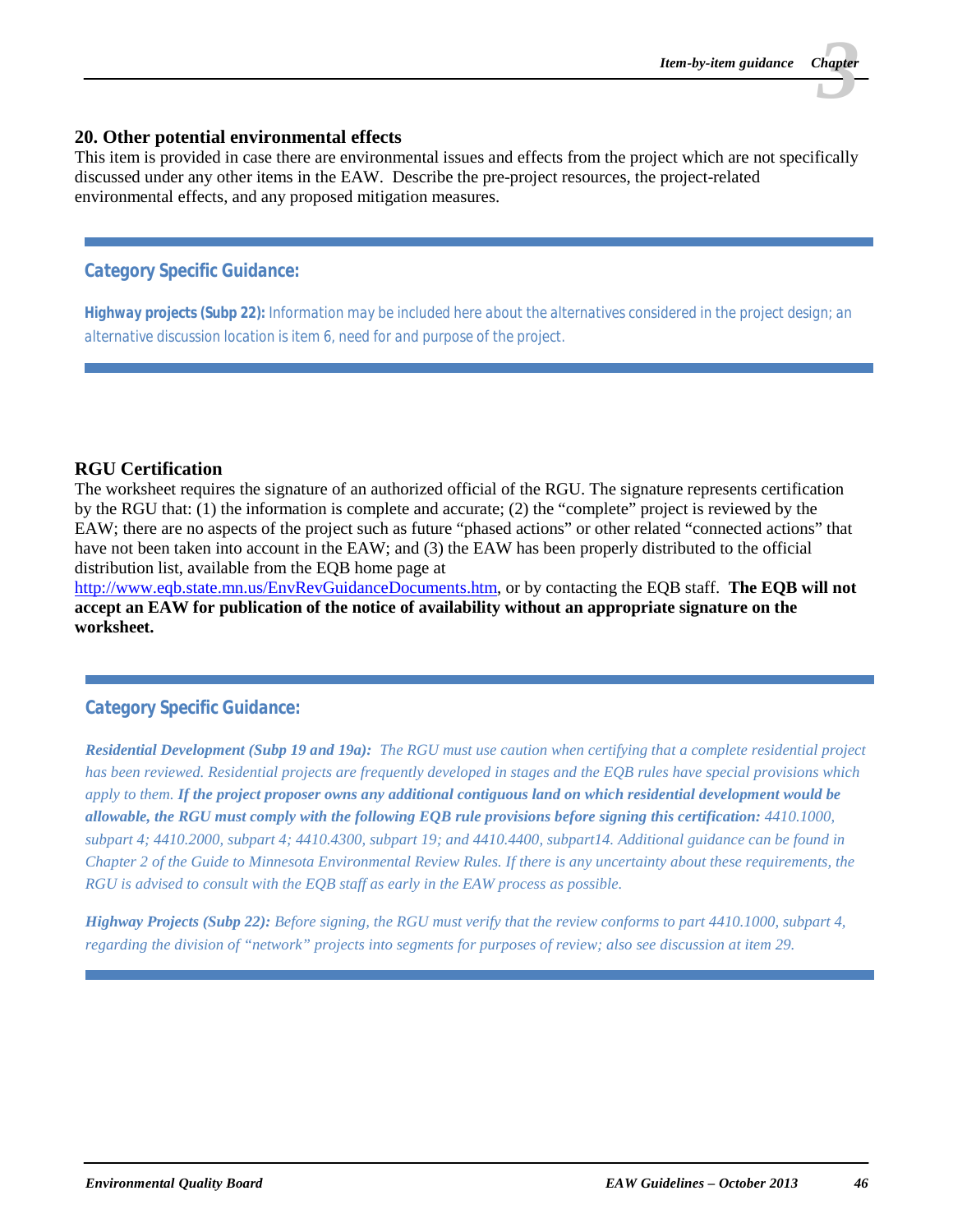## **Glossary**

Where noted, definitions can be found in Minnesota Statutes 116D and Minnesota Rules 4410.0200. Other definitions have been included based on the context of the document to provide guidance on the Environmental Review program.

## **Alternative Urban Areawide Review**

A substitute review process based on review of development scenarios for an entire geographic area rather than for a specific project. (Minn. R. 4410.3610 Subp 1)

## **Connected actions**

Two or more projects that are related, interdependent parts of a larger whole. (Minn. R. 4410.0200 Subp 9c)

## **Construction**

Any activity that directly alters the environment, excluding surveying or mapping. (Minn. R. 4410.0200 Subp 10)

## **Cumulative potential effects**

The effect on the environment that results from the incremental effects of a project in addition to other projects in the environmentally relevant area that might reasonably be expected to affect the same environmental resources, including future projects planned or for which a basis of expectation has been laid, regardless of who undertakes the projects or what jurisdictions have authority over the projects. Significant cumulative potential effects can result from individually minor projects taking place over a period of time. In making these determinations, the RGU must consider: whether applications for permits have been filed with any units of government; whether detailed project plans and specifications have been prepared; whether future development is indicated by adopted comprehensive plans or zoning or other ordinances; whether future development is indicated by historic or forecasted trends; and any other relevant factors. (Minn. R. 4410.0200 Subp11a.)

## **Day**

Either calendar or working day depending on the timeframe listed for a specific event. If the text lists 15 or fewer days, they are working days; calendar days are 16 or more days. The first day of any time period is not counted but the final day is counted. The last day of the time period ends with normal business hours, generally at 4:30 p.m. Working days exclude Saturdays, Sundays and legal state holidays. (Minn. R. 4410.0200 Subp 12)

## **Discretionary review**

Environmental review ordered by any government unit, usually in response to a citizen petition, where review is not mandatory.

## **Environmental Assessment Worksheet**

A document providing basic information about a project that may have the potential for significant environmental effects. The EAW is prepared by the Responsible Governmental Unit to determine whether an Environmental Impact Statement should be prepared. (Minn. R. 4410.0200 Subp 24)

## **Environmental Impact Statement**

A thorough study of a project with potential for significant environmental impacts, including evaluation of alternatives and mitigation. (Minn. R. 4410.0200 Subp 26)

## **Environmental Quality Board**

State agency that adopts environmental review rules, monitors their effectiveness and revises as appropriate; provides technical assistance to interpret and apply rules. (Minn. Stat. §116C.04)

## **EQB Monitor**

Biweekly publication of the Environmental Quality Board, lists deadlines for comments on Environmental Assessment Worksheets, Environmental Impact Statements and other notices. (Adapted from Minn. R. 4405.0100 Subp 6)

## **Expansion**

A facility's capability to produce or operate beyond its existing capacity, excluding repairs or renovations that do not increase capacity. (Minn. R. 4410.0200 Subp. 28)

## **Mandatory review**

Legally required review, established by the Environmental Quality Board through rules authorized by the Environmental Policy Act.

## **Mitigation**

- A. avoiding impacts altogether;
- B. minimizing impacts by limiting the project;
- C. rectifying impacts by repairing, rehabilitating, or